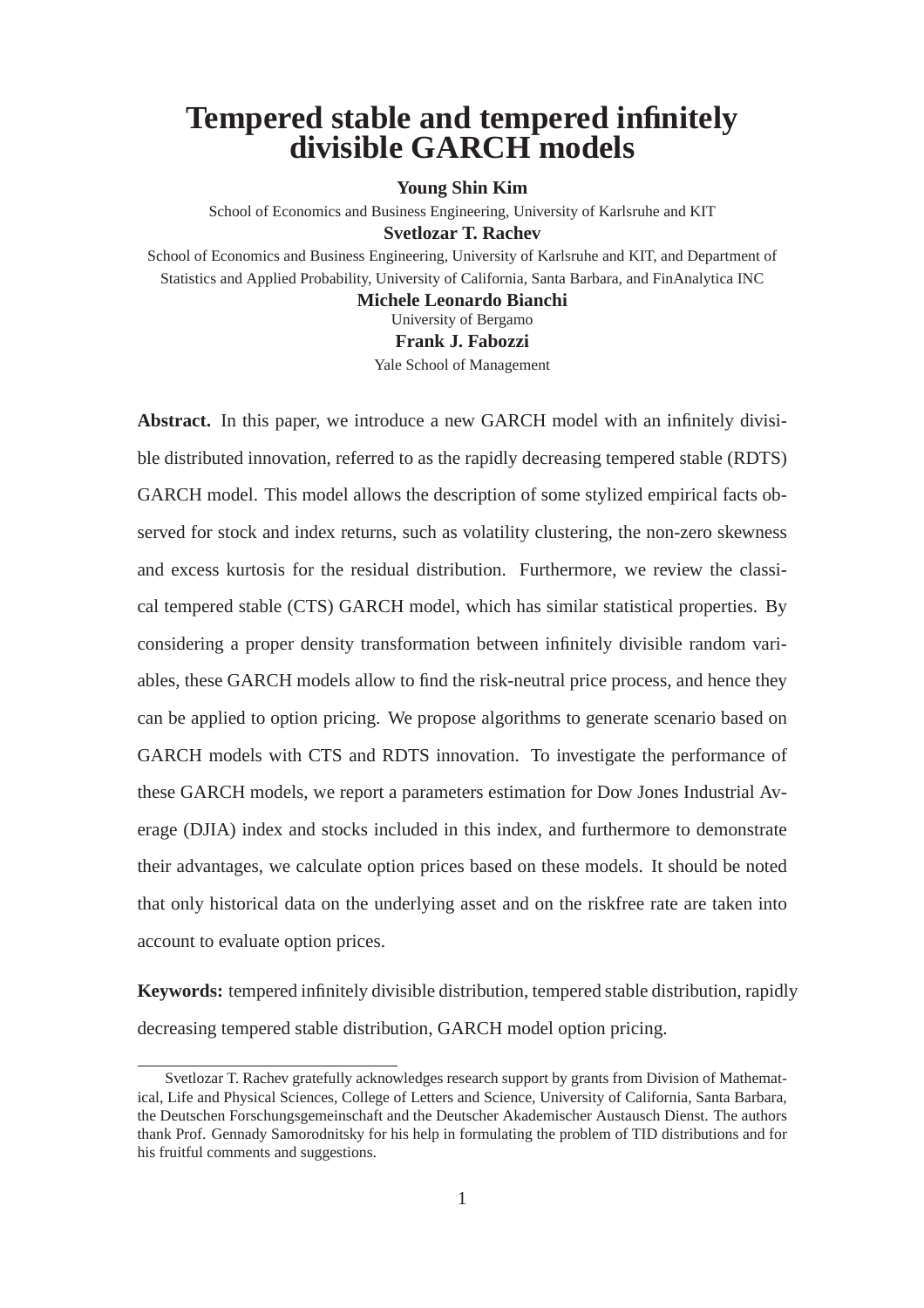### **1 Introduction**

The autoregressive conditional heteroskedastic (ARCH) and the generalized ARCH (GARCH) models introduced by [Engle](#page-32-0) [\(1982](#page-32-0)) and [Bollerslev](#page-31-0) [\(1986](#page-31-0)), respectively, and applied to option pricing by [Duan](#page-32-1) [\(1995](#page-32-1)), have become a standard framework to explain the volatility clustering of return processes and volatility smile effect of option prices. However, empirical studies based on GARCH models show that the hypothesis that the distribution of residuals is normally distributed is often rejected (see [Duan](#page-32-2) [\(1999](#page-32-2)), and [Menn and Rachev](#page-33-0) [\(2005a,](#page-33-0) [2005b\)](#page-33-1)). [Duan](#page-32-3) *et al.* [\(2006\)](#page-32-3) enhanced the classical GARCH model by adding jumps to the innovation process. Subsequently, [Menn and Rachev](#page-33-0) [\(2005a,](#page-33-0) [2005b](#page-33-1)) introduced both an enhanced GARCH and a nonlinear GARCH model (NGARCH) with innovations which follow the smoothly truncated stable (STS) distribution. Recently, the tempered stable distributions were applied to modeling the residual distribution. For example Kim *[et al.](#page-32-4)* [\(2008a](#page-32-4)[,2008c](#page-33-2)) used the tempered stable distributions for fitting residuals of the GARCH model. However, since the convexity correction, which is defined by the log Laplace transform of the innovation distribution, is defined only on a bounded interval, the variance process is artificially restricted.

In this paper, we focus on two different distributional assumptions, the classical tempered stable (CTS) and the rapidly decreasing tempered stable (RDTS). The former belongs to the class proposed by  $Rosinski (2007)$  $Rosinski (2007)$  $Rosinski (2007)$  and has been already applied to option pricing with volatility clustering by Kim *[et al.](#page-32-4)* [\(2008a\)](#page-32-4), the latter belongs to the class proposed by [Bianchi](#page-31-1) *et al.* [\(2008](#page-31-1)).

The first objective of the paper is to present this new infinitely divisible (ID) distribution referred to as the RDTS distribution, and to study its mathematical properties. The RDTS distribution is obtained by taking an  $\alpha$ -stable law and multiplying the Lévy measure by a moment-generating function of a normal distribution onto each half of the real axis. It has asymmetric properties and fatter tails than the normal distribution. Moreover, its Laplace transform is defined on the entire real line. By following the approach used in Kim *[et al.](#page-32-4)* [\(2008a\)](#page-32-4), we review an asset price model based on the GARCH model with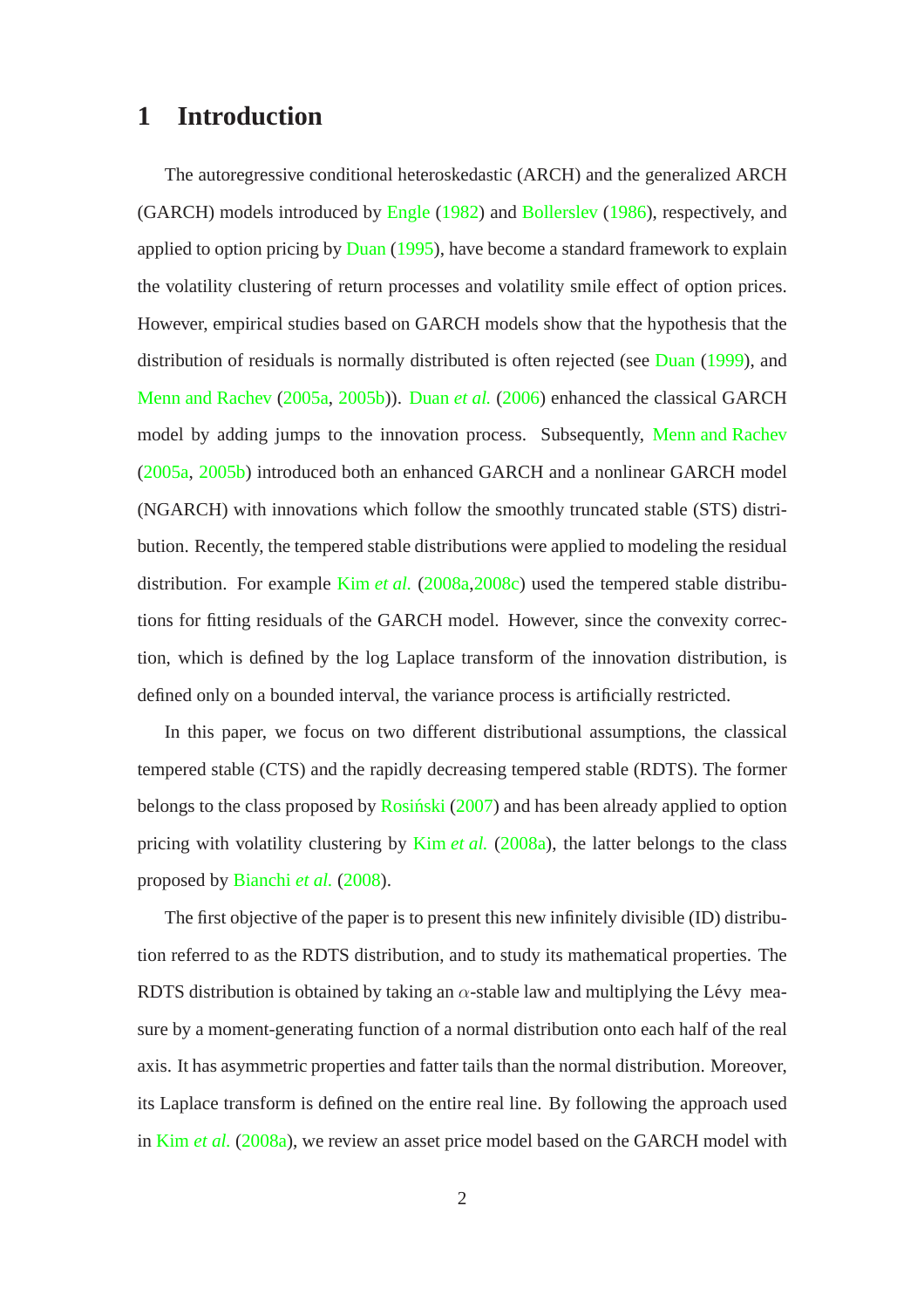CTS distributed innovation, introduce a similar model with RDTS distributed innovation, and compare it with the normal-GARCH case. These non-normal models explain the time-varying property of volatility in asset returns, and describe properties of the empirical residual distribution which cannot be described by the normal distribution including skewness and fat-tail properties. Furthermore, a large scale empirical analysis is considered on the Dow Jones Industrial Average (DJIA) index and stocks included in this index, in order to assess the goodness of fit.

The second objective of the paper is to test the option pricing performance of this approach based on non-normal distributions. Recently, a general idea has been that for the purpose of option valuation, parameters estimated from option prices are preferable to parameters estimated from the underlying returns, see [Chernov and Ghysels](#page-31-2) [\(2000\)](#page-31-2). Alternatively, the most recent results are based on a different approach. Both historical asset prices and option prices are considered to assess the model performance. Parametric models by [Christoffersen](#page-32-5) *et al.* [\(2008](#page-32-5)), Kim *[et al.](#page-32-4)* [\(2008a](#page-32-4)), [Stentoft](#page-33-4) [\(2008\)](#page-33-4), and a nonparametric one by [Barone-Adesi](#page-31-3) *et al.* [\(2008\)](#page-31-3) have been proposed by connecting the statistical with the risk-neutral measure. Instead of imposing conditions on preferences of investors or the Esscher transform as in [Christoffersen](#page-32-5) *et al.* [\(2008\)](#page-32-5), by using a density transformation between ID random variables, we can then develop a method for pricing options based on these GARCH models, see also Kim *[et al.](#page-32-4)* [\(2008a](#page-32-4)[,2008c](#page-33-2)). It should be noted that only historical data on the underlying asset and on the risk-free rate are considered in obtaining the parameters to be used in option valuation. Instead, to consider a *trader approach*, in which one wants to estimate parameters by using only option prices, we follow the so called *fundamental approach*, that is we calculate option prices by using parameters estimated by fitting the underlying asset process together with a suitable change of measure. Pricing errors on DJIA European call options (DJX) will be computed, in order to analyze the effect of conditional leptokurtosis and skewness on option pricing.

The remainder of this paper is organized as follows. Section 2 reviews the classical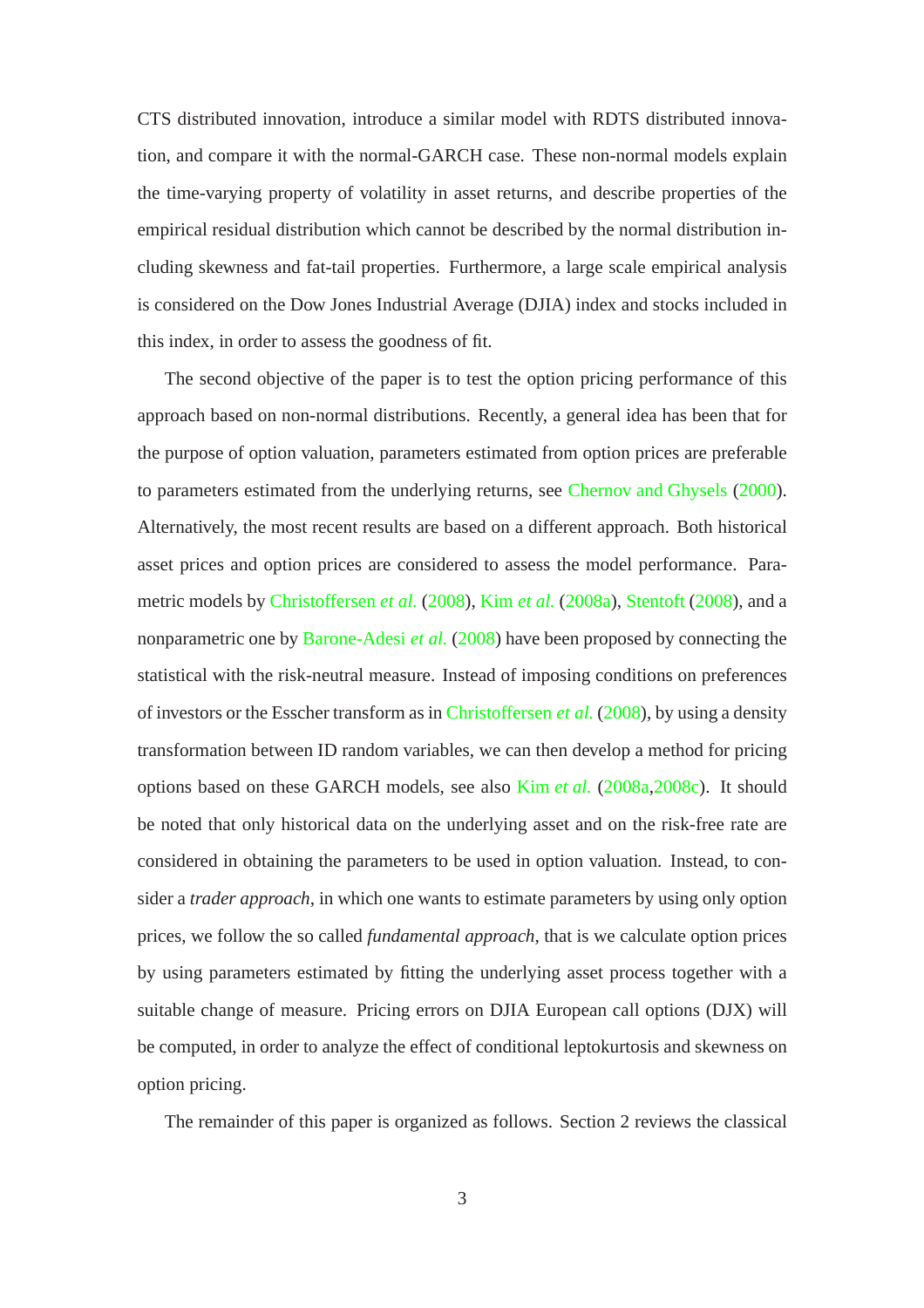tempered stable distribution. The RDTS distribution and its mathematical properties are presented in Section 3. The GARCH model with ID innovations and its CTS and RDTS subclasses are discussed in Section 4. Simulation algorithms for the GARCH models are given in Section 5. The empirical results are reported in Section 6. Section 7 summarizes the principal conclusions of the paper and the appendix contains the proofs of the main theoretical results.

### **2 Classical tempered stable distribution**

Before introducing the RDTS distribution, let us review the CTS distribution. This distribution has been studied under different names including: the *truncated Lévy flight* by [Koponen](#page-33-5) [\(1995](#page-33-5)), the *tempered stable* by both [Barndorff-Nielsen and Shephard](#page-31-4) [\(2001](#page-31-4)) and [Cont and Tankov](#page-32-6) [\(2004](#page-32-6)), the *KoBoL* distribution by Boyarchenko and Levendorski<sup>T</sup> [\(2000](#page-31-5)), and the *CGMY* by Carr *[et al.](#page-31-6)* [\(2002](#page-31-6)). The KR distribution of Kim *[et al.](#page-32-7)* [\(2008b\)](#page-32-7) is an extension of the CTS distribution. [Rosinski](#page-33-3)  $(2007)$  $(2007)$  generalized the CTS distribution referring to it as the tempered stable distribution.

The CTS distribution is defined as follows:

**Definition 2.1.** *An infinitely divisible random variable* X *is said to follow the CTS distribution if its Lévy triplet*  $(\sigma^2, \nu, \gamma)$  *is given by*  $\sigma = 0$ *,* 

$$
\nu(dx) = \left(C_+e^{-\lambda_+x}1_{x>0} + C_-e^{-\lambda_-|x|}1_{x<0}\right)\frac{dx}{|x|^{\alpha+1}},
$$

*and*

$$
\gamma = m - \int_{|x|>1} x\nu(dx),
$$

*where*  $C_+, C_-, \lambda_+, \lambda_- > 0$ ,  $\alpha \in (0, 2)$  *and*  $m \in \mathbb{R}$ *, and we denote*  $X \sim \text{CTS}(\alpha, C_+,$ C−*,* λ+*,* λ−*,* m)*. A Levy process induced from the CTS distribution is called a ´* CTS process *with parameters*  $(\alpha, C_+, C_-, \lambda_+, \lambda_-, m)$ .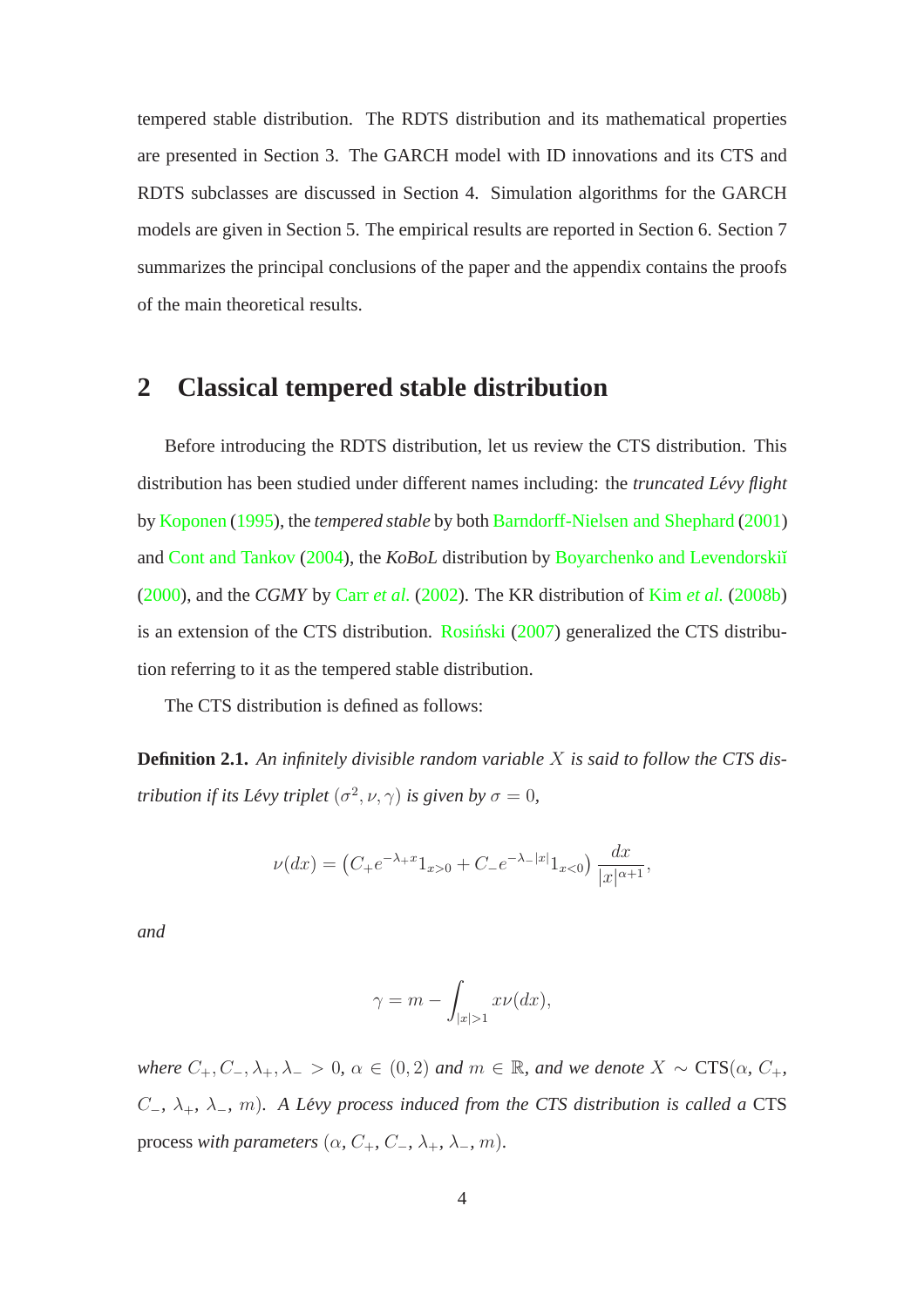The characteristic function of  $X \sim \text{CTS}(\alpha, C_+, C_-, \lambda_+, \lambda_-, m)$  is given by

<span id="page-4-0"></span>(2.1) 
$$
\phi(u; \alpha, C_+, C_-, \lambda_+, \lambda_-, m) = \exp(ium - iu\Gamma(1-\alpha)(C_+\lambda_+^{\alpha-1} - C_-\lambda_-^{\alpha-1})
$$

$$
+ C_+\Gamma(-\alpha)((\lambda_+ - iu)^{\alpha} - \lambda_+^{\alpha})
$$

$$
+ C_-\Gamma(-\alpha)((\lambda_- + iu)^{\alpha} - \lambda_-^{\alpha}))).
$$

Moreover,  $\phi$  can be extended via analytic continuation to the region  $\{z \in \mathbb{C} : \text{Im}(z) \in$ [−λ−,λ+]}. The proof can be found in Carr *[et al.](#page-31-6)* [\(2002](#page-31-6)) and [Cont and Tankov](#page-32-6) [\(2004\)](#page-32-6). Using the characteristic function, we can obtain cumulants

$$
c_n(X) := \frac{1}{i^n} \frac{d^n}{du^n} \log E[e^{iuX}]|_{u=0}
$$

of the CTS distributed random variable  $X$  such that

$$
c_1(X) = m,
$$
 for  $n = 1$   
\n
$$
c_n(X) = \Gamma(n - \alpha) \left( C_+ \lambda_+^{\alpha - n} + (-1)^n C_- \lambda_-^{\alpha - n} \right),
$$
 for  $n = 2, 3, \cdots$ .

If we substitute

$$
C = C_{+} = C_{-} = (\Gamma(2 - \alpha)(\lambda_{+}^{\alpha - 2} + \lambda_{-}^{\alpha - 2}))^{-1}
$$

then  $X \sim \text{CTS}(\alpha, C, C, \lambda_+, \lambda_-, 0)$  has zero mean and unit variance. In this case, X is called the *standard CTS distribution* with parameters  $(\alpha, \lambda_+, \lambda_-)$  and denoted by  $X \sim \text{stdCTS}(\alpha, \lambda_+, \lambda_-)$ . The log-Laplace transform  $\log E[\exp(uX)]$  of the random variable  $X \sim \text{stdCTS}(\alpha, \lambda_+, \lambda_-)$  is denoted by  $L_{CTS}(u; \alpha, \lambda_+, \lambda_-)$ . The function  $L_{CTS}(u; \alpha, \lambda_+, \lambda_-)$  is defined on  $u \in [-\lambda_-, \lambda_+]$  and we can obtain

(2.2) 
$$
L_{CTS}(u; \alpha, \lambda_+, \lambda_-)
$$

$$
= \frac{(\lambda_+ - u)^{\alpha} - \lambda_+^{\alpha} + (\lambda_- + u)^{\alpha} - \lambda_-^{\alpha}}{\alpha(\alpha - 1)(\lambda_+^{\alpha - 2} + \lambda_-^{\alpha - 2})} - \frac{u(\lambda_+^{\alpha - 1} - \lambda_-^{\alpha - 1})}{(1 - \alpha)(\lambda_+^{\alpha - 2} + \lambda_-^{\alpha - 2})}
$$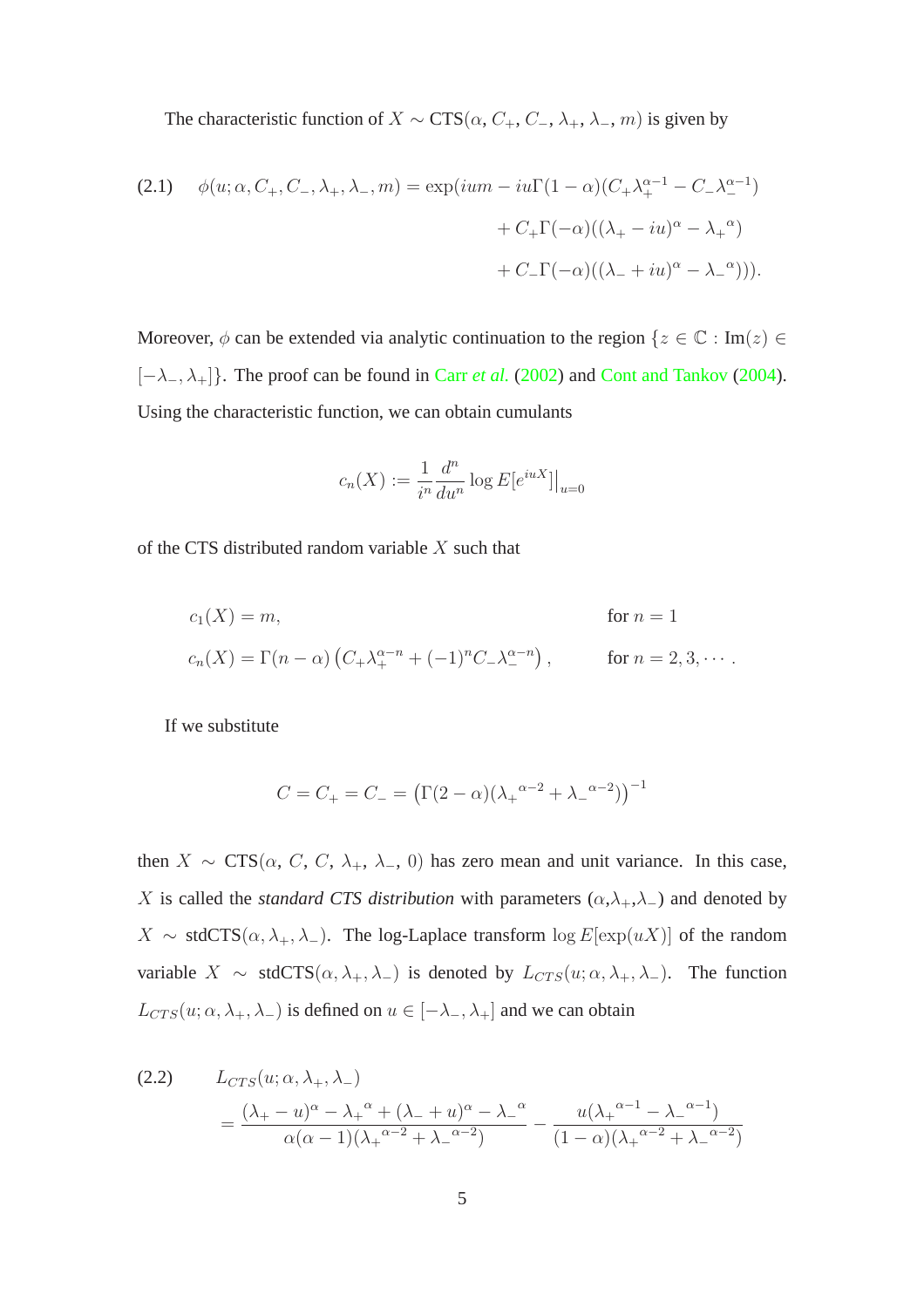by the characteristic function [\(2.1\)](#page-4-0).

<span id="page-5-0"></span>We can make use of the following proposition proven in [Kim and Lee](#page-32-8) [\(2006](#page-32-8)) to find an equivalent measure for CTS processes.

**Proposition 2.2.** *Suppose*  $(X_t)_{t \in [0,T]}$  *is the CTS process with parameters*  $(\alpha, C_+, C_-,$  $(\lambda_+, \lambda_-, m)$  *under*  $\mathbb P$  *and the CTS process with parameters*  $(\tilde{\alpha}, \tilde{C}_+, \tilde{C}_-, \tilde{\lambda}_+, \tilde{\lambda}_-, \tilde{m})$  *under* Q*. Then*  $\mathbb{P}|_{\mathcal{F}_t}$  *and*  $\mathbb{Q}|_{\mathcal{F}_t}$  *are equivalent for all*  $t > 0$  *if and only if*  $\alpha = \tilde{\alpha}$ *, C<sub>+</sub> =*  $\tilde{C}_+$ *<sup><i>i*</sup>,  $C_-=\tilde{C}_-$ *, and* 

$$
\tilde{m} - m = \Gamma(1 - \alpha)(C_{+}(\tilde{\lambda}_{+}^{\alpha - 1} - \lambda_{+}^{\alpha - 1}) - C_{-}(\tilde{\lambda}_{-}^{\alpha - 1} - \lambda_{-}^{\alpha - 1})).
$$

When  $\mathbb P$  and  $\mathbb Q$  are equivalent, the Radon-Nikodym derivative is  $\frac{d\mathbb Q}{dP}\big|_{\mathcal{F}_t} = e^{U_t}$  where  $(U_t, \mathbf{P})$  *is a Lévy process with Lévy triplets*  $(\sigma_U^2, \nu_U, \gamma_U)$  *given by* 

$$
(2.3) \qquad \sigma_U^2 = 0, \ \nu_U = \nu \circ \psi^{-1}, \ \gamma_U = -\int_{-\infty}^{\infty} (e^y - 1 - y \mathbb{1}_{|y| \le 1}) (\nu \circ \psi^{-1})(dy)
$$

*where*  $\psi(x) = (\lambda_{+} - \tilde{\lambda}_{+})x1_{x>0} - (\lambda_{-} - \tilde{\lambda}_{-})x1_{x<0}$ .

<span id="page-5-1"></span>Applying Proposition [2.2](#page-5-0) to CTS distributed random variables, we obtain the following corollary.

**Corollary 2.3.** *(a) Let*  $X \sim \text{CTS}(\alpha, C_+, C_-, \lambda_+, \lambda_-, m)$  *under a measure* **P***, and*  $X \sim \text{CTS}(\tilde{\alpha}, \tilde{C}_+, \tilde{C}_-, \tilde{\lambda}_+, \tilde{\lambda}_-, \tilde{m})$  under a measure **Q**. Then **P** and **Q** are equivalent if *and only if*  $\alpha = \tilde{\alpha}$ ,  $C_+ = \tilde{C}_+$ ,  $C_- = \tilde{C}_-$ , and

$$
\tilde{m} - m = \Gamma(1 - \alpha)(C_{+} \tilde{\lambda}_{+}^{\alpha - 1} - C_{-} \tilde{\lambda}_{-}^{\alpha - 1} - C_{+} \lambda_{+}^{\alpha - 1} + C_{-} \lambda_{-}^{\alpha - 1}).
$$

*(b)* Let  $X$  ∼ stdCTS( $\alpha$ ,  $\lambda_+$ ,  $\lambda_-$ ) *under a measure* **P***, and*  $(X + k)$  ∼ stdCTS( $\tilde{\alpha}$ ,  $\tilde{\lambda}_+$ ,  $\tilde{\lambda}_-$ )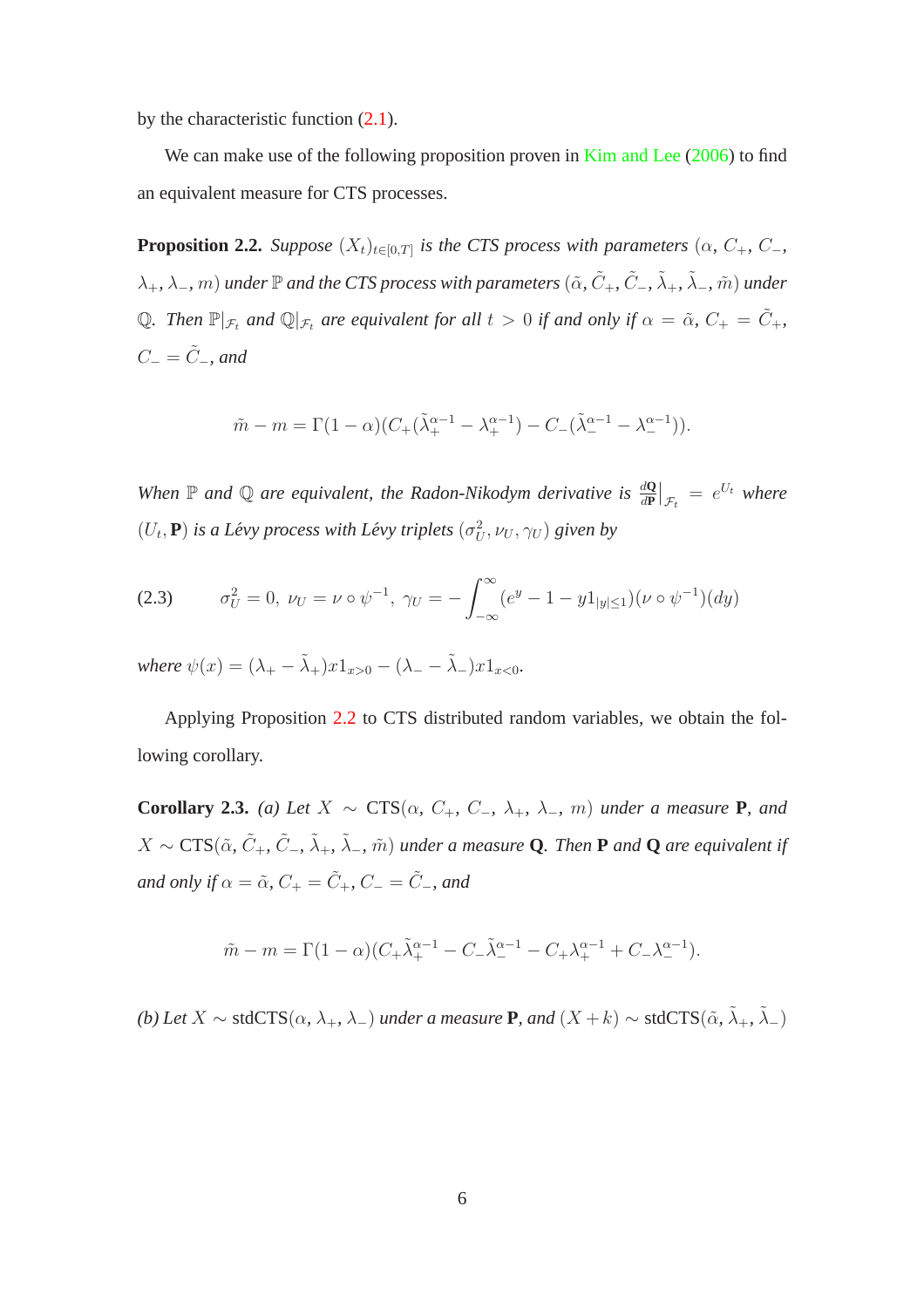*under a measure* Q *for a constant*  $k \in \mathbb{R}$ *. Then* **P** *and* Q *are equivalent if and only if* 

(2.4)  

$$
\begin{cases}\n\alpha = \tilde{\alpha}, \\
\lambda_{+}^{\alpha-2} + \lambda_{-}^{\alpha-2} = \tilde{\lambda}_{+}^{\alpha-2} + \tilde{\lambda}_{-}^{\alpha-2}, \\
k = \frac{\lambda_{+}^{\alpha-1} - \lambda_{-}^{\alpha-1} - \tilde{\lambda}_{+}^{\alpha-1} + \tilde{\lambda}_{-}^{\alpha-1}}{\left(1 - \alpha\right)\left(\lambda_{+}^{\alpha-2} + \lambda_{-}^{\alpha-2}\right)}.\n\end{cases}
$$

#### **2.1 Simulation of the CTS distribution**

CTS distributed random numbers can be generated using the subordination method developed by [Poirot and Tankov](#page-33-6) [\(2006\)](#page-33-6). Here, we will apply the series representation presented by Rosiński  $(2007)$  $(2007)$  to the CTS distribution instead of the subordination method, see also [Asmussen and Glynn](#page-31-7) [\(2007\)](#page-31-7).

Consider  $\alpha \in (0, 2)$ ,  $C > 0$ , and  $\lambda_+, \lambda_- > 0$ . Let  $\{v_j\}$  be an independent and identically distributed (i.i.d.) sequence of random variables in  $\{\lambda_+, \lambda_-\}$  with  $P(v_j =$  $\lambda_+) = P(v_j = -\lambda_-) = 1/2$ . Let  $\{u_j\}$  be an i.i.d. sequence of uniform random variables on  $(0, 1)$  and let  $\{e_j\}$  and  $\{e'_j\}$  be i.i.d. sequences of exponential random variables with parameters 1. Furthermore, we assume that  $\{v_j\}$ ,  $\{u_j\}$ ,  $\{e_j\}$ , and  $\{e'_j\}$  are independent. We consider  $\gamma_j = e'_1 + \ldots + e'_j$  and, by definition of  $\{e'_j\}$ ,  $\{\gamma_j\}$  is a Poisson point process on  $(0, \infty)$  with Lebesgue intensity measure. Based on these assumption, we can prove the next theorem.

<span id="page-6-0"></span>**Theorem 2.4.** *Suppose that all the above assumptions are fulfilled. If*  $\alpha \in (0, 2) \setminus \{1\}$ *, the series*

$$
(2.5) \qquad S = \sum_{j=1}^{\infty} \left( \left( \frac{\alpha \gamma_j}{C} \right)^{-1/\alpha} \wedge e_j u_j^{1/\alpha} |v_j|^{-1} \right) \frac{v_j}{|v_j|} - \Gamma(1-\alpha) C(\lambda_+^{\alpha-1} - \lambda_-^{\alpha-1})
$$

*converges a.s. Furthermore, we have that*  $S \sim CTS(\alpha, C, C, \lambda_+, \lambda_-, 0)$ 

*If*  $\alpha = 1$ *, the series* 

(2.6) 
$$
S = \sum_{j=1}^{\infty} \left( \left( \frac{\alpha \gamma_j}{C} \right)^{-1} \wedge e_j u_j |v_j|^{-1} \right) \frac{v_j}{|v_j|} - C \log \left( \frac{\lambda_+}{\lambda_-} \right)
$$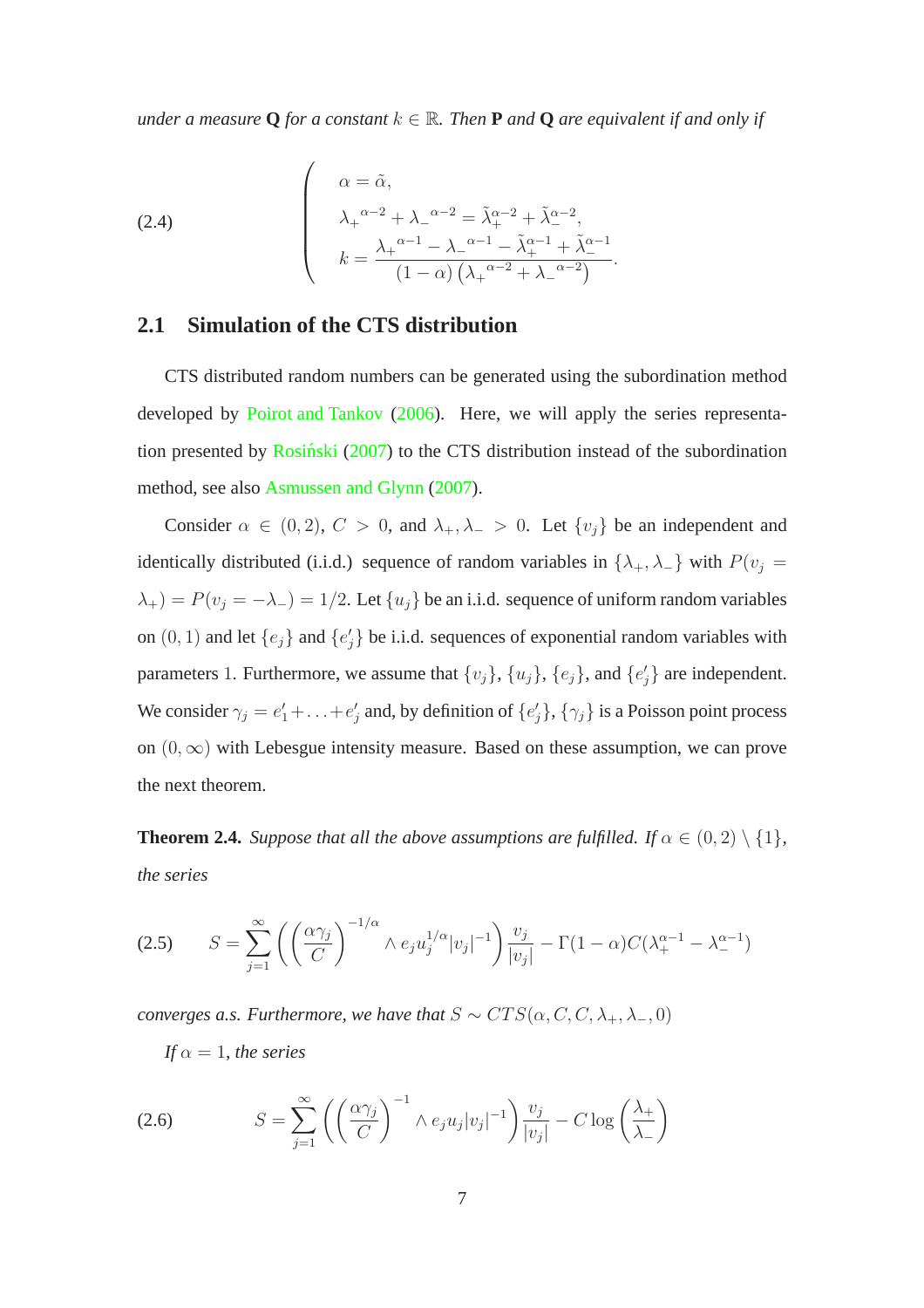*converges a.s. and we have*  $S \sim CTS(1, C, C, \lambda_+, \lambda_-, 0)$ *.* 

*Proof.* This is a particular case of Theorem 5.1 in [Rosinski](#page-33-3) [\(2007\)](#page-33-3).

### **3 Rapidly decreasing tempered stable distribution**

<span id="page-7-2"></span>In this section, we present an ID distribution which we refer to as the RDTS distribution. This distribution is defined as follows:

 $\Box$ 

**Definition 3.1.** Let  $m \in \mathbb{R}$ ,  $C_+, C_-, \lambda_+, \lambda_- > 0$ ,  $\alpha \in (0, 2)$ , and  $\alpha \neq 1$ . An infinitely divisible distribution is called a RDTS distribution with parameter ( $\alpha$ ,  $C_+$ ,  $C_-$ ,  $\lambda_+$ ,  $\lambda_-$ , m) if its Lévy triplet  $(\sigma^2, \nu, \gamma)$  is given by  $\sigma = 0$ ,

<span id="page-7-1"></span>
$$
\nu(dx) = (C_{+}e^{-\lambda_{+}^{2}x^{2}/2}1_{x>0} + C_{-}e^{-\lambda_{-}^{2}|x|^{2}/2}1_{x<0})\frac{dx}{|x|^{\alpha+1}},
$$

and

(3.1) 
$$
\gamma = m - \int_{|x|>1} x\nu(dx).
$$

If a random variable X follows the RDTS distribution, then we denote  $X \sim RDTS(\alpha,$  $C_+$ ,  $C_-$ ,  $\lambda_+$ ,  $\lambda_-$ ,  $m$ ).

**Remark 3.2.** *RDTS distributions are not included in the generalized class of tempered stable distributions by [Rosinski](#page-33-3) ´ [\(2007\)](#page-33-3), but included in the class of the tempered infinitely divisible distribution [\(Bianchi](#page-31-1)* et al. *[\(2008](#page-31-1))).*

<span id="page-7-0"></span>The characteristic function of the RDTS distribution is found in the following proposition and its proof is presented in Appendix A.

#### **Proposition 3.3.** *Let*

$$
G(x; \alpha, \lambda) := 2^{-\frac{\alpha}{2}-1} \lambda^{\alpha} \Gamma\left(-\frac{\alpha}{2}\right) \left(M\left(-\frac{\alpha}{2}, \frac{1}{2}; \frac{x^2}{2\lambda^2}\right) - 1\right) + 2^{-\frac{\alpha}{2}-\frac{1}{2}} \lambda^{\alpha-1} x \Gamma\left(\frac{1-\alpha}{2}\right) \left(M\left(\frac{1-\alpha}{2}, \frac{3}{2}; \frac{x^2}{2\lambda^2}\right) - 1\right)
$$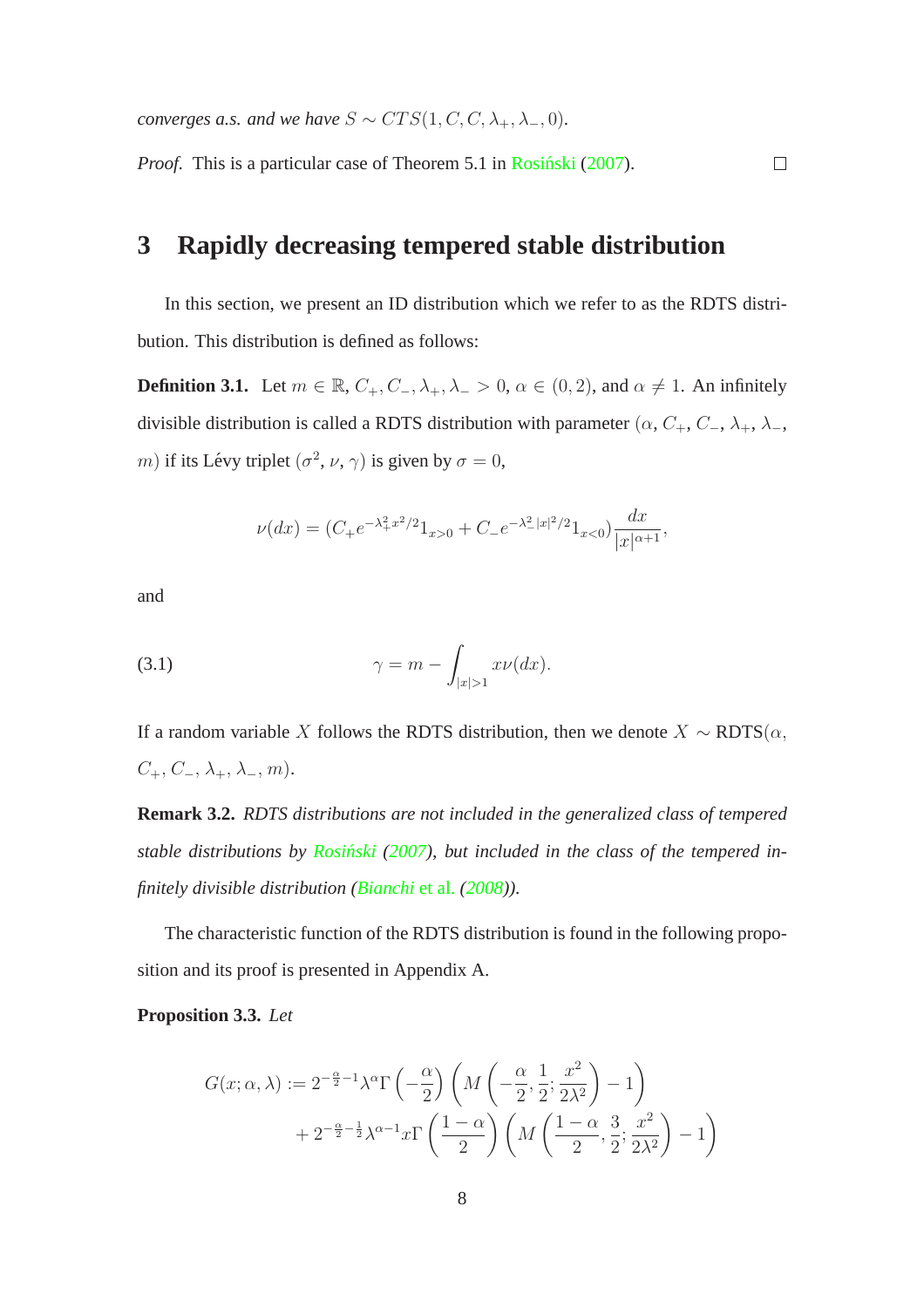*where* M *is the confluent hypergeometric function*<sup>1</sup> *. The characteristic function of the RDTS distribution with parameter* ( $\alpha$ ,  $C_+$ ,  $C_-$ ,  $\lambda_+$ ,  $\lambda_-$ ,  $m$ ) becomes

<span id="page-8-0"></span>(3.2) 
$$
\phi(u) = \exp(ium + C_+G(iu; \alpha, \lambda_+) + C_-G(-iu; \alpha, \lambda_-))
$$

*for some*  $m \in \mathbb{R}$ *. Moreover,*  $\phi(u)$  *is expandable to an entire function on*  $\mathbb{C}$ *.* 

<span id="page-8-2"></span>Although the Laplace transform of the CTS distribution is defined on a bounded interval, in the case of the RDTS distribution the Laplace transform is defined on the entire real line.

**Proposition 3.4.** *Let*  $X \sim \text{RDTS}(\alpha, C_+, C_-, \lambda_+, \lambda_-, m)$ *. Then the Laplace transform*  $E[e^{\theta X}] < \infty$  for all  $\theta \in \mathbb{R}$ . Moreover, the explicit formula of the Laplace transform is *given by*

$$
E[e^{\theta X}] = \exp (\theta m + C_+ G(\theta; \alpha, \lambda_+) + C_- G(-\theta; \alpha, \lambda_-)).
$$

Using the characteristic function [\(3.2\)](#page-8-0), we can get cumulants of the RDTS distribution.

**Proposition 3.5.** *The cumulants of*  $X \sim \text{RDTS}(\alpha, C_+, C_-, \lambda_+, \lambda_-, m)$  *are given by*  $c_1(X) = m$  *and* 

<span id="page-8-1"></span>(3.3) 
$$
c_n(X) = 2^{\frac{n-\alpha-2}{2}} \Gamma\left(\frac{n-\alpha}{2}\right) \left(C_+\lambda_+^{\alpha-n} + (-1)^n C_-\lambda_-^{\alpha-n}\right),
$$

*for*  $n = 2, 3, \cdots$ *.* 

*Proof.* Since we have

$$
G(\pm iu; \alpha, \lambda_{\pm}) = \sum_{n=2}^{\infty} \frac{1}{n!} (\pm iu)^n \frac{1}{2} \left(\frac{\lambda_{\pm}}{\sqrt{2}}\right)^{\alpha - n} \Gamma\left(\frac{n - \alpha}{2}\right),
$$

we deduce

$$
\frac{1}{i}\frac{d}{du}G(\pm iu;\alpha,\lambda_{\pm})\big|_{u=0}=0
$$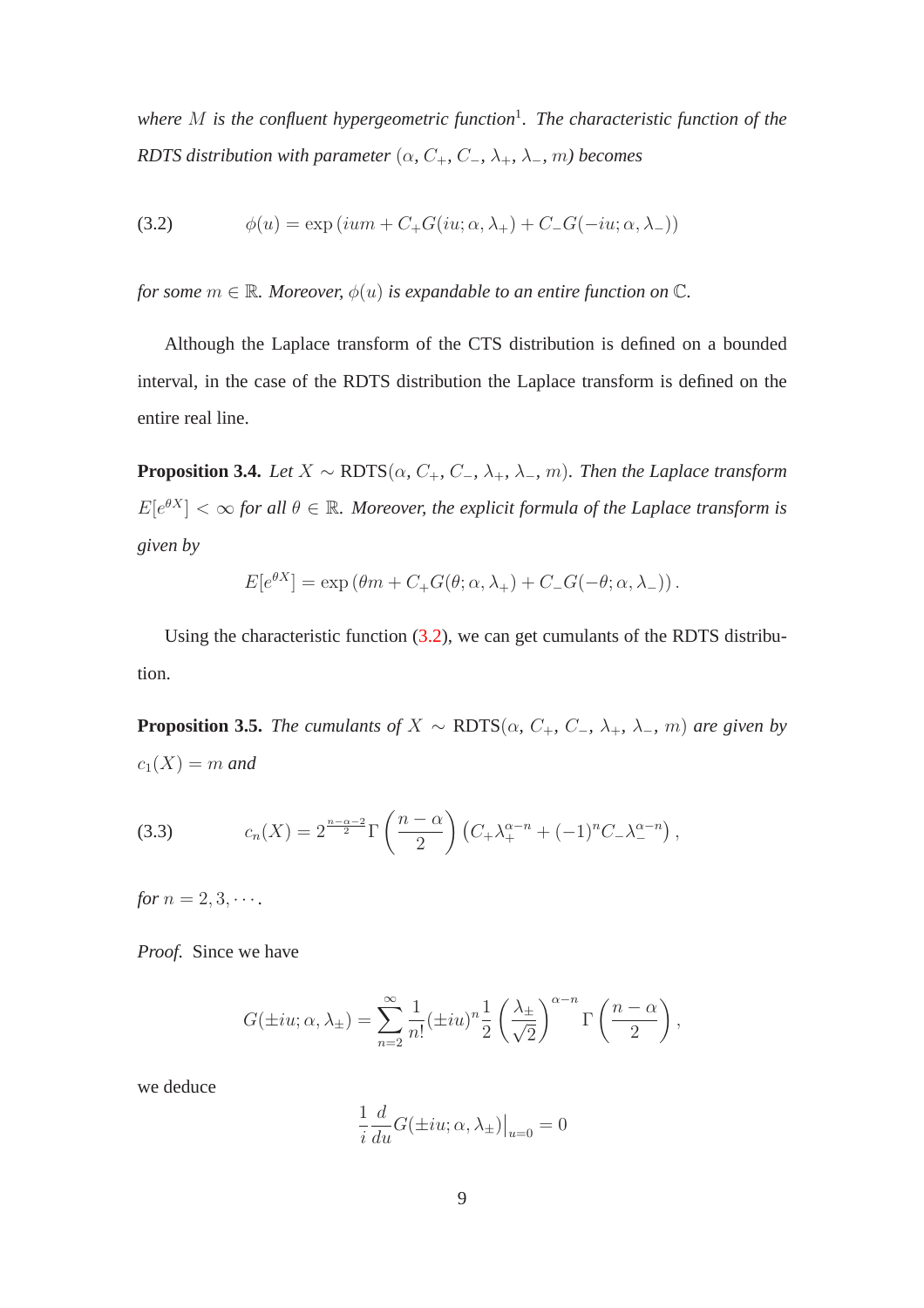and

$$
\frac{1}{i^n} \frac{d^n}{du^n} G(\pm iu; \alpha, \lambda_{\pm})\Big|_{u=0} = \frac{1}{2} \left(\frac{\lambda_{\pm}}{\sqrt{2}}\right)^{\alpha - n} \Gamma\left(\frac{n - \alpha}{2}\right) (-i)^n,
$$

if  $n = 2, 3, \dots$ . Hence we obtain the formula [\(3.3\)](#page-8-1).

Moreover, we obtain the mean, variance, skewness, and excess kurtosis using the cumulants as given below:

$$
E[X] = c_1(X) = m
$$
  
\n
$$
Var(X) = c_2(X) = 2^{-\frac{\alpha}{2}} \Gamma\left(1 - \frac{\alpha}{2}\right) \left(C_+\lambda_+^{\alpha-2} + C_-\lambda_-^{\alpha-2}\right)
$$
  
\n
$$
s(X) = \frac{c_3(X)}{c_2(X)^{\frac{3}{2}}} = 2^{\frac{\alpha}{4} + \frac{1}{2}} \frac{\Gamma\left(\frac{3-\alpha}{2}\right) \left(C_+\lambda_+^{\alpha-3} - C_-\lambda_-^{\alpha-3}\right)}{\left(\Gamma\left(1 - \frac{\alpha}{2}\right) \left(C_+\lambda_+^{\alpha-2} + C_-\lambda_-^{\alpha-2}\right)\right)^{\frac{3}{2}}}
$$
  
\n
$$
k(X) = \frac{c_4(X)}{c_2(X)^2} = 2^{\frac{\alpha}{2} + 1} \frac{\Gamma\left(\frac{4-\alpha}{2}\right) \left(C_+\lambda_+^{\alpha-4} + C_-\lambda_-^{\alpha-4}\right)}{\left(\Gamma\left(1 - \frac{\alpha}{2}\right) \left(C_+\lambda_+^{\alpha-2} + C_-\lambda_-^{\alpha-2}\right)\right)^2}.
$$

The parameters  $\lambda_+$  and  $\lambda_-$  control the rate of decay on the positive and negative tails, respectively. If  $\lambda_+ > \lambda_-$  ( $\lambda_+ < \lambda_-$ ), then the distribution is skewed to the left (right). Moreover, if  $\lambda_+ = \lambda_-$ , then it is symmetric. If we substitute

$$
C = C_{+} = C_{-} = 2^{\frac{\alpha}{2}} \left( \Gamma \left( 1 - \frac{\alpha}{2} \right) \left( \lambda_{+}^{\alpha - 2} + \lambda_{-}^{\alpha - 2} \right) \right)^{-1}
$$

then  $X \sim RDTS(\alpha, C, C, \lambda_+, \lambda_-, 0)$  has zero mean and unit variance. In this case, X is called the *standard RDTS distribution* and denoted by  $X \sim \text{stdRDTS}(\alpha, \lambda_+, \lambda_-)$ . Moreover, the log-Laplace transform of X is denoted by  $L_{RDTS}(x; \alpha, \lambda_+, \lambda_-)$ . By Proposition [3.4,](#page-8-2) the function  $L_{RDTS}(x; \alpha, \lambda_+, \lambda_-)$  is finite for all  $x \in \mathbb{R}$ , and we have

(3.4) 
$$
L_{RDFS}(x; \alpha, \lambda_+, \lambda_-) = CG(x; \alpha, \lambda_+) + CG(-x; \alpha, \lambda_-).
$$

Since the RDTS distribution is infinitely divisible, we can generate a Lévy process called the RDTS process.

**Definition 3.6.** A Lévy process  $X = (X_t)_{t>0}$  is said to be a *RDTS process* with param-

 $\Box$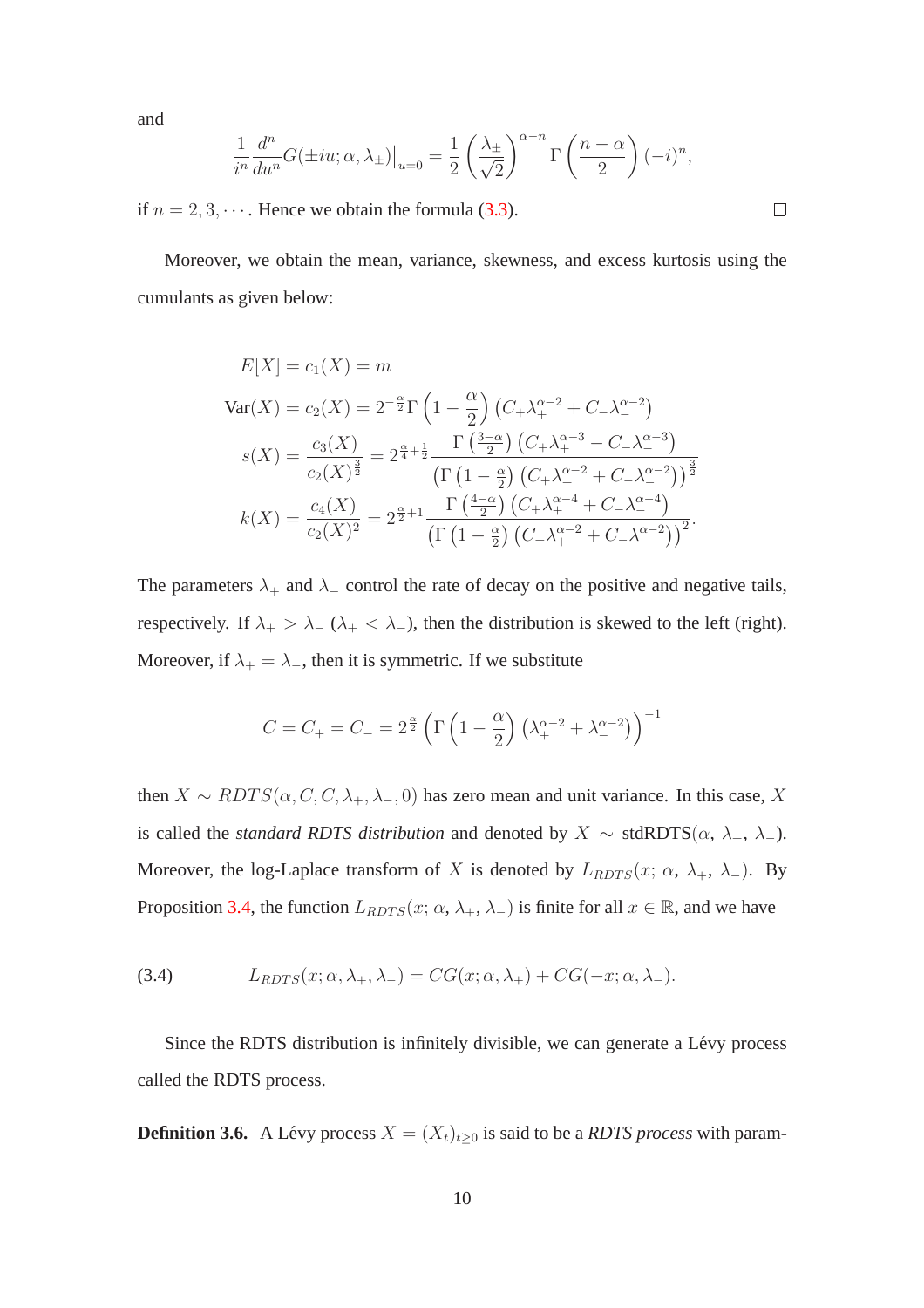eters  $(\alpha, C_+, C_-, \lambda_+, \lambda_-, m)$  if  $X_1 \sim \text{RDTS}(\alpha, C_+, C_-, \lambda_+, \lambda_-, m)$ .

<span id="page-10-0"></span>The parameter  $\alpha$  determines the path behavior; that is, the RDTS process has finite variation if  $\alpha < 1$  and infinite variation if  $\alpha > 1$ . The following proposition (which we prove in Appendix A) will be used for determining the equivalent martingale measure.

**Proposition 3.7.** *Suppose*  $(X_t)_{t \in [0,T]}$  *is the RDTS process with parameters*  $(\alpha, C_+, C_-,$  $\lambda_+$ ,  $\lambda_-$ ,  $m$ ) *under*  $\mathbb{P}$ , *and the RDTS process with parameters*  $(\tilde{\alpha}, \tilde{C}_+, \tilde{C}_-, \tilde{\lambda}_+, \tilde{\lambda}_-, \tilde{m})$ *under* Q. Then  $\mathbb{P}|_{\mathcal{F}_t}$  *and*  $\mathbb{Q}|_{\mathcal{F}_t}$  *are equivalent for all*  $t > 0$  *if and only if*  $\alpha = \tilde{\alpha}$ ,  $C_+ = \tilde{C}_+$ ,  $C_-=\tilde{C}_-$ *, and* 

$$
\tilde{m}-m=2^{-\frac{\alpha+1}{2}}\Gamma\left(\frac{1-\alpha}{2}\right)\left(C_+(\tilde{\lambda}_+^{\alpha-1}-\lambda_+^{\alpha-1})-C_-(\tilde{\lambda}_-^{\alpha-1}-\lambda_-^{\alpha-1})\right).
$$

When  $\mathbb P$  and  $\mathbb Q$  are equivalent, the Radon-Nikodym derivative is  $\frac{d\mathbb Q}{d\mathbb P}|_{\mathcal F_t} = e^{U_t}$  where  $(U_t, \mathbb{P})$  *is a Lévy process with Lévy triplet*  $(\sigma_U^2, \nu_U, \gamma_U)$  *given by* 

<span id="page-10-2"></span>(3.5) 
$$
\sigma_U^2 = 0, \ \nu_U = \nu \circ \psi^{-1}, \ \gamma_U = -\int_{-\infty}^{\infty} (e^y - 1 - y \mathbb{1}_{|y| \le 1}) (\nu \circ \psi^{-1})(dy)
$$

*where*  $\psi(x) = \frac{x^2}{2}$  $\frac{x^2}{2}(\lambda_+ - \tilde{\lambda}_+)1_{x>0} + \frac{x^2}{2}$  $\frac{x^2}{2}(\lambda_- - \tilde{\lambda}_-) 1_{x<0}.$ 

<span id="page-10-1"></span>Applying Proposition [3.7](#page-10-0) to RDTS distributed random variables, we can obtain the following corollary.

**Corollary 3.8.** *(a) Let* X ∼ RDTS(α*,* C+*,* C−*,* λ+*,* λ−*,* m) *under a measure* **P***, and*  $X \sim \text{RDTS}(\tilde{\alpha}, \tilde{C}_+, \tilde{C}_-, \tilde{\lambda}_+, \tilde{\lambda}_-, \tilde{m})$  under a measure **Q***. Then* **P** and **Q** are equivalent *if and only if*  $\alpha = \tilde{\alpha}$ *,*  $C_+ = \tilde{C}_+$ *,*  $C_- = \tilde{C}_-$ *, and* 

$$
\tilde{m}-m=2^{-\frac{\alpha+1}{2}}\Gamma\left(\frac{1-\alpha}{2}\right)\left(C_+(\tilde{\lambda}_+^{\alpha-1}-\lambda_+^{\alpha-1})-C_-(\tilde{\lambda}_-^{\alpha-1}-\lambda_-^{\alpha-1})\right).
$$

*(b)* Let  $X$  ∼ stdRDTS( $\alpha$ ,  $\lambda_+$ ,  $\lambda_-$ ) *under a measure* **P***, and* ( $X + k$ ) ∼ stdRDTS( $\tilde{\alpha}$ ,  $\tilde{\lambda}_+$ ,  $\tilde{\lambda}_-$ ) under a measure  $Q$  for a constant  $k \in \mathbb{R}$ . Then  $P$  and  $Q$  are equivalent if and only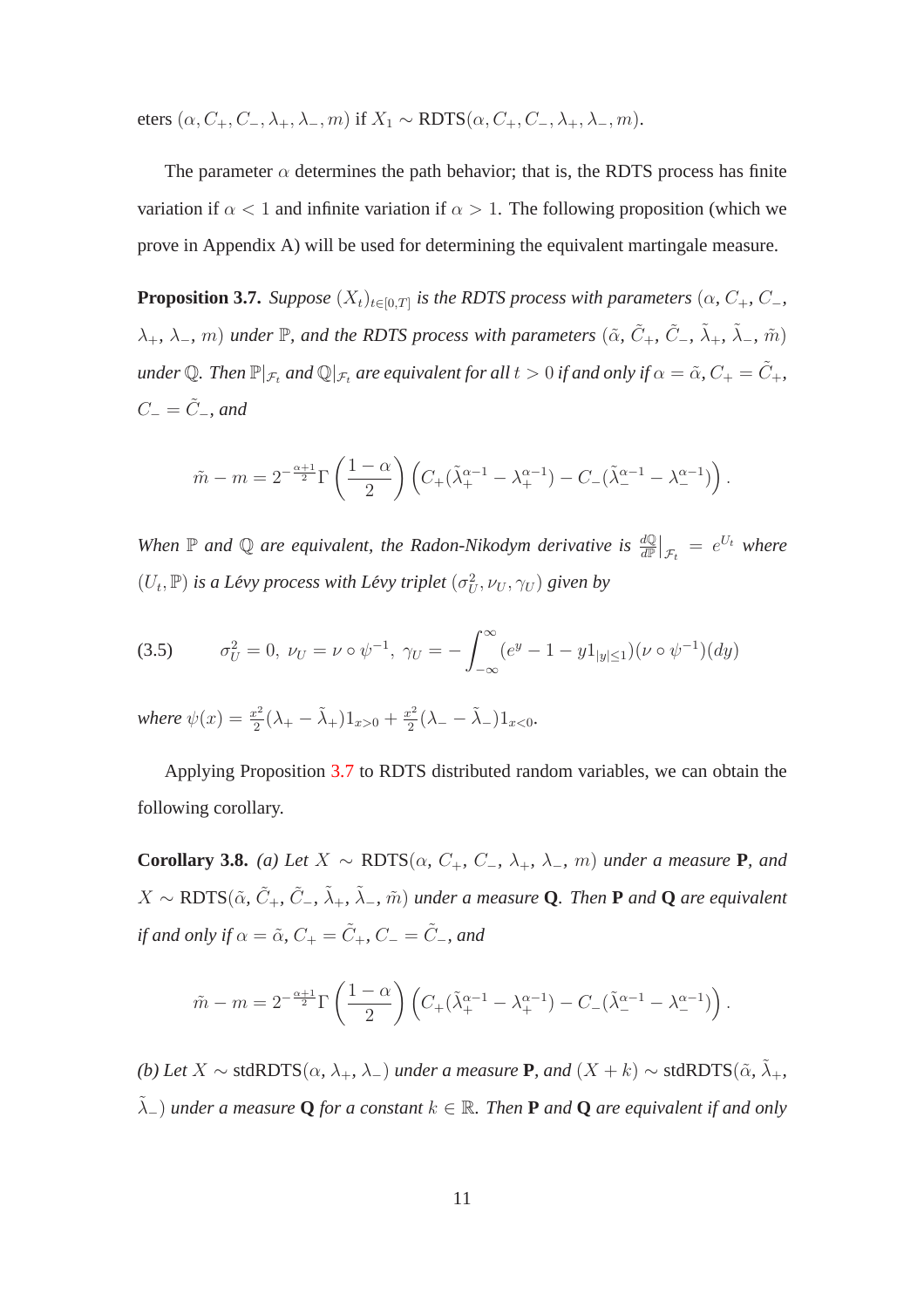(3.6)  

$$
\begin{pmatrix}\n\alpha = \tilde{\alpha}, \\
\lambda_{+}^{\alpha-2} + \lambda_{-}^{\alpha-2} = \tilde{\lambda}_{+}^{\alpha-2} + \tilde{\lambda}_{-}^{\alpha-2}, \\
k = \frac{\Gamma(\frac{1-\alpha}{2})\left(\lambda_{+}^{\alpha-1} - \lambda_{-}^{\alpha-1} - \tilde{\lambda}_{+}^{\alpha-1} + \tilde{\lambda}_{-}^{\alpha-1}\right)}{\sqrt{2}\Gamma(1-\frac{\alpha}{2})\left(\tilde{\lambda}_{+}^{\alpha-2} + \tilde{\lambda}_{-}^{\alpha-2}\right)}.\n\end{pmatrix}
$$

#### **3.1 Simulation of the RDTS distribution**

The RDTS distribution is included in the class of TID distributions. The general method of generating TID distributed random numbers can be found in [Bianchi](#page-31-1) *et al.* [\(2008](#page-31-1)) and we summarize it below.

Consider  $\alpha \in (0, 2) \setminus \{1\}$ ,  $C > 0$ , and  $\lambda_+, \lambda_- > 0$ . Let  $\{v_j\}$  be an i.i.d. sequence of random variables in  $\{\lambda_+, \lambda_-\}$  with  $P(v_j = \lambda_+) = P(v_j = -\lambda_-) = 1/2$ . Let  $\{u_j\}$  be an i.i.d. sequence of uniform random variables on  $(0, 1)$  and let  $\{e_j\}$  and  $\{e'_j\}$  be i.i.d. sequences of exponential random variables with parameters 1 and 1/2, respectively. Furthermore, we assume that  $\{v_j\}$ ,  $\{u_j\}$ ,  $\{e_j\}$ , and  $\{e'_j\}$  are independent. We consider  $\gamma_j = e'_1 + \ldots + e'_j.$ 

<span id="page-11-0"></span>Using Theorems 4.2 and 4.3 of [Bianchi](#page-31-1) *et al.* [\(2008\)](#page-31-1), we can obtain the following theorem.

**Theorem 3.9.** *Suppose that all the above assumptions are fulfilled. If*  $\alpha \in (0, 2) \setminus \{1\}$ *, the series*

$$
(3.7) \quad X = \sum_{j=1}^{\infty} \left( \left( \frac{\alpha \gamma_j}{C} \right)^{-1/\alpha} \wedge \sqrt{2} e_j^{1/2} u_j^{1/\alpha} |v_j|^{-1} \right) \frac{v_j}{|v_j|} - \frac{C \Gamma \left( \frac{1-\alpha}{2} \right)}{2^{\frac{\alpha+1}{2}}} (\lambda_+^{\alpha-1} - \lambda_-^{\alpha-1})
$$

*converges a.s.. Furthermore, we have that*  $X \sim \text{RDTS}(\alpha, C, C, \lambda_+, \lambda_-, 0)$ *.* 

#### **3.2 Tail properties**

Let's look at the probability tails of the CTS and RDTS distributions. Although the exact asymptotic behavior of its tails is difficult to obtain unlike those of the stable

*if*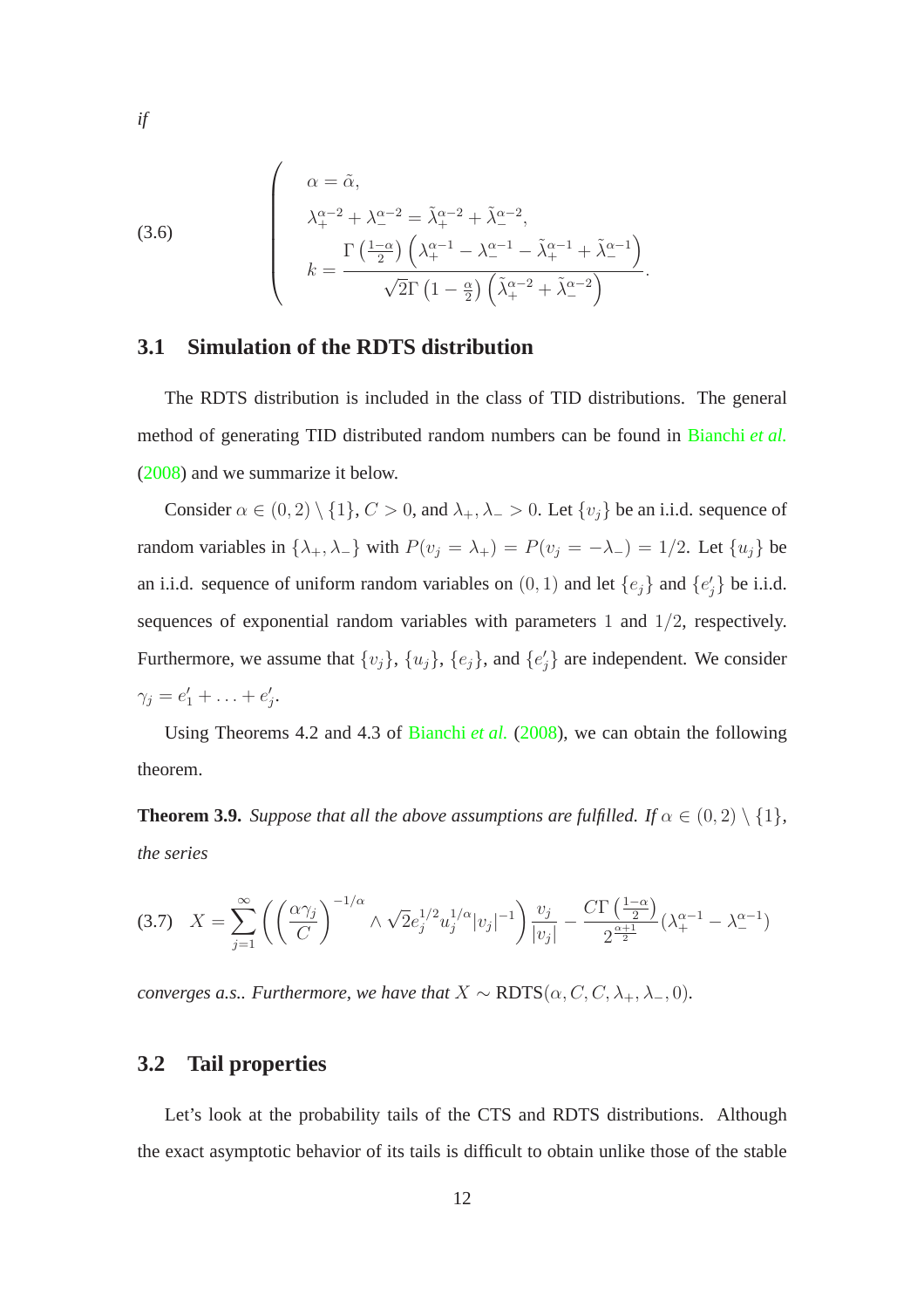<span id="page-12-0"></span>distribution, it is possible to calculate the upper and lower bounds.

**Proposition 3.10.** *If*  $X \sim \text{CTS}(\alpha, C_+, C_-, \lambda_+, \lambda_-, m)$ *, then the following inequality is fulfilled*

$$
k \frac{e^{-2\bar{\lambda}y}}{\bar{\lambda}y^{\alpha+1}} \leq \mathbb{P}(|X-m| \geq y) \leq \frac{K}{y^2}
$$

<span id="page-12-1"></span>*as*  $y \to \infty$ *, where* k and K *do not depend on* y and  $\bar{\lambda} = \min(\lambda_+, \lambda_-)$ *.* 

**Proposition 3.11.** *If*  $X \sim \text{RDTS}(\alpha, C_+, C_-, \lambda_+, \lambda_-, m)$ *, then the following inequality is fulfilled*

$$
k \frac{e^{-2\bar{\lambda}^2y^2}}{\bar{\lambda}^2y^{\alpha+2}} \leq \mathbb{P}(|X-m| \geq y) \leq \frac{K}{y^2}
$$

*as*  $y \to \infty$ *, where k and K do not depend on* y *and*  $\bar{\lambda} = \min(\lambda_+, \lambda_-)$ *.* 

# **4 GARCH model with infinitely divisible distributed innovations**

Our objective in this section is twofold. First, we review the infinitely divisible GARCH (ID-GARCH) model and the CTS-GARCH model which is a subclass of the ID-GARCH model. Second, we construct a new subclass of the ID-GARCH model with standard RDTS distributed innovation. Some details and proofs for the ID-GARCH model and CTS-GARCH model can be found in Kim *[et al.](#page-32-4)* [\(2008a\)](#page-32-4).

The ID-GARCH stock price model is defined over a filtered probability space  $(\Omega, \mathfrak{F}, \mathfrak{F})$  $(\mathfrak{F}_t)_{t\in\mathbb{N}}, \mathbb{P})$  which is constructed as follows. Consider a sequence  $(\varepsilon_t)_{t\in\mathbb{N}}$  of i.i.d. real random variables on a sequence of probability spaces  $(\Omega_t, \mathbf{P}_t)_{t \in \mathbb{N}}$ , such that  $\varepsilon_t$  is an ID distributed random variable with zero mean and unit variance on  $(\Omega_t, \mathbf{P}_t)$ , and assume that  $E[e^{x \varepsilon t}] < \infty$  where  $x \in I$  for some real interval I containing zero. Now we define  $\Omega\, :=\, \prod_{t\in \mathbb{N}}\Omega_t,\, \mathfrak{F}_t\, :=\, \otimes_{k=1}^t \sigma(\varepsilon_k)\otimes \mathfrak{F}_0\otimes \mathfrak{F}_0\cdots,\, \mathfrak{F}\, :=\, \sigma\left(\cup_{t\in \mathbb{N}}\mathfrak{F}_t\right),\, \text{and}\,\, \mathbb{P}\, :=\, \otimes_{t\in \mathbb{N}}\mathbf{P}_t,$ where  $\mathfrak{F}_0 = \{\emptyset, \Omega\}$  and  $\sigma(\varepsilon_k)$  means the  $\sigma$ -algebra generated by  $\varepsilon_k$  on  $\Omega_k$ .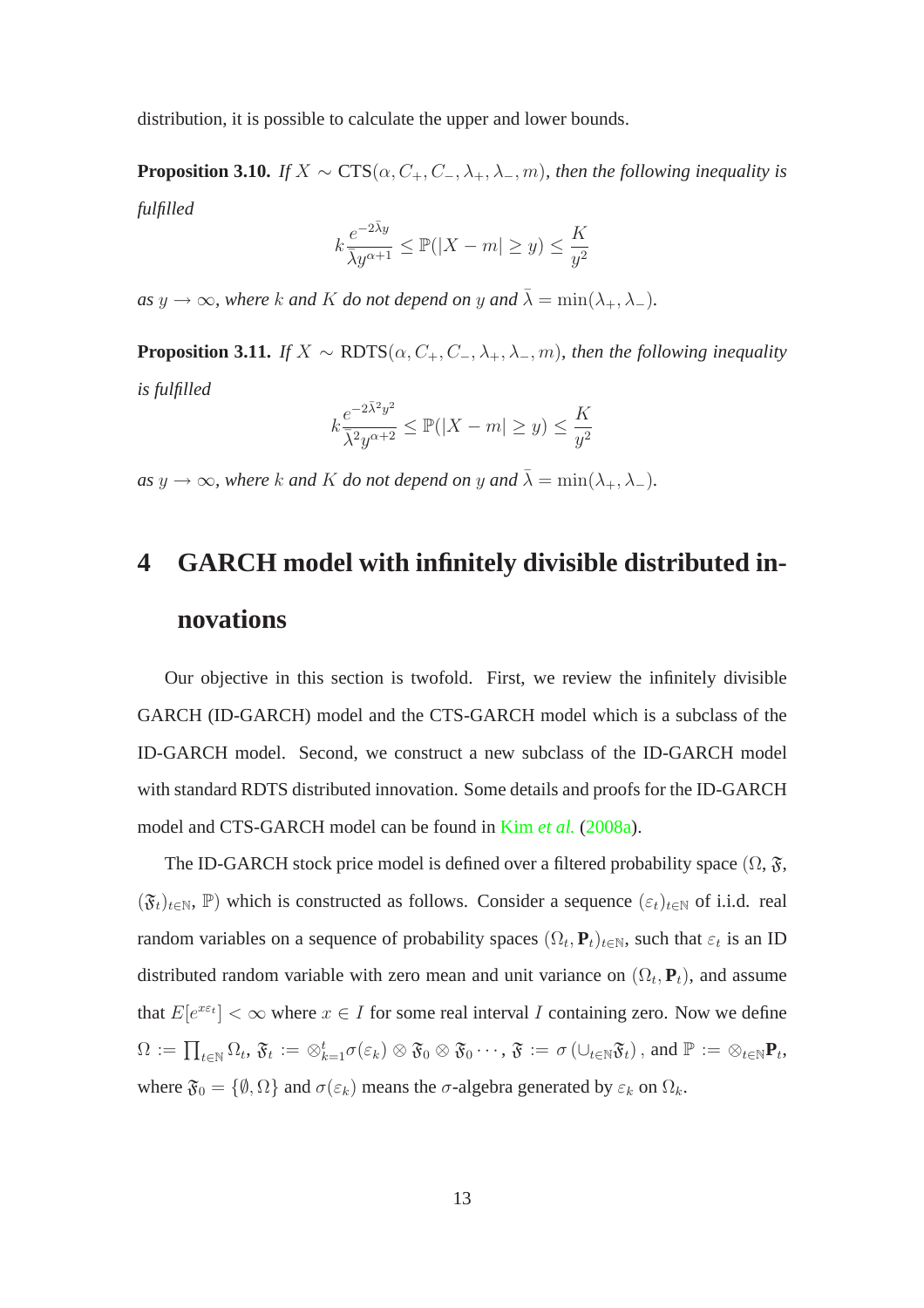We first propose the following stock price dynamic:

(4.1) 
$$
\log\left(\frac{S_t}{S_{t-1}}\right) = r_t - d_t + \lambda_t \sigma_t - L(\sigma_t) + \sigma_t \varepsilon_t, \ \ t \in \mathbb{N},
$$

where  $S_t$  is the stock price at time t,  $r_t$ , and  $d_t$  denote the risk-free and dividend rate for the period  $[t-1, t]$ , respectively, and  $\lambda_t$  is a  $\mathfrak{F}_{t-1}$  measurable random variable.  $S_0$ is the currently observed price. The function  $L(x)$  is the *log-Laplace-transform* of  $\varepsilon_t$ , i.e,  $L(x) = \log(E[e^{x \epsilon t}])$ . If  $L(x)$  is defined on the whole real line, then the one-period ahead conditional variance  $\sigma_t^2$  follows a GARCH(1,1) process, i.e,

<span id="page-13-0"></span>(4.2) 
$$
\sigma_t^2 = (\alpha_0 + \alpha_1 \sigma_{t-1}^2 \varepsilon_{t-1}^2 + \beta_1 \sigma_{t-1}^2), \ \ t \in \mathbb{N}, \ \ \varepsilon_0 = 0.
$$

where  $\alpha_0$ ,  $\alpha_1$ , and  $\beta_1$  are non-negative,  $\alpha_1 + \beta_1 < 1$ , and  $\alpha_0 > 0$ . If  $L(x)$  is defined only on a closed interval  $[-a, b]$  with  $a, b > 0$ , then  $\sigma_t^2$  follows a GARCH(1,1) process with a restriction  $0 < \sigma_t \leq b$ , i.e,

<span id="page-13-1"></span>(4.3) 
$$
\sigma_t^2 = (\alpha_0 + \alpha_1 \sigma_{t-1}^2 \varepsilon_{t-1}^2 + \beta_1 \sigma_{t-1}^2) \wedge \rho, \ \ t \in \mathbb{N}, \ \ \varepsilon_0 = 0,
$$

where  $0 < \rho \le b^2$ . Clearly, the process  $(\sigma_t)_{t \in \mathbb{N}}$  is predictable. In "the normal-GARCH model" introduced by Duan (1995), for example, the Laplace transform of  $\varepsilon_t$  is defined for every real number and hence  $\sigma_t^2$  follows [\(4.2\)](#page-13-0).

#### **4.1 CTS-GARCH Model**

Consider the ID-GARCH model with the sequence  $(\varepsilon_t)_{t\in\mathbb{N}}$  of i.i.d. random variables with  $\varepsilon_t \sim \text{stdCTS}(\alpha, \lambda_+, \lambda_-)$  for all  $t \in \mathbb{N}$ . This ID-GARCH model has been introduced by Kim *[et al.](#page-32-4)* [\(2008a\)](#page-32-4) under the name *CTS-GARCH model*. Since  $E[e^{x \epsilon t}] < \infty$  if  $x \in$  $[-\lambda_-, \lambda_+]$ ,  $\rho$  has to be in the interval  $(0, \lambda_+^2]$ , and  $\sigma_t$  follows equation [\(4.3\)](#page-13-1).

<span id="page-13-2"></span>By Corollary [2.3](#page-5-1) (b), we can prove the following proposition.

**Proposition 4.1.** *Consider the CTS-GARCH model. Let*  $T \in \mathbb{N}$  *be a time horizon, and*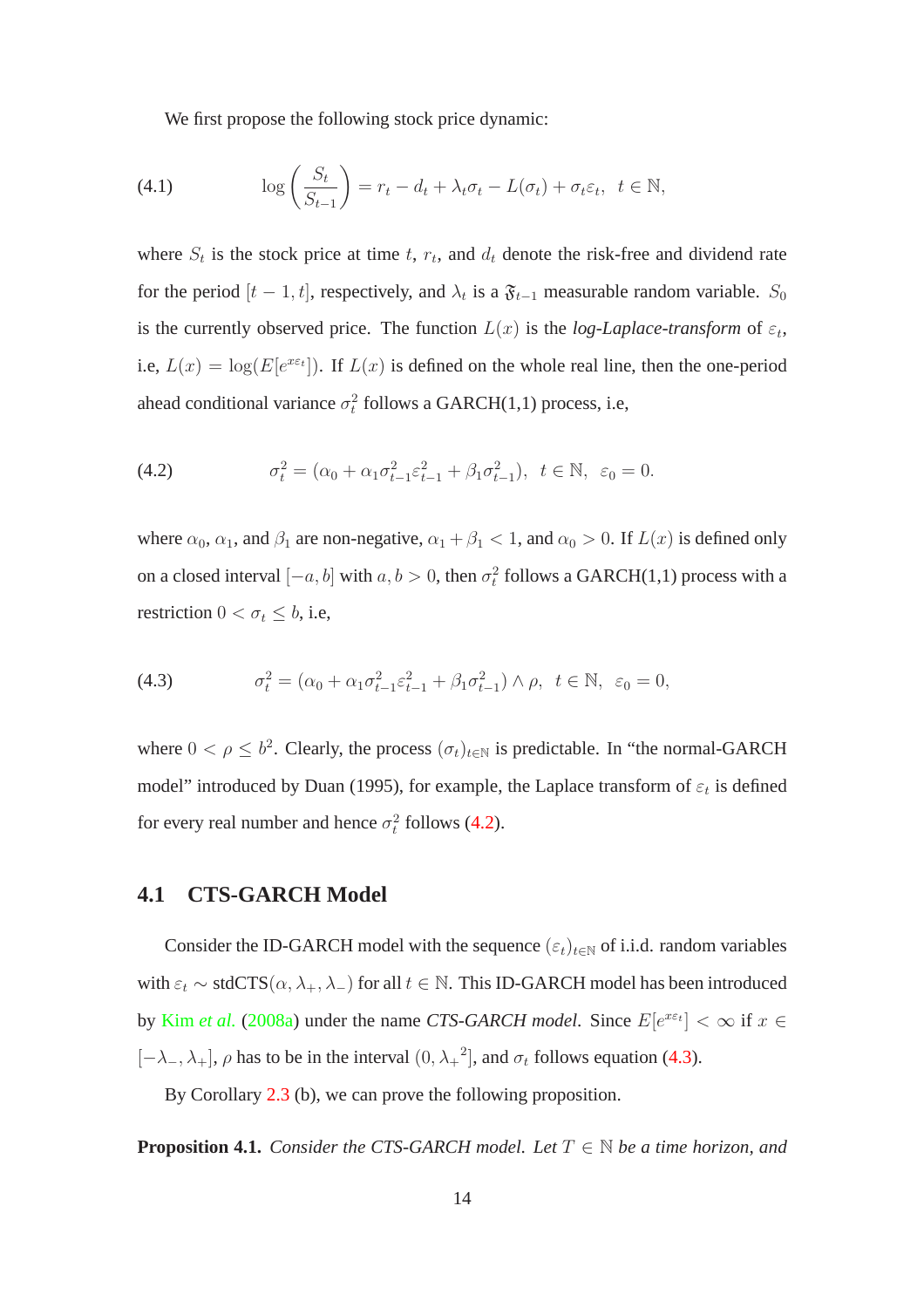t a natural number such that  $t \leq T$ . Suppose  $\tilde{\lambda}_{+}(t)$  and  $\tilde{\lambda}_{-}(t)$  satisfy the following *conditions:*

<span id="page-14-0"></span>(4.4)  
\n
$$
\begin{cases}\n\tilde{\lambda}_{+}(t)^{2} \geq \rho \\
\tilde{\lambda}_{+}(t)^{\alpha-2} + \tilde{\lambda}_{-}(t)^{\alpha-2} = {\lambda_{+}}^{\alpha-2} + {\lambda_{-}}^{\alpha-2} \\
\frac{{\lambda_{+}}^{\alpha-1} - {\lambda_{-}}^{\alpha-1} - \tilde{\lambda}_{+}(t)^{\alpha-1} + \tilde{\lambda}_{-}(t)^{\alpha-1}}{(1-\alpha)(\lambda_{+}^{\alpha-2} + {\lambda_{-}}^{\alpha-2})} \\
= \lambda_{t} + \frac{1}{\sigma_{t}}(L_{CTS}(\sigma_{t}; \alpha, \tilde{\lambda}_{+}(t), \tilde{\lambda}_{-}(t)) - L_{CTS}(\sigma_{t}; \alpha, \lambda_{+}, \lambda_{-}))\n\end{cases}
$$

.

*Then there is a measure*  $Q_t$  *equivalent to*  $P_t$  *such that*  $\varepsilon_t + k_t \sim$  stdCTS $(\alpha, \tilde{\lambda}_+(t), \tilde{\lambda}_-(t))$ *on the measure*  $\mathbf{Q}_t$  *where*  $k_t$  *is the*  $\mathcal{F}_{t-1}$  *measurable random variable given by* 

<span id="page-14-1"></span>(4.5) 
$$
k_t = \lambda_t + \frac{1}{\sigma_t} (L_{CTS}(\sigma_t; \alpha, \tilde{\lambda}_+(t), \tilde{\lambda}_-(t)) - L_{CTS}(\sigma_t; \alpha, \lambda_+, \lambda_-)).
$$

Suppose  $\tilde{\lambda}_{+}(t)$  and  $\tilde{\lambda}_{-}(t)$  satisfy the condition [\(4.4\)](#page-14-0) in each time  $t \leq T$ . We have the stock price dynamic

$$
\log\left(\frac{S_t}{S_{t-1}}\right) = r_t - d_t - L_{CTS}(\sigma_t; \alpha, \tilde{\lambda}_+(t), \tilde{\lambda}_-(t)) + \sigma_t(\varepsilon_t + k_t)
$$

where  $k_t$  is given by equation [\(4.5\)](#page-14-1). By Proposition [4.1,](#page-13-2) there is a measure  $\mathbf{Q}_t$  equivalent to  $P_t$  such that  $\varepsilon_t + k_t \sim \text{stdCTS}(\alpha, \tilde{\lambda}_+(t), \tilde{\lambda}_-(t))$  on the measure  $Q_t$ , and hence we obtain a risk-neutral stock price dynamic

<span id="page-14-2"></span>(4.6) 
$$
\begin{cases} \log\left(\frac{S_t}{S_{t-1}}\right) = r_t - d_t - L_{CTS}(\sigma_t; \alpha, \tilde{\lambda}_+(t), \tilde{\lambda}_-(t)) + \sigma_t \xi_t \\ \xi_t \sim \text{stdCTS}(\alpha, \tilde{\lambda}_+(t), \tilde{\lambda}_-(t)) \end{cases}, t \leq T
$$

having the following variance process

(4.7) 
$$
\sigma_t^2 = (\alpha_0 + \alpha_1 \sigma_{t-1}^2 (\xi_{t-1} - k_{t-1})^2 + \beta_1 \sigma_{t-1}^2) \wedge \rho.
$$

The risk-neutral stock price dynamic is called the *CTS-GARCH option pricing model*.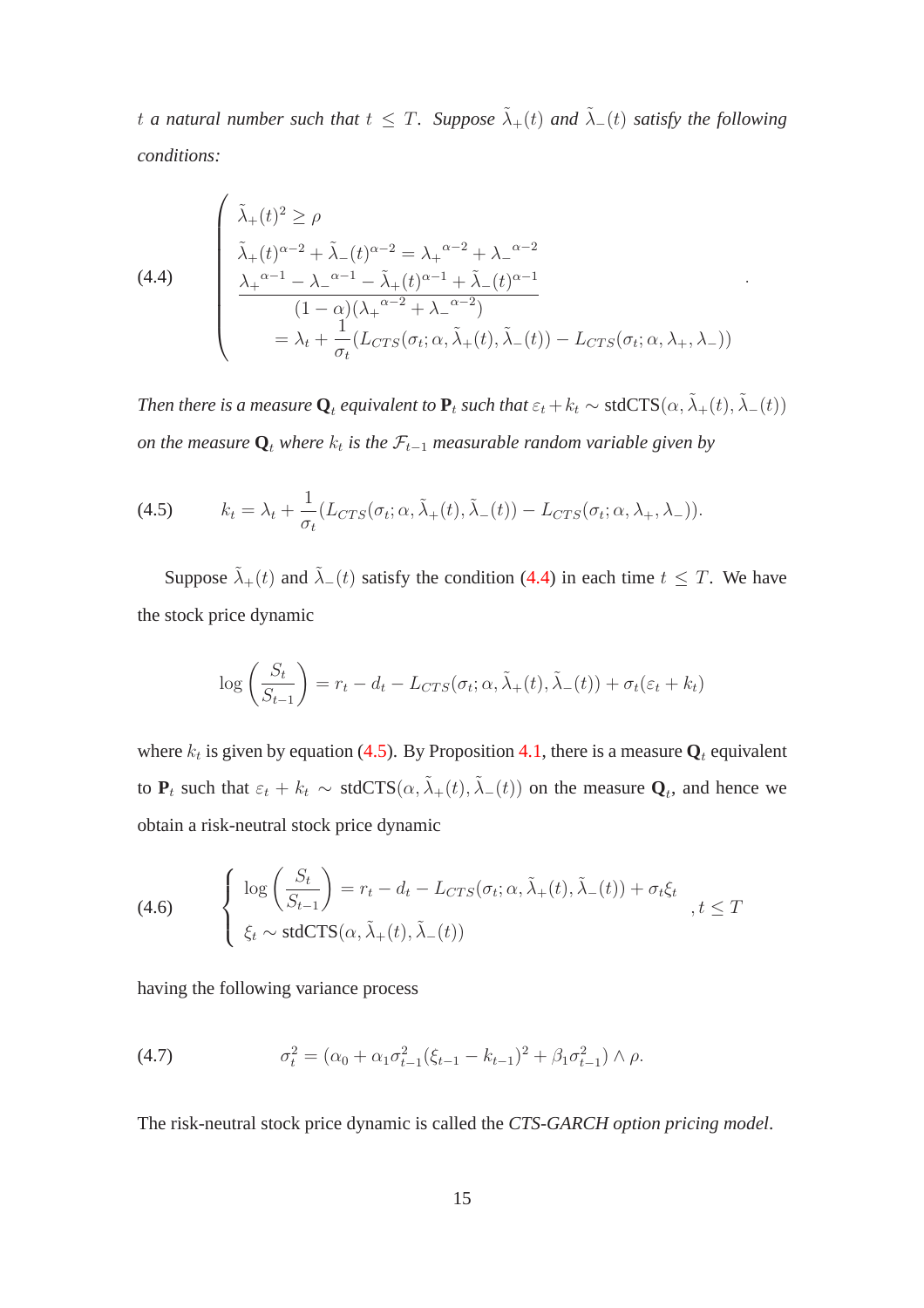Under the CTS-GARCH option pricing model, the stock price  $S_t$  at time  $t > 0$  is given by

$$
S_t = S_0 \exp \left( \sum_{j=1}^t \left( r_j - d_j - L_{CTS}(\sigma_j; \alpha, \tilde{\lambda}_+(j), \tilde{\lambda}_-(j)) + \sigma_j \xi_j \right) \right).
$$

#### **4.2 RDTS-GARCH Model**

Consider the ID-GARCH model with the sequence  $(\varepsilon_t)_{t \in \mathbb{N}}$  of i.i.d. random variables with  $\varepsilon_t \sim \text{stdRDTS}(\alpha, \lambda_+, \lambda_-)$  for all  $t \in \mathbb{N}$ . We will call the ID-GARCH model the *RDTS-GARCH model.* Since  $E[e^{x \epsilon t}] < \infty$  for all real number x, the variance process is not artificially restricted; that is,  $\sigma_t$  follows [\(4.2\)](#page-13-0).

<span id="page-15-2"></span>By Corollary [3.8](#page-10-1) (b), we can prove the following proposition.

**Proposition 4.2.** *Consider the RDTS-GARCH model. Let*  $T \in \mathbb{N}$  *be a time horizon,* and t a natural number such that  $t \leq T$ . Suppose  $\tilde{\lambda}_{+}(t)$  and  $\tilde{\lambda}_{-}(t)$  satisfy the following *conditions:*

<span id="page-15-0"></span>(4.8) 
$$
\begin{cases} \tilde{\lambda}_{+}(t)^{\alpha-2} + \tilde{\lambda}_{-}(t)^{\alpha-2} = \lambda_{+}^{\alpha-2} + \lambda_{-}^{\alpha-2} \\ \frac{\Gamma\left(\frac{1-\alpha}{2}\right)\left(\lambda_{+}^{\alpha-1} - \lambda_{-}^{\alpha-1} - \tilde{\lambda}_{+}(t)^{\alpha-1} + \tilde{\lambda}_{-}(t)^{\alpha-1}\right)}{\sqrt{2}\Gamma\left(1-\frac{\alpha}{2}\right)\left(\lambda_{+}^{\alpha-2} + \lambda_{-}^{\alpha-2}\right)} \\ = \lambda_{t} + \frac{1}{\sigma_{t}}(L_{RDTS}(\sigma_{t};\alpha,\tilde{\lambda}_{+}(t),\tilde{\lambda}_{-}(t)) - L_{RDTS}(\sigma_{t};\alpha,\lambda_{+},\lambda_{-})) \end{cases}
$$

.

*Then there is a measure*  $\mathbf{Q}_t$  *equivalent to*  $\mathbf{P}_t$  *such that*  $\varepsilon_t+k_t$ ∼stdRDTS $(\alpha, \tilde{\lambda}_+(t), \tilde{\lambda}_-(t))$ *on the measure*  $\mathbf{Q}_t$  *where*  $k_t$  *is the*  $\mathcal{F}_{t-1}$  *measurable random variable given by* 

<span id="page-15-1"></span>(4.9) 
$$
k_t = \lambda_t + \frac{1}{\sigma_t} (L_{RDFS}(\sigma_t; \alpha, \tilde{\lambda}_+(t), \tilde{\lambda}_-(t)) - L_{RDFS}(\sigma_t; \alpha, \lambda_+, \lambda_-)).
$$

Suppose  $\tilde{\lambda}_{+}(t)$  and  $\tilde{\lambda}_{-}(t)$  satisfy condition [\(4.8\)](#page-15-0) in each time  $t \leq T$ . We would then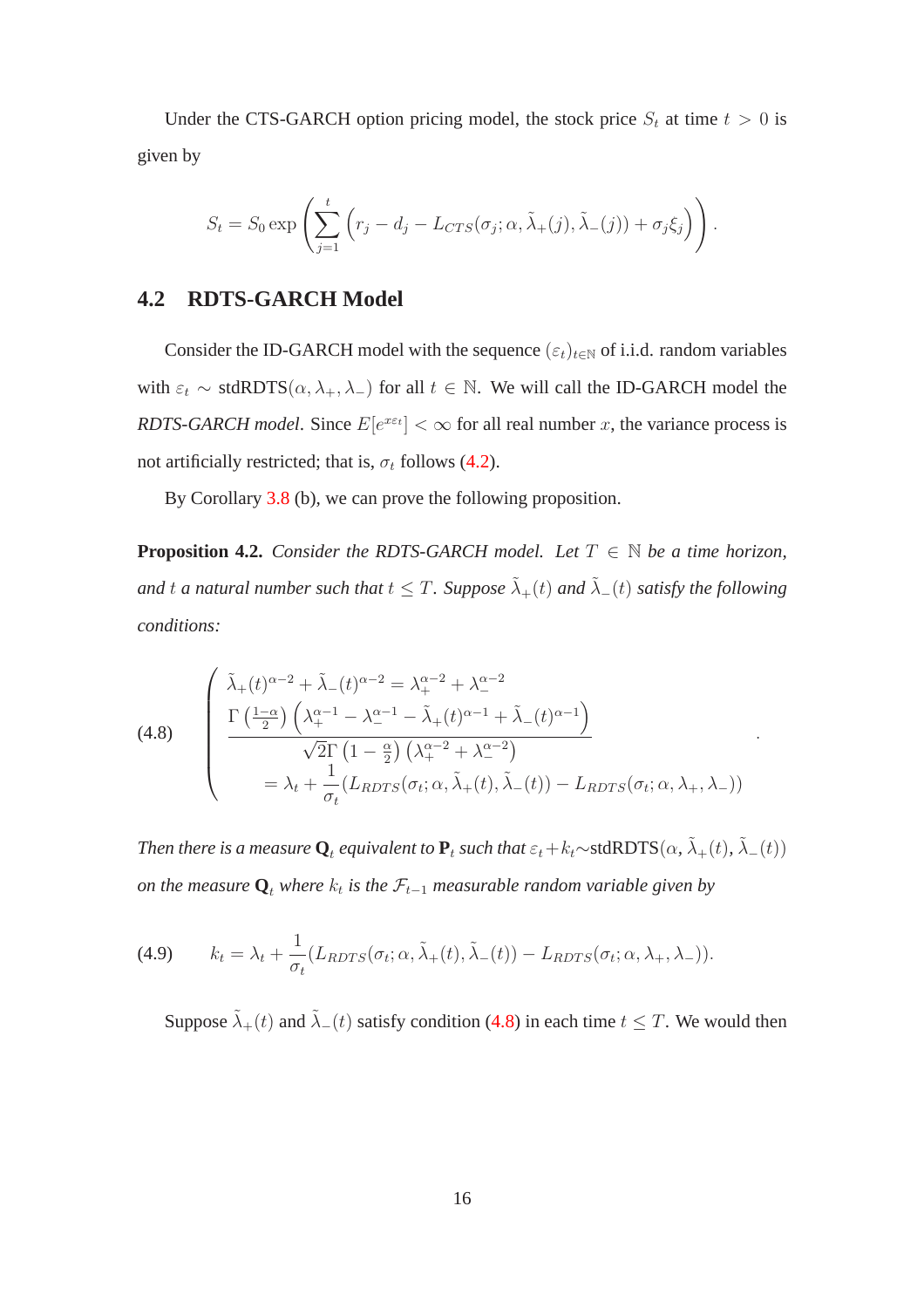have the stock price dynamic

$$
\log\left(\frac{S_t}{S_{t-1}}\right) = r_t - d_t + \lambda_t \sigma_t - L_{RDTS}(\sigma_t; \alpha, \lambda_+, \lambda_-) + \sigma_t \varepsilon_t
$$

$$
= r_t - d_t - L_{RDTS}(\sigma_t; \alpha, \tilde{\lambda}_+(t), \tilde{\lambda}_-(t)) + \sigma_t(\varepsilon_t + k_t)
$$

where  $k_t$  is given by equation [\(4.9\)](#page-15-1). By Proposition [4.2,](#page-15-2) there is a measure  $\mathbf{Q}_t$  equivalent to  $P_t$  such that  $\varepsilon_t + k_t \sim \text{stdRDTS}(\alpha, \tilde{\lambda}_+(t), \tilde{\lambda}_-(t))$  on the measure  $Q_t$ , and hence

$$
\log\left(\frac{S_t}{S_{t-1}}\right) = r_t - d_t - L_{RDTS}(\sigma_t; \alpha, \tilde{\lambda}_+(t), \tilde{\lambda}_-(t)) + \sigma_t \xi_t
$$

where  $\xi_t \sim \text{stdRDTS}(\alpha, \tilde{\lambda}_+(t), \tilde{\lambda}_-(t))$ . Since  $\lambda_t \sigma_t$  disappears in the dynamic on  $\mathbf{Q}_t$ ,  $\lambda_t$ can be interpreted as the market price of risk. Consequently, we deduce the following risk-neutral stock price dynamic from Proposition [4.2](#page-15-2)

<span id="page-16-0"></span>(4.10) 
$$
\begin{cases} \log \left( \frac{S_t}{S_{t-1}} \right) = r_t - d_t - L_{RDFS}(\sigma_t; \alpha, \tilde{\lambda}_+(t), \tilde{\lambda}_-(t)) + \sigma_t \xi_t \\ \xi_t \sim \text{stdRDFS}(\alpha, \tilde{\lambda}_+(t), \tilde{\lambda}_-(t)) \end{cases}, t \leq T
$$

having the following variance process

(4.11) 
$$
\sigma_t^2 = (\alpha_0 + \alpha_1 \sigma_{t-1}^2 (\xi_{t-1} - k_{t-1})^2 + \beta_1 \sigma_{t-1}^2).
$$

The risk-neutral stock price dynamic is called the *RDTS-GARCH option pricing model*. Under the RDTS-GARCH option pricing model, the stock price  $S_t$  at time  $t > 0$  is given by

$$
S_t = S_0 \exp\left(\sum_{j=1}^t \left(r_j - d_j - L_{RDFS}(\sigma_j; \alpha, \tilde{\lambda}_+(j), \tilde{\lambda}_-(j)) + \sigma_j \xi_j\right)\right).
$$

#### <span id="page-16-1"></span>**4.3 Simulation of the risk-neutral stock price processes**

Assume that the GARCH parameters ( $\alpha_0$ ,  $\alpha_1$ , and  $\beta_1$ ), the standard CTS and standard RDTS parameters ( $\alpha$ ,  $\lambda_+$ , and  $\lambda_-$ ), the constant market price of risk  $\lambda_t = \lambda$ , and the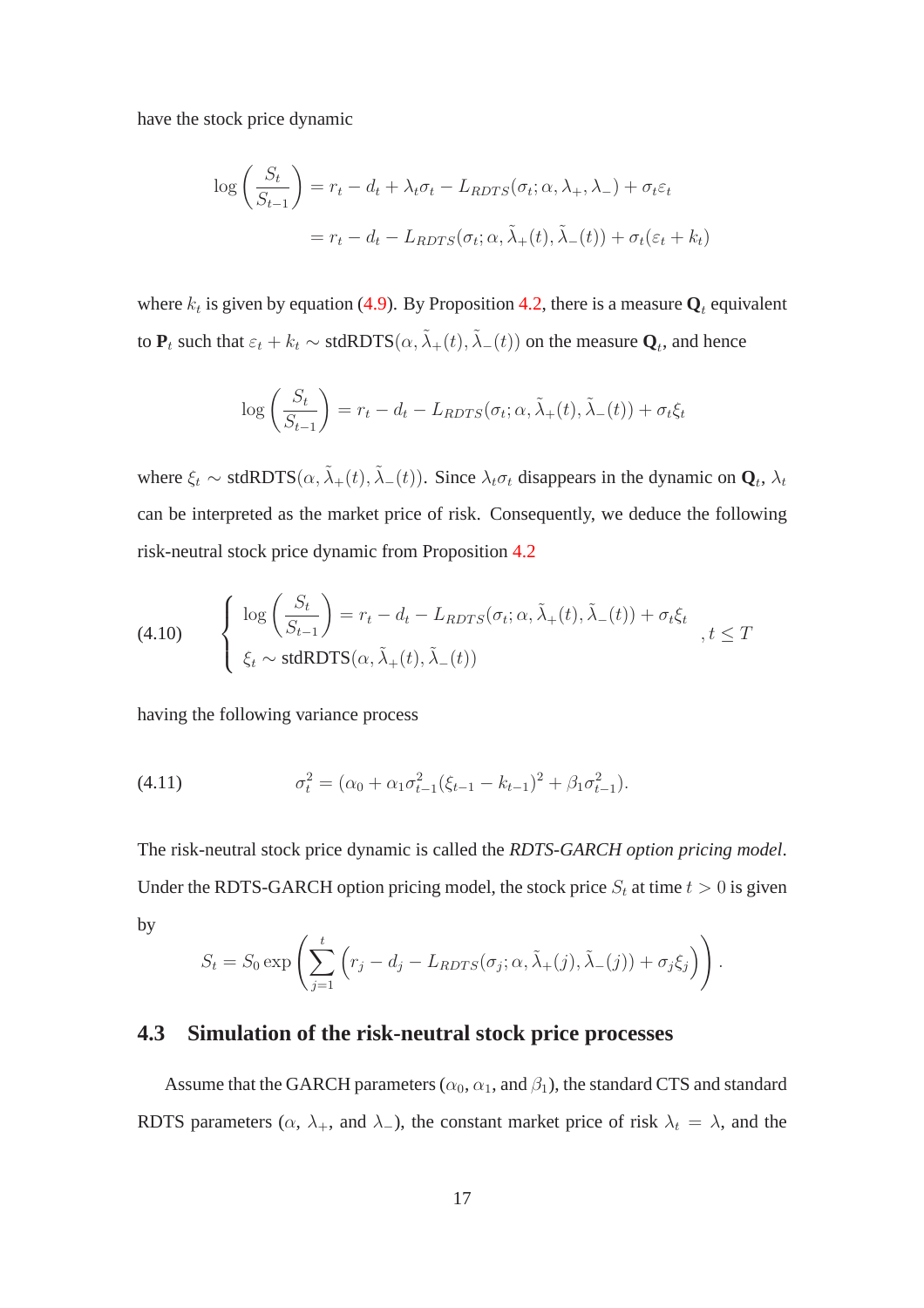conditional variance  $\sigma_{t_0}^2$  of the initial time  $t_0$  are estimated from historical data. Then we can generate the risk-neutral process for the CTS-GARCH option pricing model by the following algorithm:

- 1. Initialize  $t := t_0$ .
- 2. Find the parameters  $\tilde{\lambda}_{+}(t)$  and  $\tilde{\lambda}_{-}(t)$  satisfying condition [\(4.4\)](#page-14-0).
- 3. Generate random number  $\xi_t \sim \text{stdCTS}(\alpha, \tilde{\lambda}_+(t), \tilde{\lambda}_-(t))$  using Theorem [2.4.](#page-6-0)
- 4. Let  $\log \left( \frac{S_t}{S_t} \right)$  $S_{t-1}$ ) be equal to equation  $(4.6)$ .
- 5. Let  $k_t$  be equal to equation [\(4.5\)](#page-14-1).
- 6. Set  $t = t + 1$  and then substitute

$$
\sigma_t^2 = (\alpha_0 + \alpha_1 \sigma_{t-1}^2 (\xi_{t-1} - k_{t-1})^2 + \beta_1 \sigma_{t-1}^2) \wedge \rho.
$$

7. Repeat 2 through 6 until  $t > T$ .

We can generate the risk-neutral process for the RDTS-GARCH option pricing model by modifying the above algorithm as follows:

- 2'. Find the parameters  $\tilde{\lambda}_{+}(t)$  and  $\tilde{\lambda}_{-}(t)$  satisfying condition [\(4.8\)](#page-15-0).
- 3'. Generate random number  $\xi_t \sim \text{stdRDTS}(\alpha, \tilde{\lambda}_+(t), \tilde{\lambda}_-(t))$  using Theorem [3.9.](#page-11-0)
- 4'. Let  $\log \left( \frac{S_t}{S_t} \right)$  $S_{t-1}$ ) be equal to equation  $(4.10)$ .
- 5'. Let  $k_t$  be equal to equation [\(4.9\)](#page-15-1).
- 6'. Set  $t = t + 1$  and then substitute

$$
\sigma_t^2 = \alpha_0 + \alpha_1 \sigma_{t-1}^2 (\xi_{t-1} - k_{t-1})^2 + \beta_1 \sigma_{t-1}^2.
$$

### **5 Market parameter estimation**

In this section, we report the maximum likelihood estimation (MLE) of the normal-GARCH, CTS-GARCH, and RDTS-GARCH models using data obtained from Option Metrics's IvyDB in the Wharton Research Data Services. In our empirical study, we use historical prices of the Dow Jones Industrial Average (DJIA) and 29 of its 30-component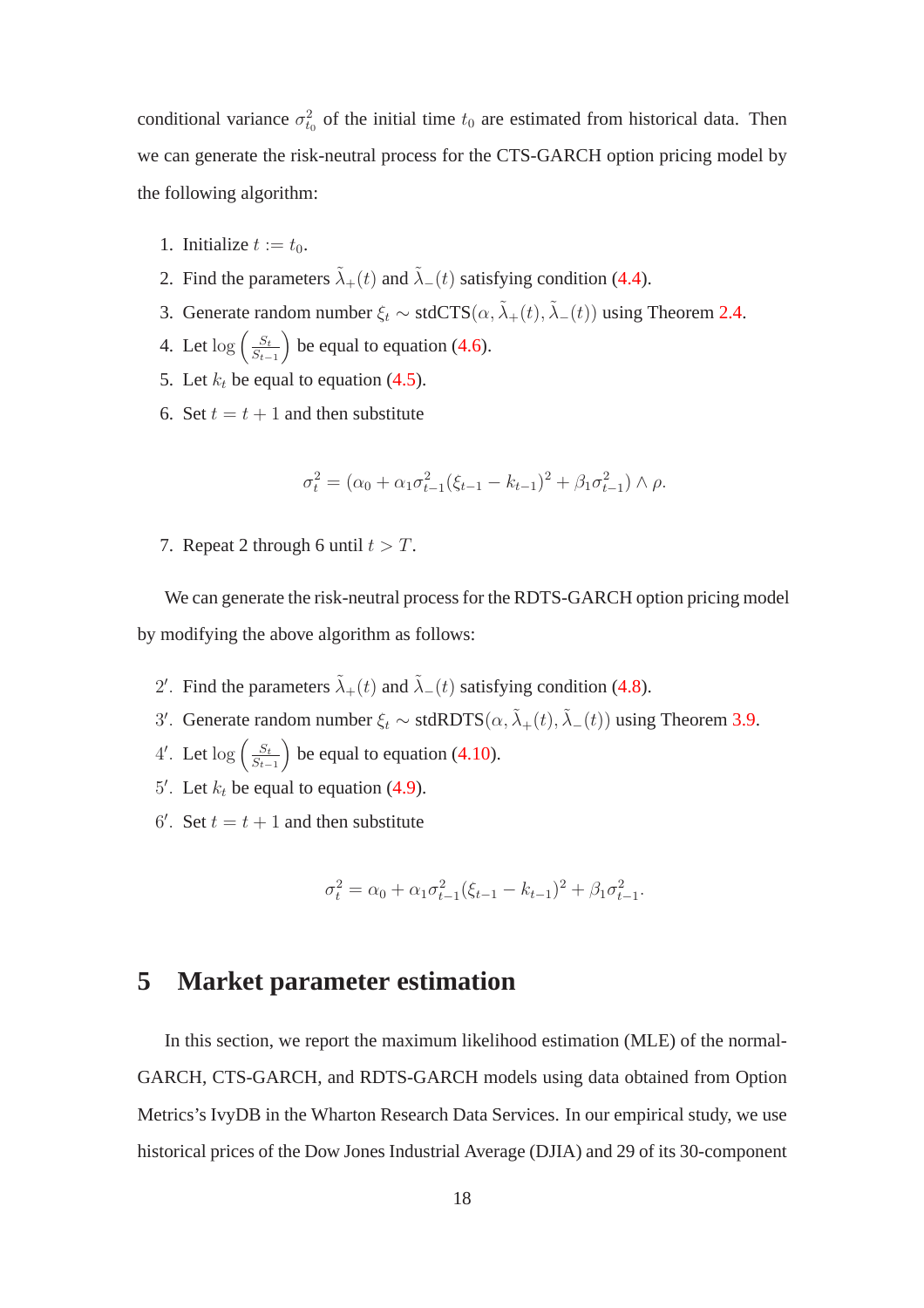stocks<sup>2</sup> as of October 2008. First, we consider the time series of the stock prices for the DJIA component companies from October 1, 1997 to December 31, 2006. Then in order to analyze the model performance during that time and to evaluate DJX index options, we consider also the time series of the DJIA index in the time window from January 2, 1996 to June 6, 2007. The analysis of the 29 stocks is totally independent of the analysis of the DJIA and DJX. That is, we study the model performances on stocks, then on the DJIA index together with the corresponding option prices. Since the index composition changes periodically, we prefer to perform the analysis on the current DJIA component stocks. For the daily risk-free rate, we select the appropriate zero-coupon rate obtained from the Ivy DB.

To simplify the estimation, we impose a constant market price of risk  $\lambda$ . We use the total returns data by Ivy DB to estimate the market parameters with the MLE. The total returns are obtained by adjusting prices of indexes and stocks for all applicable splits and dividend distributions. For this reason, we modify the stock price dynamic as follows

(5.1) 
$$
\log\left(\frac{\hat{S}_t}{\hat{S}_{t-1}}\right) = r_t + \lambda_t \sigma_t - L(\sigma_t) + \sigma_t \varepsilon_t, t \in \mathbb{N},
$$

where  $\hat{S}_t$  is the adjusted-closing prices.

Our estimation procedure is as follows. First, we estimate the parameters  $\alpha_0$ ,  $\alpha_1$ ,  $\beta_1$ , and the constant market price of risk  $\lambda$  from the normal-GARCH model. Second, we fix  $\alpha_0$ ,  $\alpha_1$ ,  $\beta_1$ , and  $\lambda$  as parameters estimated in the first step and then estimate  $\alpha$ ,  $\lambda_+$ , and  $\lambda_-$  from the CTS-GARCH and RDTS-GARCH models under the assumption of  $\sigma_0^2 = \alpha_0/(1 - \alpha_1 - \beta_1)$ . For the CTS-GARCH model, we set  $\rho = \max{\lbrace \sigma_t^2 \rbrace}$ . t is the observed date}. We report the estimated GARCH parameters in Table [1,](#page-35-0) and the parameters for the two standard tempered stable distributions in Table [2](#page-36-0) for the DJIA index and 29 component companies.

For the assessment of the goodness-of-fit, we utilize the Kolmogrov-Smirnov (KS) test. We also calculate the Anderson-Darling (AD) statistic to better evaluate the tail fit. We define the null hypotheses as follows: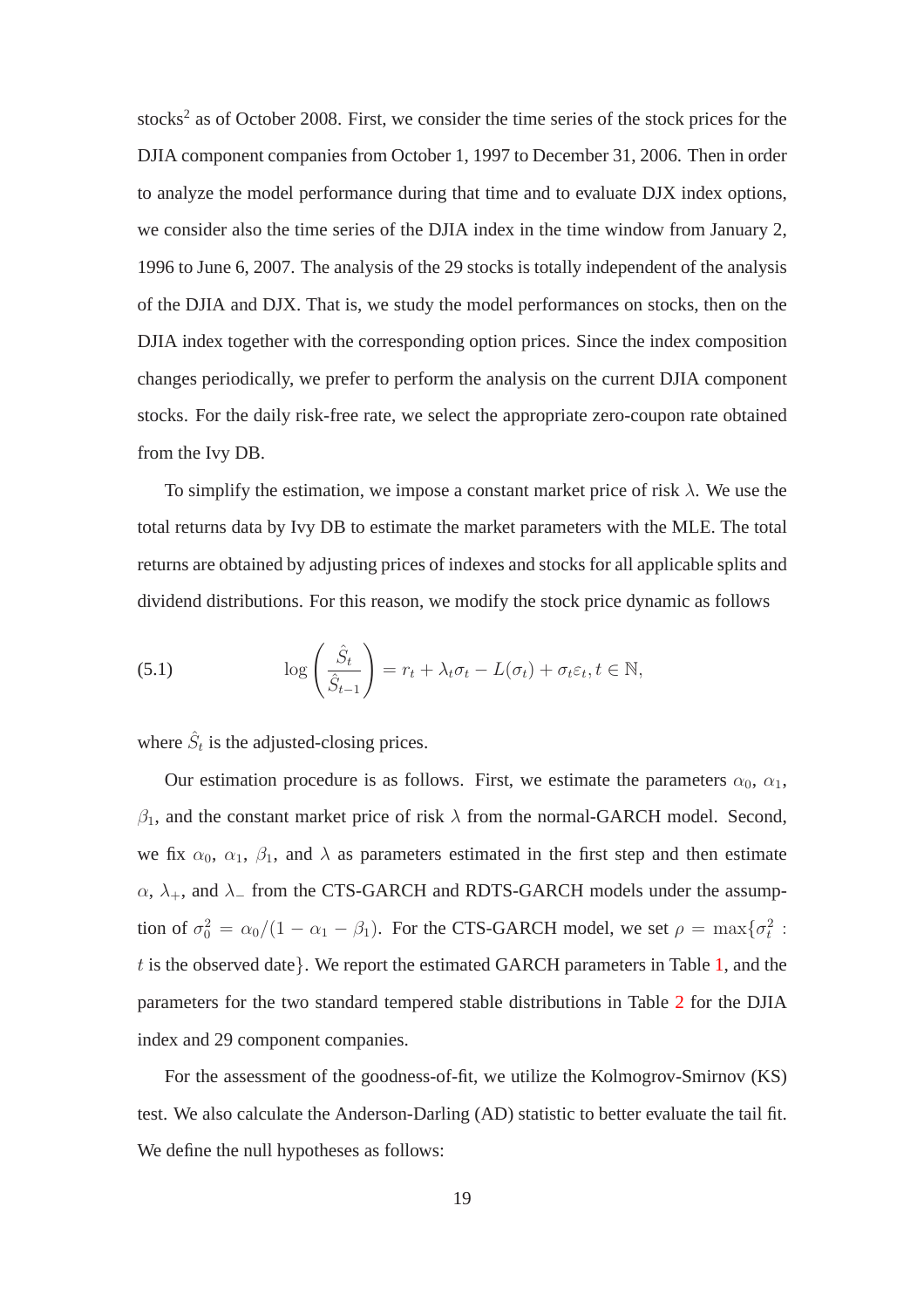$H<sub>0</sub>(Normal-GARCH):$  The residuals follow the standard normal distribution.

 $H_0(CTS-GARCH)$ : The residuals follow the standard CTS distribution.

 $H_0(RDTS-GARCH)$ : The residuals follow the standard RDTS distribution.

Table [3](#page-37-0) provides the KS statistic and its *p*-values. The *p*-values of the KS statistic are calculated using the calculator designed by [Marsaglia](#page-33-7) *et al.* [\(2003\)](#page-33-7). Based on the results reported in the table, we conclude that

- 1.  $H_0$ (Normal-GARCH) is rejected at the 5% significance level for 22 of the 29 stocks.
- 2.  $H_0(CTS-GARCH)$  is rejected at the 5% significance level for one stock, DuPont.
- 3.  $H_0(RDTS-GARCH)$  is rejected at the 5% significance level for one stock, DuPont.
- 4. AD statistic for both CTS-GARCH and RDTS-GARCH are significantly smaller than the AD statistic of the normal-GARCH model.

Furthermore, in order to analyze the model performance during the time, we report the MLE estimate of the normal-GARCH, CTS-GARCH, and RDTS-GARCH models for the DJIA, by considering any Wednesday between January 4, 2006 to June 6, 2007. We consider 75 different time series with daily observations starting from January 2, 1996 and ending on any Wednesday in the time window considered above. This estimations will be also used in the next section for the purpose of option valuation. We report in Table [4](#page-39-0) and Figure [1](#page-43-0) the normal-GARCH parameters, and in Table [5](#page-41-0) and in Figure [2](#page-44-0) the market parameters of the innovation processes for the CTS-GARCH and RDTS-GARCH models. In Table [6](#page-42-0) and Figure [3,](#page-45-0) we show the KS, the AD, and the  $\chi^2$ statistic with the relative p-value. The empirical study shows that the two non-normal GARCH models largely improve the classical normal-GARCH model. Furthermore, Figure [2](#page-44-0) shows that the estimated parameters of the CTS and RDTS innovations do not present large deviations in a time window of more than one year, and, in particular, the RDTS model parameters seem to be more stable.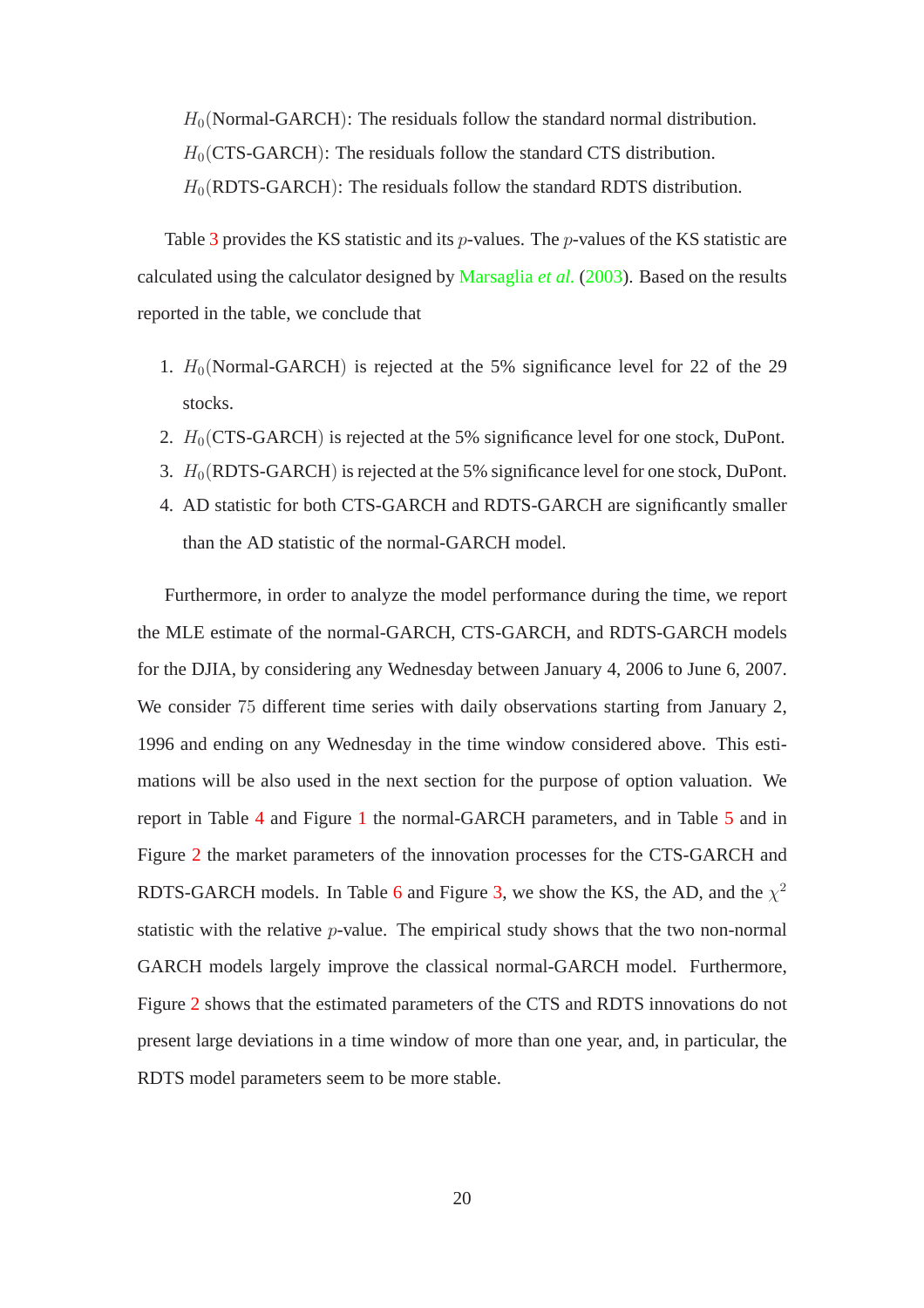### **6 Option prices with GARCH models**

In this part of the empirical analysis, we evaluate option prices written on the DJIA (DJX) with different strike prices and maturities. Now, we want to study the effect on option prices when the underlying distribution is skewed and leptokurtic, and compare these models to the normal-GARCH model, which constitute a natural benchmark. European call data on 17 selected Wednesdays (one per month) between January 4, 2006 and May 9, 2007 are considered for a total of 2, 670 option prices. Here, options with a time to maturity more than 250 days are discarded. Option prices and the risk-free rate, calculated from the U.S. Treasury yield curve, are provided by Ivy DB.

Market parameters estimated in the previous section are taken into account in this analysis in order to calculate option prices. We consider the market estimation based on the time series from January 2, 1996 to any corresponding Wednesday in which the European call option is quoted. That is, to price an option quoted on January 11, 2006, we consider the MLE estimated parameters from the time series from January 2, 1996 to January 11, 2006, together with the algorithms in Section [4.3.](#page-16-1) By repeating the same procedure, we price options for any selected Wednesday, until May 9, 2007.

The Monte Carlo procedure is based on algorithms in Section [4.3](#page-16-1) with empirical martingale simulation. This simulation technique, introduced in [Duan and Simonato](#page-32-9) [\(1998](#page-32-9)), is a simple way to reduce the variance of the simulated sample and to preserve the martingale property of the simulated risk-neutral process as well, which is in general lost with a crude Monte Carlo method. We point out that for each time step and for each simulated path, we have to solve a nonlinear system, as described in Section [4.3,](#page-16-1) to find risk-neutral parameters. That is, each random number may have different parameters, which does not occur in the normal case. For this reason, the running time ranges from 10 minutes for the normal case to 42 hours for the RDTS case to simulate 20,000 paths, by using Matlab R2007b on a Xeon Precision at 3.0 GHz with 3GB RAM. Anyway, if one can compute with a cluster, the running time is of minor concern, since the structure of the problem allows one to simulate paths separately. Furthermore, we have to also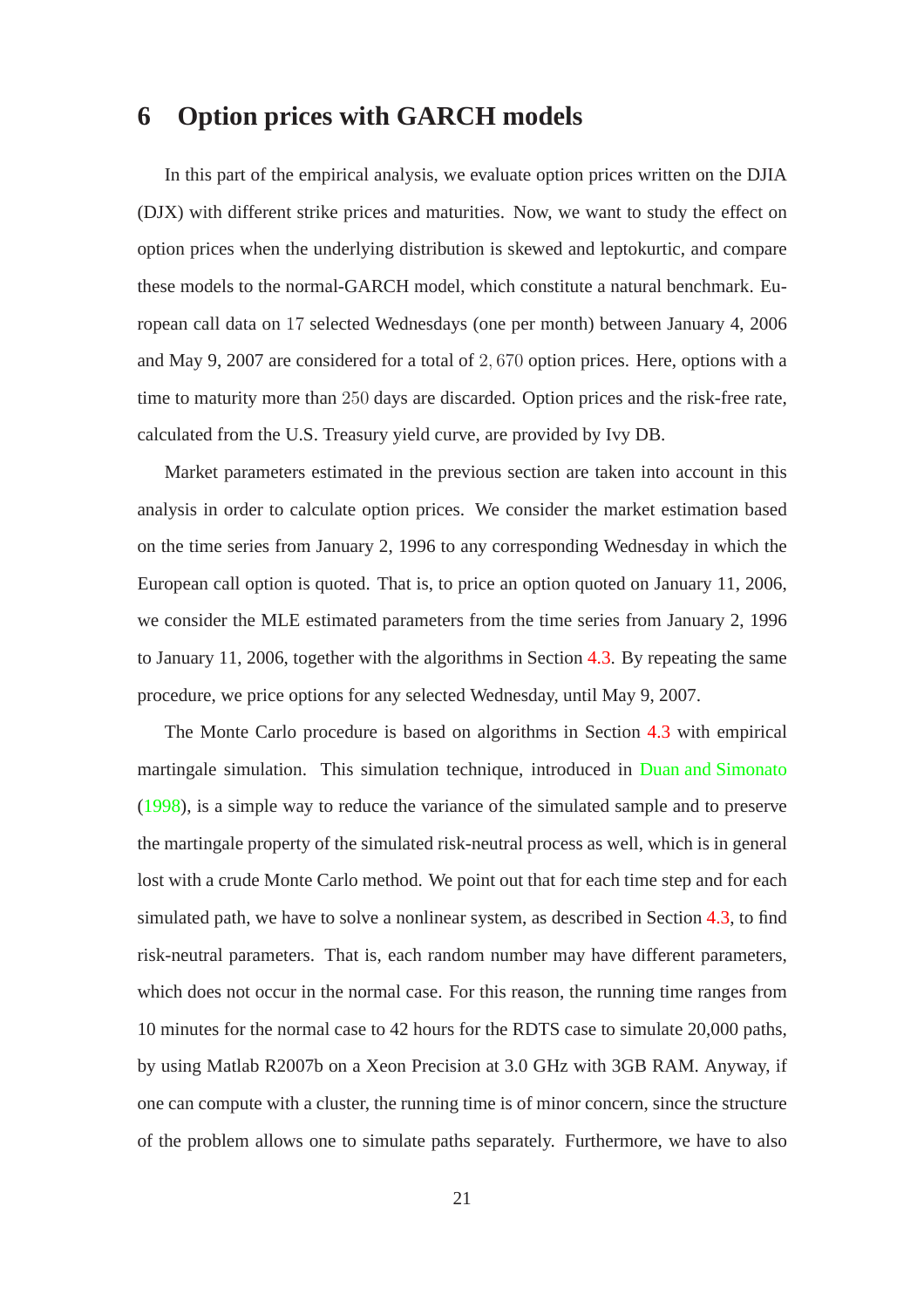consider some memory allocation feature in working with an office personal computer such as a Xeon Precision at 3.0 GHz. This is the reason why we consider only 17 Wednesday, one per month, and not all 75 Wednesday as in the market estimation.

To measure the performance of the option pricing model, we consider four statistics (see [Schoutens](#page-33-8) [\(2003](#page-33-8))), described as follows. Let us consider a given market model and observed prices  $C_i$  of call options with maturities  $\tau_i$  and strikes  $K_i$ ,  $i \in \{1, ..., N\}$ , where N is the number of options on a given Wednesday. Let  $\overline{C}_i$  be the mean of options prices  $C_i$  and  $\widehat{C}_i$  be the model price, then we evaluate

1. the average absolute error as a percentage of the mean price (denoted APE)

$$
APE = \frac{1}{\overline{C}_i} \sum_{i=1}^N \frac{|C_i - \widehat{C}_i|}{N},
$$

2. the average absolute error (denoted AAE)

$$
AAE = \sum_{i=1}^{N} \frac{|C_i - \widehat{C}_i|}{N},
$$

3. the root mean square error (denoted RMSE)

$$
RMSE = \sqrt{\sum_{i=1}^{N} \frac{(C_i - \widehat{C}_i)^2}{N}},
$$

4. the average relative percentage error (denoted ARPE)

$$
ARPE = \frac{1}{N} \sum_{i=1}^{N} \frac{|C_i - \widehat{C}_i|}{C_i}.
$$

Table [7](#page-46-0) reports the performance of different option pricing model: the normal-GARCH performs worst than the two others models, as the CTS-GARCH and RDTS-GARCH models have smaller pricing errors.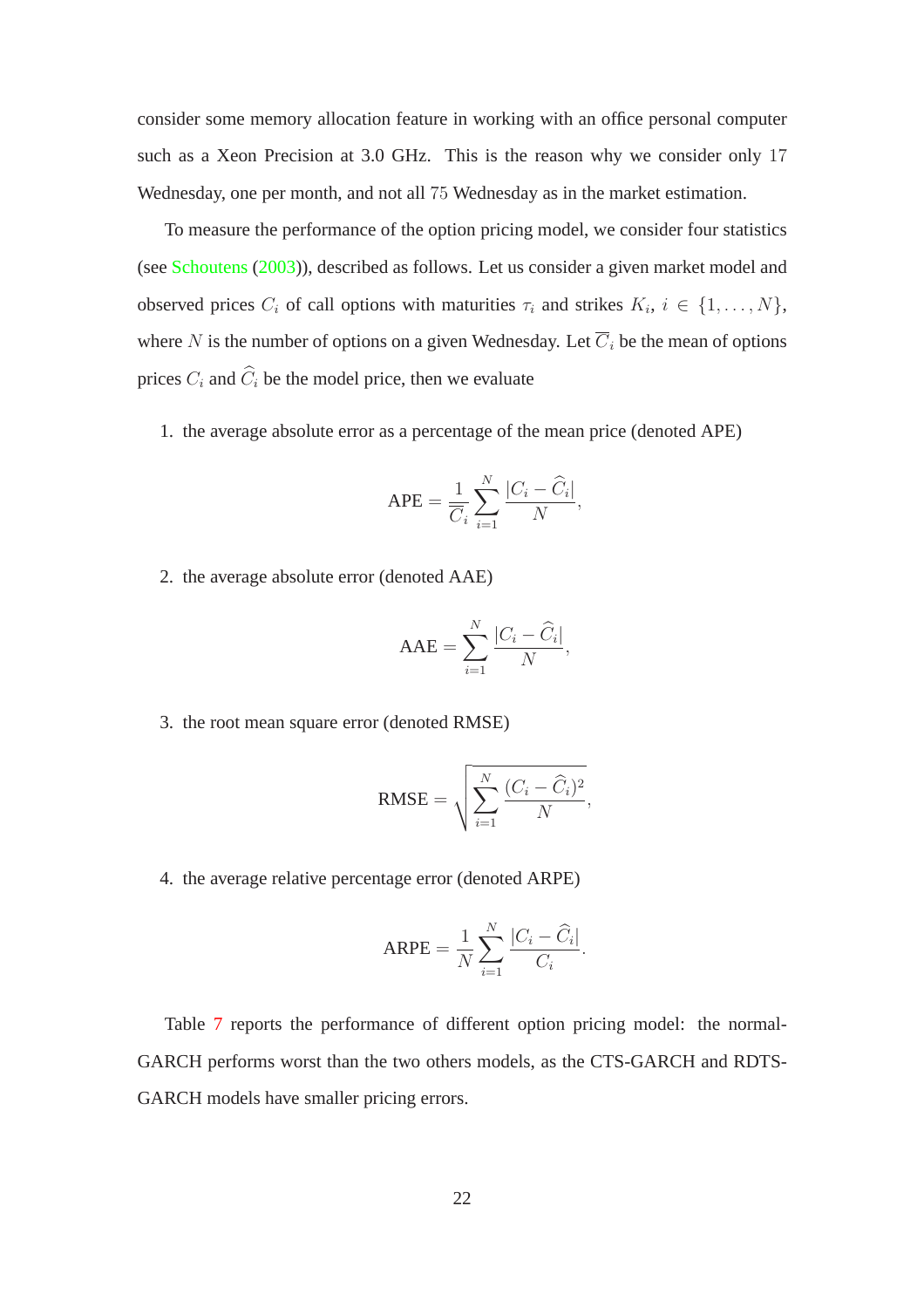### **7 Conclusion**

In this paper, we introduce the RDTS distribution. It has statistical properties similar to the CTS distribution, even if the RDTS distribution has finite exponential moment of any order, while the CTS has only some finite exponential moment. Furthermore, we present a discrete time model for stock price log returns driven by a non-normal random variable, that is the RDTS-GARCH model, which allows fat tails, skewness, and volatility clustering. We compare this model to the classical normal-GARCH model and with the CTS-GARCH model, that was introduced by Kim *[et al.](#page-32-4)* [\(2008a\)](#page-32-4).

Discrete time markets with a continuous return distribution fail to be complete. Consequently, based on a similar argument as in the CTS case as per Kim *[et al.](#page-32-4)* [\(2008a](#page-32-4)), the problem of the appropriate choice of the equivalent martingale for the discounted asset price process is solved considering the RDTS innovation assumption. A density transformation between ID random variables allows us to choice a suitable equivalent martingale measure. By the discrete time nature of this setting, the risk-neutral distribution is not always the same for the entire time window, but on each time step it is governed by different parameters. Unfortunately, this approach does not provide analytical solutions to price European options and hence numerical procedures have to be considered. For this reason, algorithms for simulating CTS and RDTS distributions are studied and used to obtain option prices. The use of non-normal GARCH models combined with Monte Carlo simulation methods allows one to obtain very promising results.

For the stocks, the index, and the option prices we analyzed and for the time period studied, the CTS-GARCH and RDTS-GARCH seem to be satisfactory in both market and option analysis, compared to the normal-GARCH model. Consequently, the CTS-GARCH and RDTS-GARCH models explain both the asset price behavior and European option prices better than the normal-GARCH model. Thus, we can say that the skewness and fat-tail properties of the innovation are also important for pricing of European options.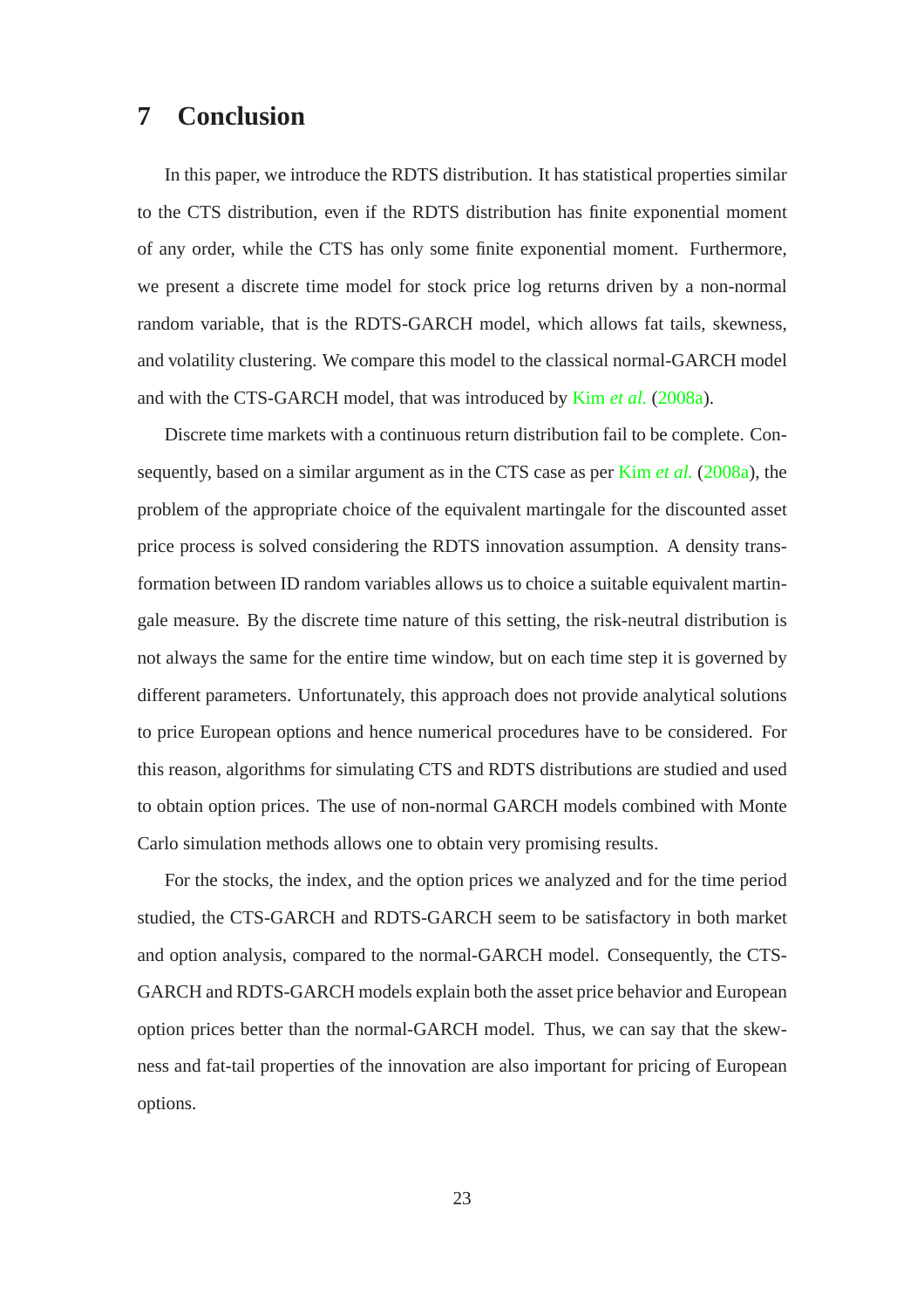# **A Appendix**

### **A.1 Proof of Proposition [3.3](#page-7-0)**

**Lemma A.1.** *If*  $\lambda > 0$ *, then* 

<span id="page-23-1"></span>(A.1) 
$$
\int_0^\infty x^n \frac{e^{-\lambda^2 x^2/2}}{x^{\alpha+1}} dx = \frac{1}{2} \left(\frac{\lambda^2}{2}\right)^{\frac{\alpha-n}{2}} \Gamma\left(\frac{n-\alpha}{2}\right), \quad n \in \mathbb{N}.
$$

*Proof.* By the change of variables, we have

<span id="page-23-0"></span>(A.2) 
$$
\int_0^\infty x^n \frac{e^{-yx^2}}{x^{\alpha+1}} dx = \frac{y^{(\alpha-n)/2}}{2} \Gamma\left(\frac{n-\alpha}{2}\right), \quad n \in \mathbb{N}, y > 0.
$$

If we substitute  $y = \lambda^2/2$  in [\(A.2\)](#page-23-0), then we obtain the result.

**Lemma A.2.** *Let*  $\alpha \in (0, 2)$ *,*  $\alpha \neq 1$ *. Then we have* 

<span id="page-23-2"></span>(A.3) 
$$
\sum_{n=0}^{\infty} \frac{1}{n!} \Gamma\left(\frac{n-\alpha}{2}\right) x^n = \Gamma\left(-\frac{\alpha}{2}\right) M\left(-\frac{\alpha}{2}, \frac{1}{2}; \left(\frac{x}{2}\right)^2\right) + x \Gamma\left(\frac{1-\alpha}{2}\right) M\left(\frac{1-\alpha}{2}, \frac{3}{2}; \left(\frac{x}{2}\right)^2\right).
$$

*where* M *is the confluent hypergeometric function [Andrews](#page-31-8) [\(1998\)](#page-31-8).*

*Proof.* We have

$$
\sum_{n=0}^{\infty} \frac{1}{n!} \Gamma\left(\frac{n-\alpha}{2}\right) x^n = \sum_{n=0}^{\infty} \frac{1}{(2n)!} \Gamma\left(n - \frac{\alpha}{2}\right) x^{2n} + \sum_{n=0}^{\infty} \frac{1}{(2n+1)!} \Gamma\left(n + \frac{1-\alpha}{2}\right) x^{2n+1}.
$$

By the facts that

$$
(2n)! = n! 2^{2n} \left(\frac{1}{2}\right)_n, \quad (2n+1)! = n! 2^{2n} \left(\frac{3}{2}\right)_n,
$$

 $\Box$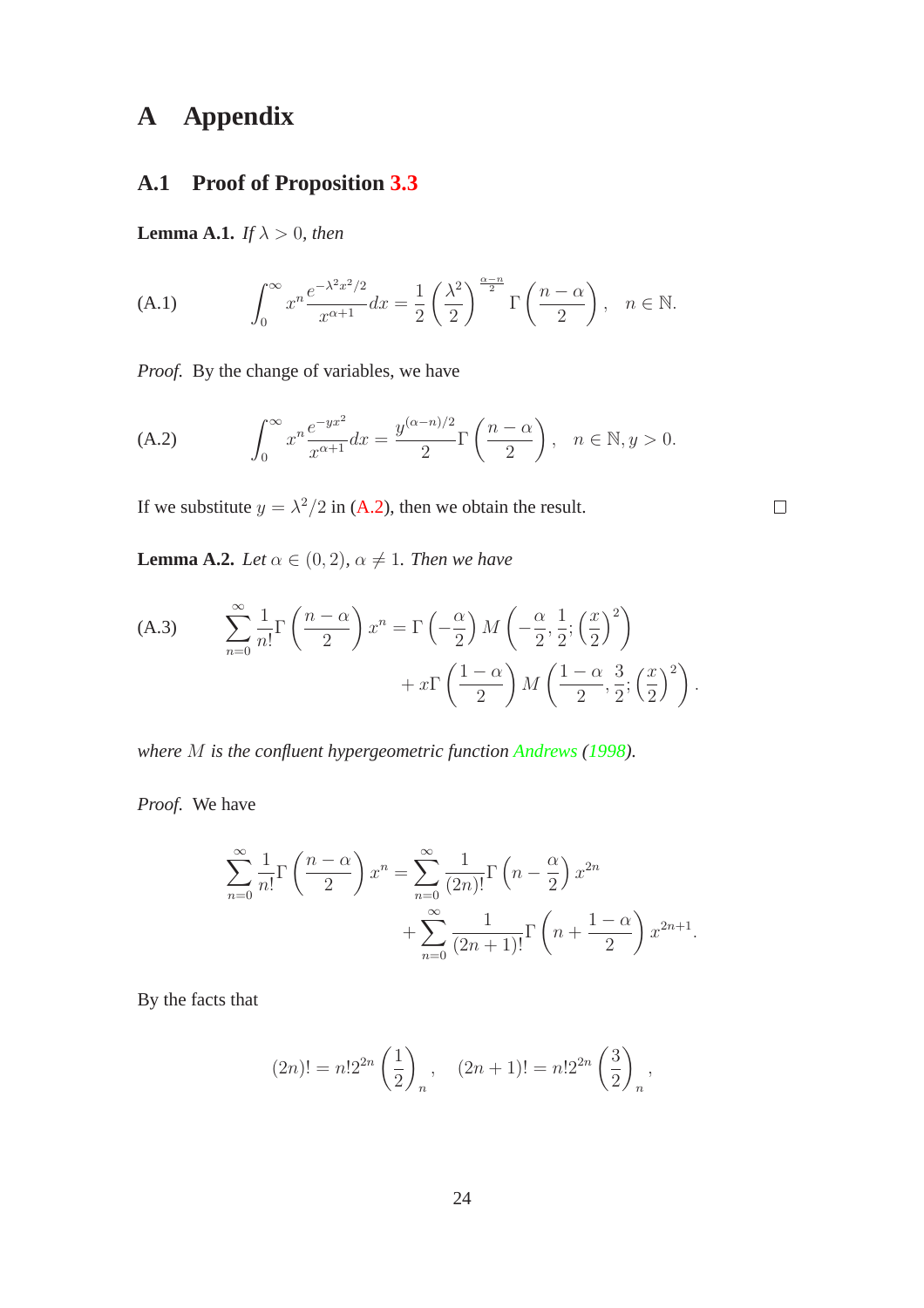$$
\Gamma(n+y) = (y)_n \Gamma(y),
$$

we obtain

$$
\sum_{n=0}^{\infty} \frac{1}{n!} \Gamma\left(\frac{n-\alpha}{2}\right) x^n
$$
\n
$$
= \Gamma\left(-\frac{\alpha}{2}\right) \sum_{n=0}^{\infty} \frac{\left(-\frac{\alpha}{2}\right)_n}{n!2^{2n} \left(\frac{1}{2}\right)_n} x^{2n} + x \Gamma\left(\frac{1-\alpha}{2}\right) \sum_{n=0}^{\infty} \frac{\left(\frac{1-\alpha}{2}\right)_n}{n!2^{2n} \left(\frac{3}{2}\right)_n} x^{2n}
$$
\n
$$
= \Gamma\left(-\frac{\alpha}{2}\right) M\left(-\frac{\alpha}{2}, \frac{1}{2}; \left(\frac{x}{2}\right)^2\right) + x \Gamma\left(\frac{1-\alpha}{2}\right) M\left(\frac{1-\alpha}{2}, \frac{3}{2}; \left(\frac{x}{2}\right)^2\right)
$$

*Proof of Proposition [3.3.](#page-7-0)* We have

$$
\int_{-\infty}^{\infty} (e^{iux} - 1 - iux1_{|x| \le 1}) \nu(dx)
$$
\n
$$
= iu \int_{|x| > 1} x\nu(dx) + \int_{0}^{\infty} (e^{iux} - 1 - iux)\nu(dx) + \int_{-\infty}^{0} (e^{iux} - 1 - iux)\nu(dx)
$$
\n
$$
= iu \int_{|x| > 1} x\nu(dx)
$$
\n
$$
+ C_{+} \sum_{n=2}^{\infty} \frac{1}{n!} (iu)^{n} \int_{0}^{\infty} x^{n} \frac{e^{-\lambda_{+}^{2}x^{2}/2}}{x^{\alpha+1}} dx + C_{-} \sum_{n=2}^{\infty} \frac{1}{n!} (-iu)^{n} \int_{0}^{\infty} x^{n} \frac{e^{-\lambda_{-}^{2}x^{2}/2}}{x^{\alpha+1}} dx
$$

By  $(A.1)$  and  $(A.3)$ , we have

$$
\sum_{n=2}^{\infty} \frac{1}{n!} (\pm iu)^n \int_0^{\infty} x^n \frac{e^{-\lambda_{\pm}^2 x^2/2}}{x^{\alpha+1}} dx
$$
  
\n
$$
= \sum_{n=0}^{\infty} \frac{1}{n!} \frac{1}{2} \left(\frac{\lambda_{\pm}}{\sqrt{2}}\right)^{\alpha-n} \Gamma\left(\frac{n-\alpha}{2}\right) (\pm iu)^n
$$
  
\n
$$
\mp iu \frac{1}{2} \left(\frac{\lambda_{\pm}}{\sqrt{2}}\right)^{\alpha-1} \Gamma\left(\frac{1-\alpha}{2}\right) - \frac{1}{2} \left(\frac{\lambda_{\pm}}{\sqrt{2}}\right)^{\alpha} \Gamma\left(\frac{-\alpha}{2}\right)
$$
  
\n
$$
= 2^{-\frac{\alpha}{2}-1} \lambda_{\pm}^{\alpha} \left[ \Gamma\left(-\frac{\alpha}{2}\right) \left(M\left(-\frac{\alpha}{2}, \frac{1}{2}; \frac{(\pm iu)^2}{2\lambda_{\pm}^2}\right) - 1\right) + \frac{\pm \sqrt{2}iu}{\lambda_{\pm}} \Gamma\left(\frac{1-\alpha}{2}\right) \left(M\left(\frac{1-\alpha}{2}, \frac{3}{2}; \frac{(\pm iu)^2}{2\lambda_{\pm}^2}\right) - 1\right) \right]
$$

and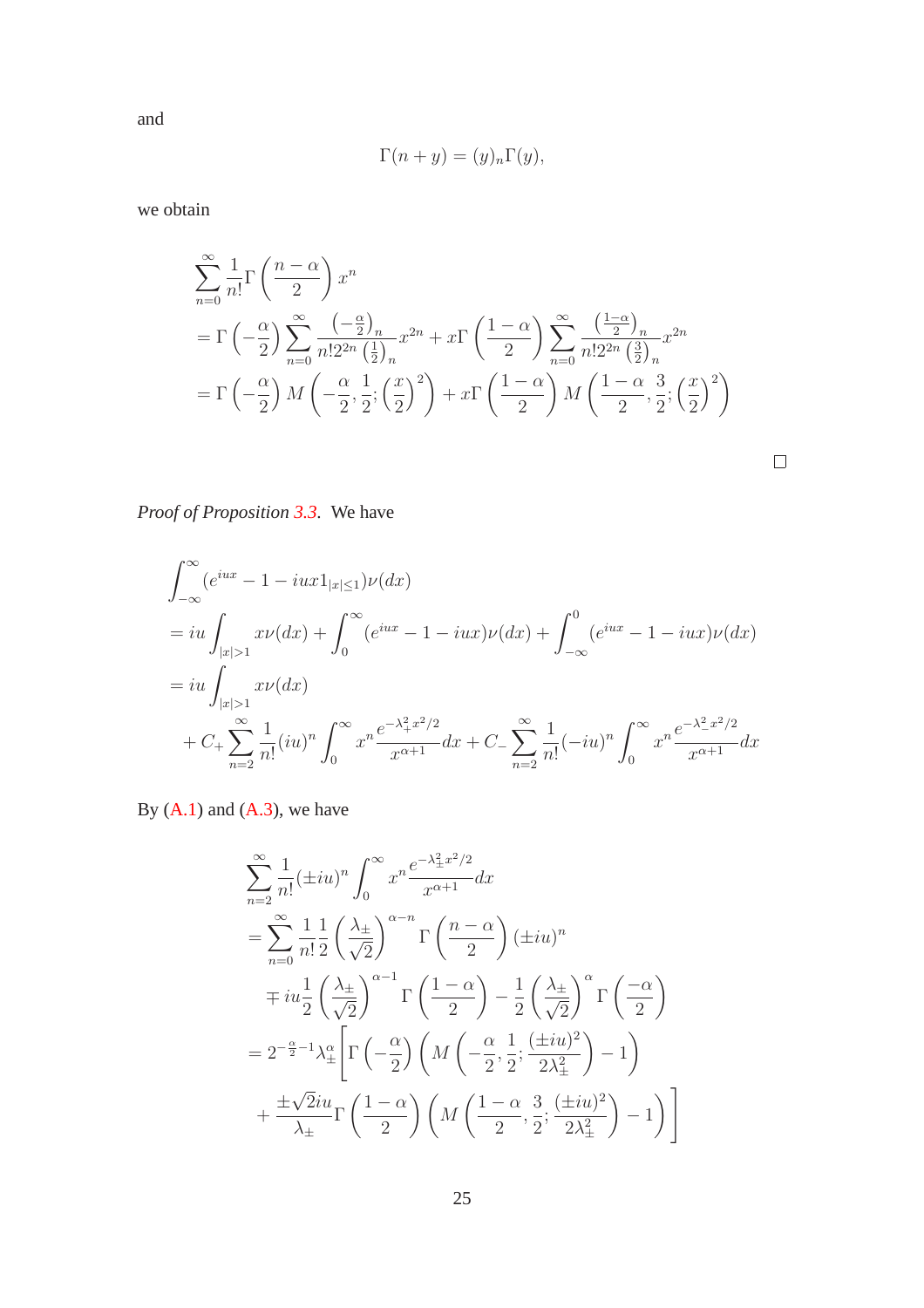By Lévy-Khintchine formula and  $(3.1)$  $(3.1)$  in Definition [3.1,](#page-7-2) we obtain the characteristic function. Moreover,  $\phi(u)$  can be extended via analytic continuation to the complex field  $\mathbb{C}.$  $\Box$ 

#### **A.2 Proof of Proposition [3.7](#page-10-0)**

<span id="page-25-0"></span>In this section, we review a general result of equivalence of measures presented by [Sato](#page-33-9) [\(1999\)](#page-33-9) and then apply it to the RDTS process.

**Theorem A.3** [\(Sato](#page-33-9) [\(1999\)](#page-33-9) Theorem 33.1 and 33.2.). Let  $(X_t, \mathbb{P})$  and  $(X_t, \mathbb{Q})$  be a *Lévy processes on*  $\mathbb R$  *with Lévy triplets*  $(\sigma^2, \nu, \gamma)$  *and*  $(\tilde{\sigma}^2, \tilde{\nu}, \tilde{\gamma})$  *respectively. Then*  $\mathbb P|_{\mathcal F_t}$ *and*  $\mathbb{Q}|_{\mathcal{F}_t}$  *are equivalent for all*  $t > 0$  *if and only if the Lévy triplets satisfy* 

<span id="page-25-1"></span>
$$
\sigma^2 = \tilde{\sigma}^2,
$$

<span id="page-25-2"></span>
$$
\int_{-\infty}^{\infty} (e^{\psi(x)/2} - 1)^2 \nu(dx) < \infty
$$

*with the function*  $\psi(x) = \ln \left( \frac{\tilde{\nu}(dx)}{\nu(dx)} \right)$  $\nu(dx)$  $\int$  *and if*  $\sigma^2 = 0$  *then* 

<span id="page-25-3"></span>
$$
\tilde{\gamma} - \gamma = \int_{|x| \le 1} x(\tilde{\nu} - \nu)(dx).
$$

*When* P *and* Q *are equivalent, the Radon-Nikodym derivative is*

$$
\left.\begin{array}{c}\n\mathrm{d}\mathbb{Q} \\
\hline\nd\mathbb{P}\n\end{array}\right|_{\mathcal{F}_t} = e^{U_t}
$$

*where*  $(U_t, \mathbf{P})$  *is a Lévy process in which the Lévy triplet*  $(\sigma_U^2, \nu_U, \gamma_U)$  *of*  $(U_t)_{t \in [0,T]}$  *is given by*

<span id="page-25-4"></span>
$$
\text{(A.8)} \qquad \sigma_U^2 = \sigma^2 \eta^2, \nu_U = \nu \circ \psi^{-1}, \gamma_U = -\frac{\sigma^2 \eta^2}{2} - \int_{-\infty}^{\infty} (e^y - 1 - y \mathbb{1}_{|y| \le 1}) \nu_U(dy)
$$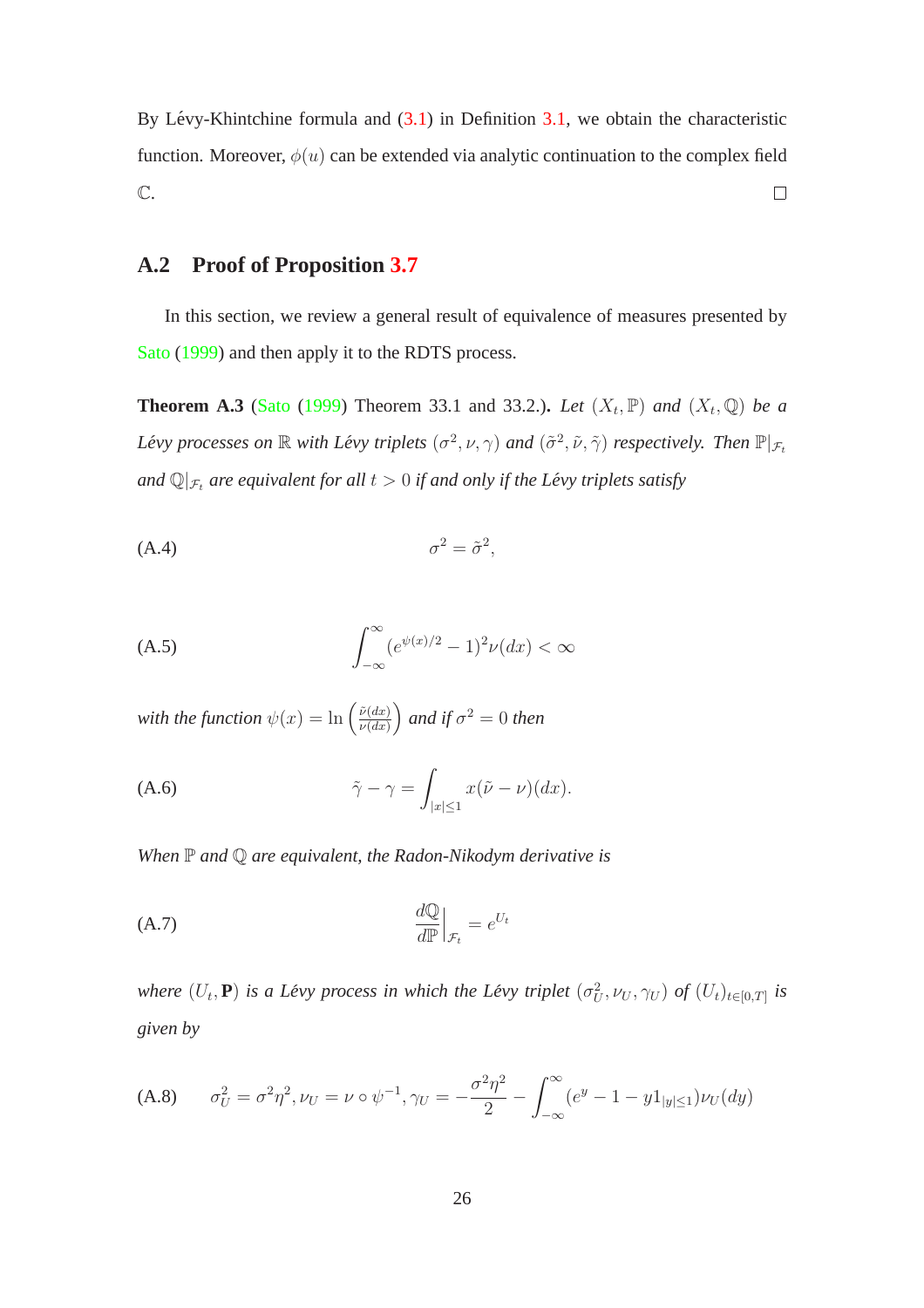*Here* η *is such that*

$$
\tilde{\gamma} - \gamma - \int_{|x| \le 1} x(\tilde{\nu} - \nu)(dx) = \sigma^2 \eta
$$

*if*  $\sigma > 0$  *and zero if*  $\sigma = 0$ *.* 

Since RDTS distributions are infinitely divisible, we can apply Theorem [A.3](#page-25-0) to obtain the change of measure.

*Proof of Proposition* [3.7.](#page-10-0) Let  $(0, \nu, \gamma)$  and  $(0, \tilde{\nu}, \tilde{\gamma})$  be Lévy triplets of  $(X_t, \mathbb{P})$  and  $(X_t, \mathbb{Q})$ , respectively. Since the diffusion coefficients of RDTS processes are zero,  $(A.4)$  is satisfied. From the definition of Lévy measure  $\tilde{\nu}$  and  $\nu$ ,  $\psi(x)$  in the condition [\(A.5\)](#page-25-2) is equal to

$$
\psi(x) = \left(\ln\left(\frac{\tilde{C}_+ x^{-\tilde{\alpha}}}{C_+ x^{-\alpha}}\right) + \frac{x^2}{2}(\lambda_+ - \tilde{\lambda}_+)\right) 1_{x>0}
$$

$$
+ \left(\ln\left(\frac{\tilde{C}_- |x|^{-\tilde{\alpha}}}{C_- |x|^{-\alpha}}\right) + \frac{x^2}{2}(\lambda_- - \tilde{\lambda}_-)\right) 1_{x<0}.
$$

Let  $k(x) = \frac{\lambda_+^2 x^2}{2}$  $\frac{1}{2}x^2 \overline{1}_{x>0} + \frac{\lambda_-^2 x^2}{2}$  $\frac{z^2}{2}1_{x<0}$  and  $\tilde{k}(x) = \frac{\tilde{\lambda}_+^2 x^2}{2}$  $\frac{x^2}{2}1_{x>0} + \frac{\tilde{\lambda}^2_{-}x^2}{2}$  $\frac{z}{2} \cdot \frac{1}{2} \cdot 1_{x<0}$ . If  $\alpha < \tilde{\alpha}$ , then we have

$$
\lim_{x \to 0^+} \left( \frac{\sqrt{\tilde{C}_+} e^{-\tilde{k}(x)/2}}{x^{(\tilde{\alpha}+1)/2}} - \frac{\sqrt{C_+} e^{-k(x)/2}}{x^{(\alpha+1)/2}} \right)^2 / \left( \frac{1}{x^{\tilde{\alpha}+1}} \right) = \tilde{C}_+.
$$

If  $\alpha = \tilde{\alpha}$  but  $C_+ \neq \tilde{C}_+$ , then we have

$$
\lim_{x \to 0^+} \left( \frac{\sqrt{\tilde{C}_+} e^{-\tilde{k}(x)/2}}{x^{(\tilde{\alpha}+1)/2}} - \frac{\sqrt{C_+} e^{-k(x)/2}}{x^{(\alpha+1)/2}} \right)^2 / \left( \frac{1}{x^{\tilde{\alpha}+1}} \right) = (\sqrt{\tilde{C}_+} - \sqrt{C_+})^2.
$$

Hence if  $\alpha < \tilde{\alpha}$  or  $\alpha = \tilde{\alpha}$  but  $C_+ \neq \tilde{C}_+$  then

<span id="page-26-0"></span>(A.9) 
$$
\int_0^\infty (e^{\psi(x)/2} - 1)^2 \nu(dx) = \int_0^\infty \left( \frac{\sqrt{\tilde{C}_+} e^{-\tilde{k}(x)/2}}{x^{(\alpha+1)/2}} - \frac{\sqrt{\tilde{C}_+} e^{-k(x)/2}}{x^{(\alpha+1)/2}} \right)^2 dx
$$

$$
\geq K_+ \int_0^1 \frac{1}{x^{\tilde{\alpha}+1}} dx = \infty
$$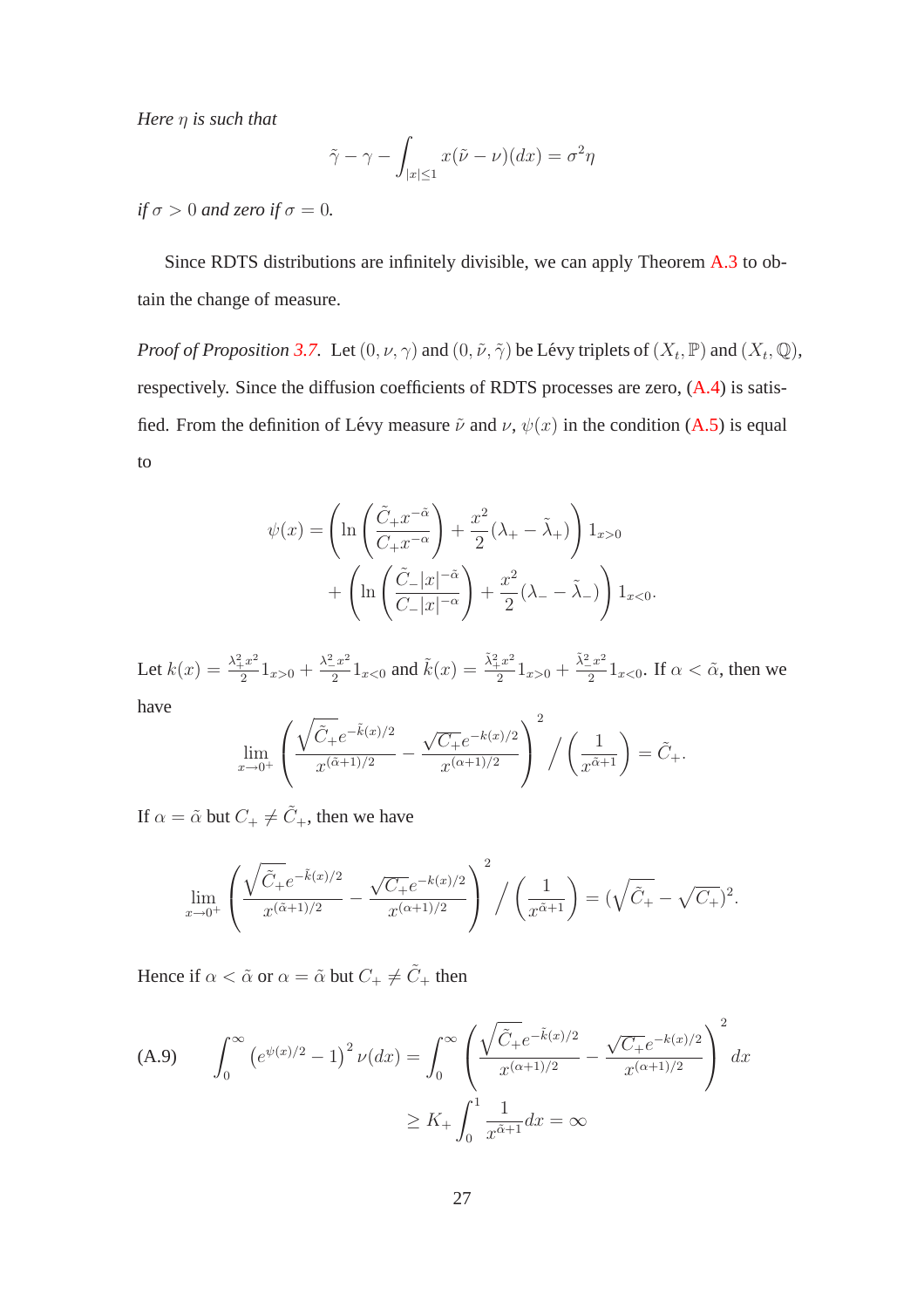for some  $K_+ \in \mathbb{R}$ . Using similar arguments, we can prove that if  $\alpha < \tilde{\alpha}$  or  $\alpha = \tilde{\alpha}$  but  $C_-\neq \tilde{C}_-$  then

(A.10) 
$$
\int_{-\infty}^{0} (e^{\psi(x)/2} - 1)^2 \nu(dx) = \infty.
$$

By [\(A.9\)](#page-26-0) and [\(A.10\)](#page-27-0),

<span id="page-27-0"></span>
$$
\int_{-\infty}^{\infty} \left( e^{\psi(x)/2} - 1 \right)^2 \nu(dx) = \infty.
$$

Hence the condition  $(A.5)$  does not hold. Similarly, we can show that the condition  $(A.5)$ does not hold if  $\alpha > \tilde{\alpha}$ .

Suppose  $\alpha = \tilde{\alpha}$ ,  $C_+ = \tilde{C}_+$  and,  $C_- = \tilde{C}_-$ . Then we have

$$
\psi(x) = \frac{x^2}{2}(\lambda_+^2 - \tilde{\lambda}_+^2)1_{x>0} + \frac{x^2}{2}(\lambda_-^2 - \tilde{\lambda}_-^2)1_{x<0},
$$

and hence

$$
\int_0^\infty (e^{\psi(x)/2} - 1)^2 \nu(dx) = C_+ \int_0^\infty \frac{\left( e^{-\frac{\tilde{\lambda}_+^2 x^2}{2}} - e^{-\frac{\lambda_+^2 x^2}{2}} \right)^2}{x^{\alpha+1}} dx.
$$

We can show that the right side of the above equation is finite. Using similar arguments, we can prove  $\int_{-\infty}^{0} (e^{\psi(x)/2} - 1)^2 \nu(dx) < \infty$ . Thus, condition [\(A.5\)](#page-25-2) holds if and only if  $\alpha = \tilde{\alpha}$ ,  $C_+ = \tilde{C}_+$  and,  $C_- = \tilde{C}_-.$ 

Condition [\(A.6\)](#page-25-3) holds if and only if

$$
\int_{|x|\leq 1} x(\tilde{\nu}-\nu)(dx) = \tilde{m} - \int_{|x|>1} x \, \tilde{\nu}(dx) - m + \int_{|x|>1} x \, \nu(dx),
$$

or

$$
\tilde{m} - m = \int_{-\infty}^{\infty} x(\tilde{\nu} - \nu)(dx)
$$
  
=  $2^{-\frac{\alpha+1}{2}} \Gamma\left(\frac{1-\alpha}{2}\right) \left(C_{+}(\tilde{\lambda}_{+}^{\alpha-1} - \lambda_{+}^{\alpha-1}) - C_{-}(\tilde{\lambda}_{-}^{\alpha-1} - \lambda_{-}^{\alpha-1})\right).$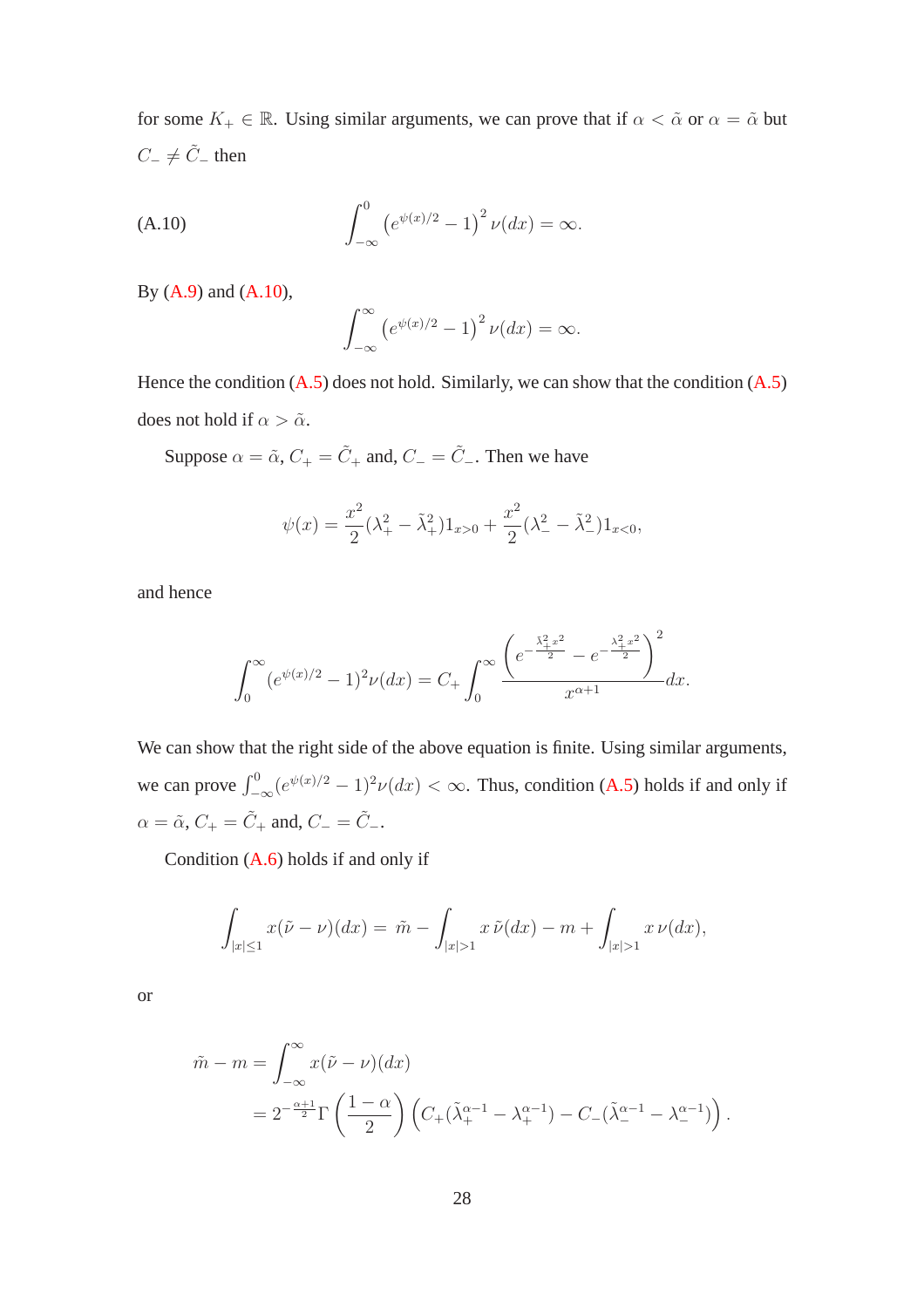Hence,  $\mathbb P$  and  $\mathbb Q$  are equivalent if and only if  $\alpha = \tilde{\alpha}$ ,  $C_+ = \tilde{C}_+$ ,  $C_- = \tilde{C}_-$  and

$$
\tilde{m}-m=2^{-\frac{\alpha+1}{2}}\Gamma\left(\frac{1-\alpha}{2}\right)\left(C_+(\tilde{\lambda}_+^{\alpha-1}-\lambda_+^{\alpha-1})-C_-(\tilde{\lambda}_-^{\alpha-1}-\lambda_-^{\alpha-1})\right).
$$

The Lévy triplet ([3.5\)](#page-10-2) can be obtained from [\(A.8\)](#page-25-4) in Theorem [A.3](#page-25-0) with  $\eta = 0$ .

 $\Box$ 

### <span id="page-28-0"></span>**A.3 Proof of Proposition [3.10](#page-12-0) and Proposition [3.11](#page-12-1)**

**Lemma A.4.** *For*  $a \in \mathbb{R}_+$ *, the following equality holds* 

<span id="page-28-1"></span>(A.11) 
$$
\int_{\beta}^{\infty} s^{-a-1} e^{-s} ds = \beta^{-a-1} e^{-\beta} + o(\beta^{-a-1} e^{-\beta})
$$

*and*

<span id="page-28-2"></span>(A.12) 
$$
\int_{\beta}^{\infty} s^{-a-1} e^{-\frac{s^2}{2}} ds = \beta^{-a-2} e^{-\frac{\beta^2}{2}} + o(\beta^{-a-2} e^{-\frac{\beta^2}{2}})
$$

 $as \beta \rightarrow \infty$ *.* 

*Proof.* By integration by parts, if  $\beta > 0$ , we obtain

$$
\int_{\beta}^{\infty} s^{-a-1} e^{-s} ds = \beta^{-a-1} e^{-\beta} - (a+1) \int_{\beta}^{\infty} s^{-a-2} e^{-s} ds \leq \beta^{-a-1} e^{-\beta}
$$

and

$$
\int_{\beta}^{\infty} s^{-a-1} e^{-s} ds = \beta^{-a-1} e^{-\beta} - (a+1)\beta^{-a-2} e^{-\beta} + (a+1)(a+2) \int_{\beta}^{\infty} s^{-a-3} e^{-s} ds
$$
  
 
$$
\geq \beta^{-a-1} e^{-\beta} - (a+1)\beta^{-a-2} e^{-\beta},
$$

when  $\beta \to \infty$ , the first result is proved. By integration by parts again, if  $\beta > 0$ , we obtain

$$
\int_{\beta}^{\infty} s^{-a-1} e^{-\frac{s^2}{2}} ds = \beta^{-a-2} e^{-\frac{\beta^2}{2}} - (a+2) \int_{\beta}^{\infty} s^{-a-3} e^{-\frac{s^2}{2}} ds \leq \beta^{-a-2} e^{-\frac{\beta^2}{2}}
$$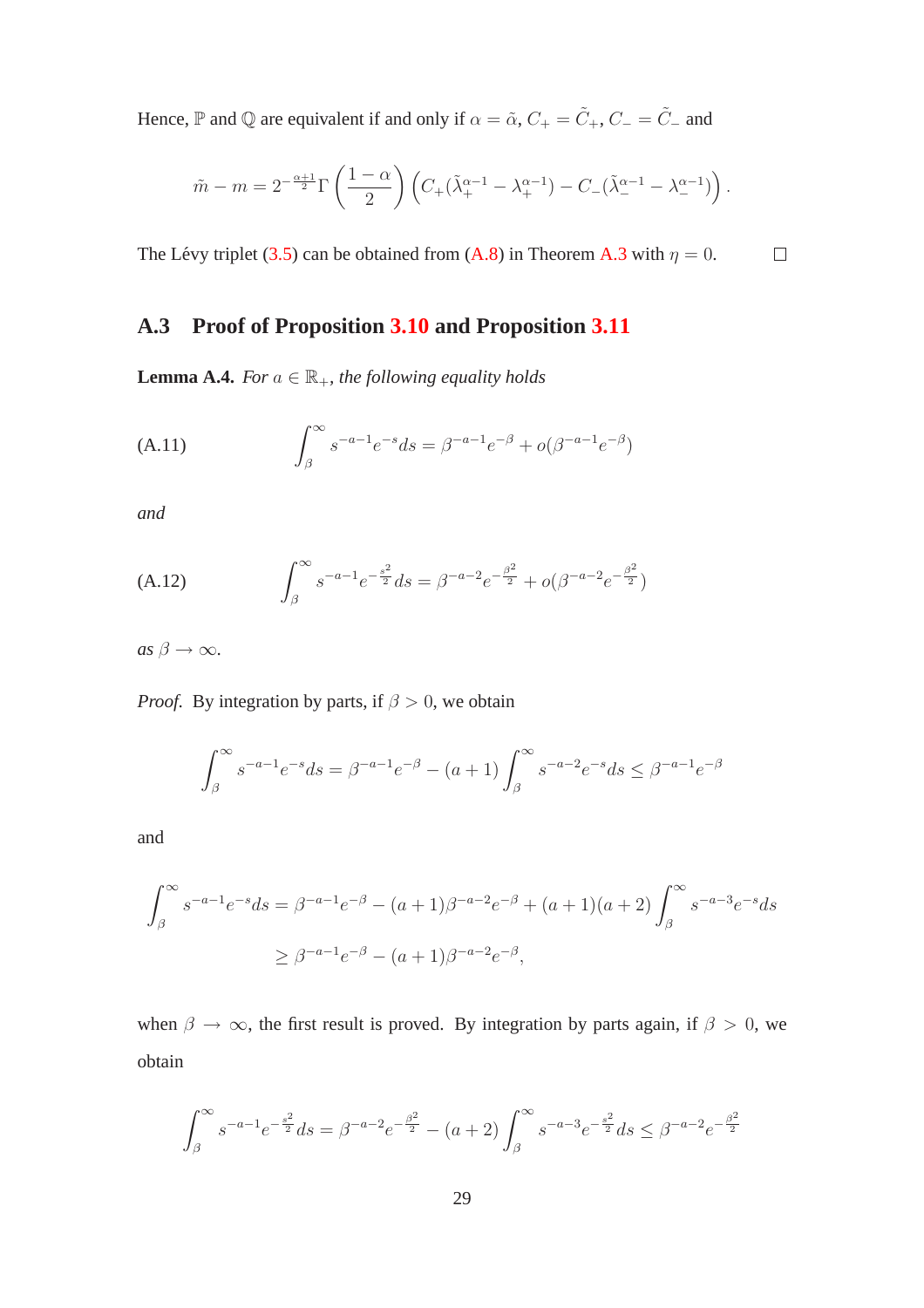$$
\int_{\beta}^{\infty} s^{-a-1} e^{-\frac{s^2}{2}} ds
$$
  
=  $\beta^{-a-2} e^{-\frac{\beta^2}{2}} - (a+2)\beta^{-a-4} e^{-\frac{\beta^2}{2}} + (a+2)(a+4) \int_{\beta}^{\infty} s^{-a-5} e^{-\frac{s^2}{2}} ds$   
 $\geq \beta^{-a-2} e^{-\frac{\beta^2}{2}} - (a+2)\beta^{-a-4} e^{-\frac{\beta^2}{2}},$ 

when  $\beta \rightarrow \infty$ , the second result is proved.

<span id="page-29-0"></span>We consider the following result:

**Proposition A.5.** *Let X be an infinitely divisible random variable in*  $\mathbb{R}$ *, with Lévy triplet*  $(\gamma, 0, \nu)$ *. Then we have* 

<span id="page-29-1"></span>(A.13) 
$$
\mathbb{P}(|X - m| \ge \lambda) \ge \frac{1}{4}(1 - \exp(-\nu(u \in \mathbb{R} : |u| \ge 2\lambda))), \quad \lambda > 0.
$$

*for all*  $m \in \mathbb{R}$ *.* 

*Proof.* See Lemma 5.4 of [Breton](#page-31-9) *et al.* [\(2007\)](#page-31-9).

Taking into account Proposition [A.5](#page-29-0) and Lemma [A.4,](#page-28-0) we can prove Proposition [3.10](#page-12-0) and Proposition [3.11.](#page-12-1)

*Proof of Proposition [3.10.](#page-12-0)* By Chebyshev's Inequality, the upper bound part can be proved. Applying the following elementary fact

$$
1 - \exp(-z) \sim z, \quad z \to 0
$$

and according to [\(A.13\)](#page-29-1), we obtain

$$
\mathbb{P}(|X - m| \ge \lambda) \ge \frac{1}{4} \left( 1 - \exp \left[ -C_+ \int_{2y}^{\infty} x^{-\alpha - 1} e^{-\lambda_+ x} dx - C_- \int_{2y}^{\infty} x^{-\alpha - 1} e^{-\lambda_- x} dx \right] \right)
$$
  

$$
\sim \frac{1}{4} \left[ C_+ \int_{2y}^{\infty} x^{-\alpha - 1} e^{-\lambda_+ x} dx + C_- \int_{2y}^{\infty} x^{-\alpha - 1} e^{-\lambda_- x} dx \right] |x|^{\alpha + 1} e^{-\frac{2\lambda}{|x|}} R(dx),
$$

and

 $\Box$ 

 $\Box$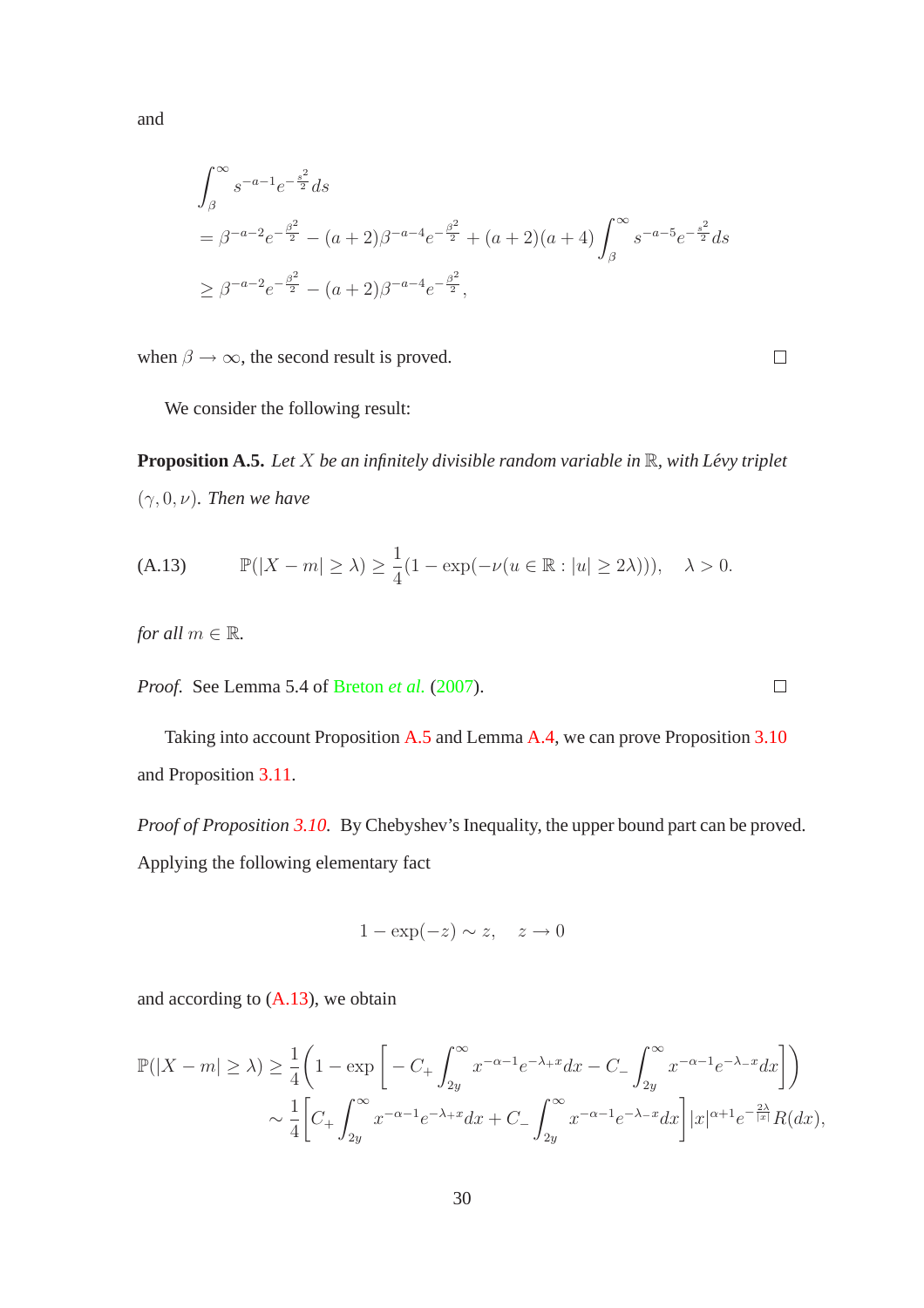as  $y \rightarrow \infty$ . By using [\(A.11\)](#page-28-1) of Lemma [A.4,](#page-28-0) we have

$$
\int_{2y}^{\infty} x^{-\alpha - 1} e^{-\lambda x} dx \sim (2y)^{-\alpha - 1} \lambda^{-1} e^{-2\lambda y}.
$$

Hence we obtain

$$
\mathbb{P}(|X - m| \ge \lambda) \ge K(2y)^{-\alpha - 1} \lambda^{-1} e^{-2\lambda y}
$$

for some constant  $K$  independent of  $y$  and  $\bar{\lambda} = \min\{\lambda_+, \lambda_-\}$  as  $y \to \infty$  $\Box$ 

*Proof of Proposition [3.11.](#page-12-1)* Using the same method in the proof of Proposition [3.10](#page-12-0) with [\(A.12\)](#page-28-2) of Lemma [A.4,](#page-28-0) we can obtain the result.  $\Box$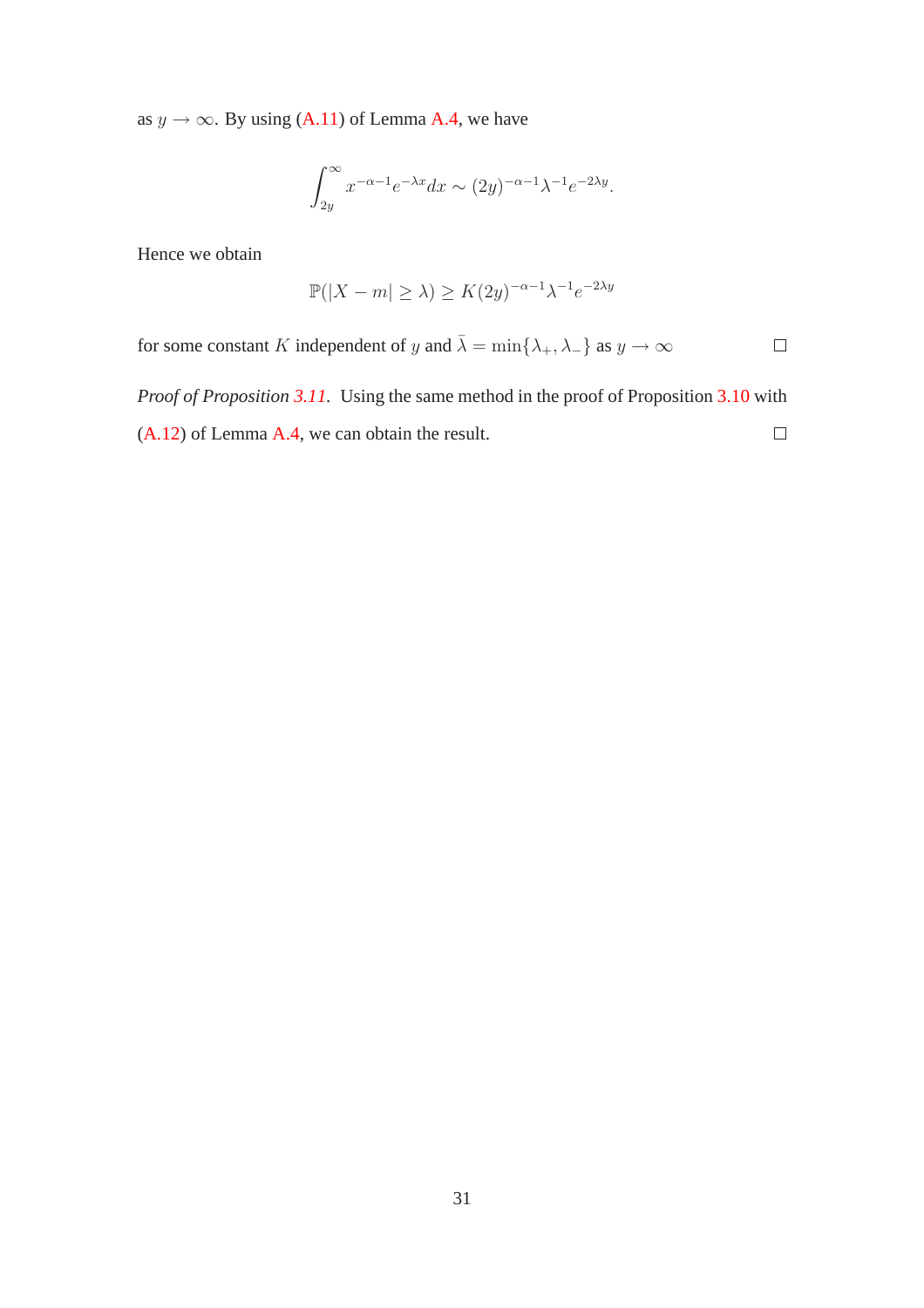### **References**

- <span id="page-31-8"></span>Andrews, L. D. (1998): *Special Functions Of Mathematics For Engineers*, Oxford University Press, 2nd ed.
- <span id="page-31-7"></span>Asmussen, S. and Glynn, P. (2007): *Stochastic Simulation: Algorithms and Analysis*, Springer.
- <span id="page-31-4"></span>Barndorff-Nielsen, O. E. and Shephard, N. (2001): Normal modified stable processes, *Economics Series Working Papers from University of Oxford, Department of Economics*, *72*.
- <span id="page-31-3"></span>Barone-Adesi, G., Engle, R., and Mancini, L. (2008): A GARCH option pricing model with filtered historical simulation, *Review of Financial Studies*, *21*(3), 1223–1258.
- <span id="page-31-1"></span>Bianchi, M. L., Rachev, S. T., Kim, Y. S., and Fabozzi, F. J. (2008): Tempered infinitely divisible distributions and processes, Technical report, (http://www.statistik.unikarlsruhe.de/292.php).
- <span id="page-31-0"></span>Bollerslev, T. (1986): Generalized autoregressive conditional heteroskedasticity, *Journal of Econometrics*, *31*, 307–327.
- <span id="page-31-5"></span>Boyarchenko, S. I. and Levendorskiı̆, S. Z. (2000): Option pricing for truncated Lévy processes, *International Journal of Theoretical and Applied Finance*, *3*, 549–552.
- <span id="page-31-9"></span>Breton, J. C., Houdré, C., and Privault, N. (2007): Dimension free and infinite variance tail estimates on poisson space, *Acta Applicandae Mathematicae*, *95*(3), 151–203.
- <span id="page-31-6"></span>Carr, P., Geman, H., Madan, D., and Yor, M. (2002): The fine structure of asset returns: An empirical investigation, *Journal of Business*, *75*(2), 305–332.
- <span id="page-31-2"></span>Chernov, M. and Ghysels, E. (2000): A study towards a unified approach to the joint estimation of objective and risk neutral measures for the purpose of options valuation, *Journal of Financial Economics*, *56*(3), 407–458.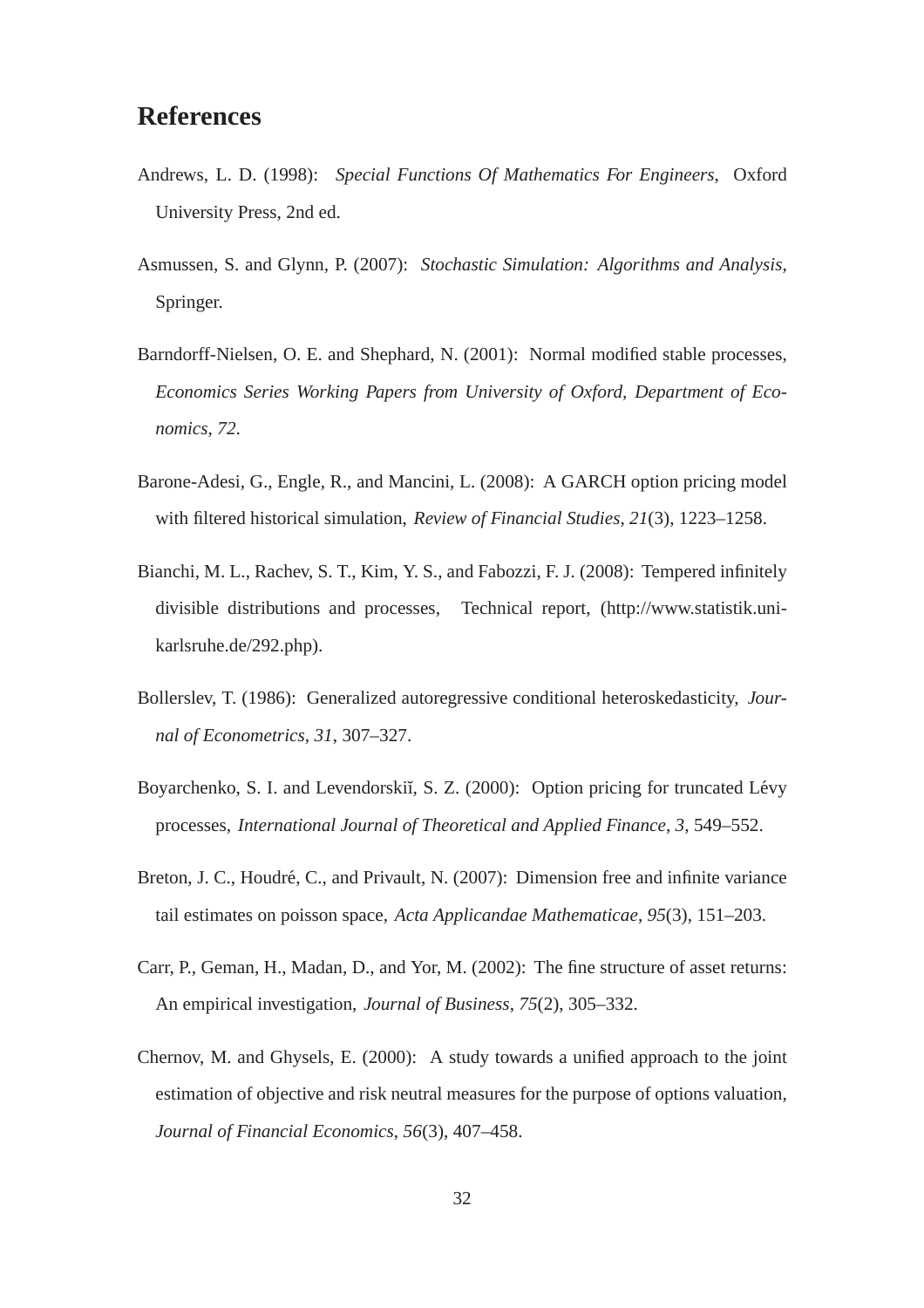- <span id="page-32-5"></span>Christoffersen, P., Elkamhi, R., Feunou, B., and Jacobs, K. (2008): Option Valuation with Conditional Heteroskedasticity and Non-Normality, Tech. rep., McGill University.
- <span id="page-32-6"></span>Cont, R. and Tankov, P. (2004): *Financial Modelling with Jump Processes*, Chapman & Hall / CRC.
- <span id="page-32-2"></span>Duan, J. (1999): Conditionally fat-tailed distributions and the volatility smile in options, Tech. rep., Hong Kong University of Science and Technology.
- <span id="page-32-9"></span>Duan, J. and Simonato, J. (1998): Empirical Martingale Simulation for Asset Prices, *Management Science*, *44*(9), 1218–1233.
- <span id="page-32-1"></span>Duan, J.-C. (1995): The GARCH option pricing model, *Mathematical Finance*, *5*(1), 13–32.
- <span id="page-32-3"></span>Duan, J.-C., Ritchken, P., and Sun, Z. (2006): Approximating GARCH-jumps models, jump-diffusion processes, and option pricing, *Mathematical Finance*, *16*(1), 21–52.
- <span id="page-32-0"></span>Engle, R. (1982): Autoregressive conditional heteroskedasticity with estimates of the variance of united kingdom inflation, *Econometrica*, *50*, 987–1007.
- <span id="page-32-8"></span>Kim, Y. S. and Lee, J. H. (2006): The relative entropy in CGMY processes and its applications to finance, *Mathematical Methods of Operations Research*, *66*(2), 327– 338.
- <span id="page-32-4"></span>Kim, Y. S., Rachev, S. T., Bianchi, M. L., and Fabozzi, F. J. (2008a): Financial market models with Lévy processes and time-varying volatility, *Journal of Banking and Finance*, *32*, 1363–1378.
- <span id="page-32-7"></span>Kim, Y. S., Rachev, S. T., Bianchi, M. L., and Fabozzi, F. J. (2008b): A new tempered stable distribution and its application to finance, In G. Bol, S. T. Rachev, and R. Wuerth (Eds.), *Risk Assessment: Decisions in Banking and Finance*, Physika Verlag, Springer.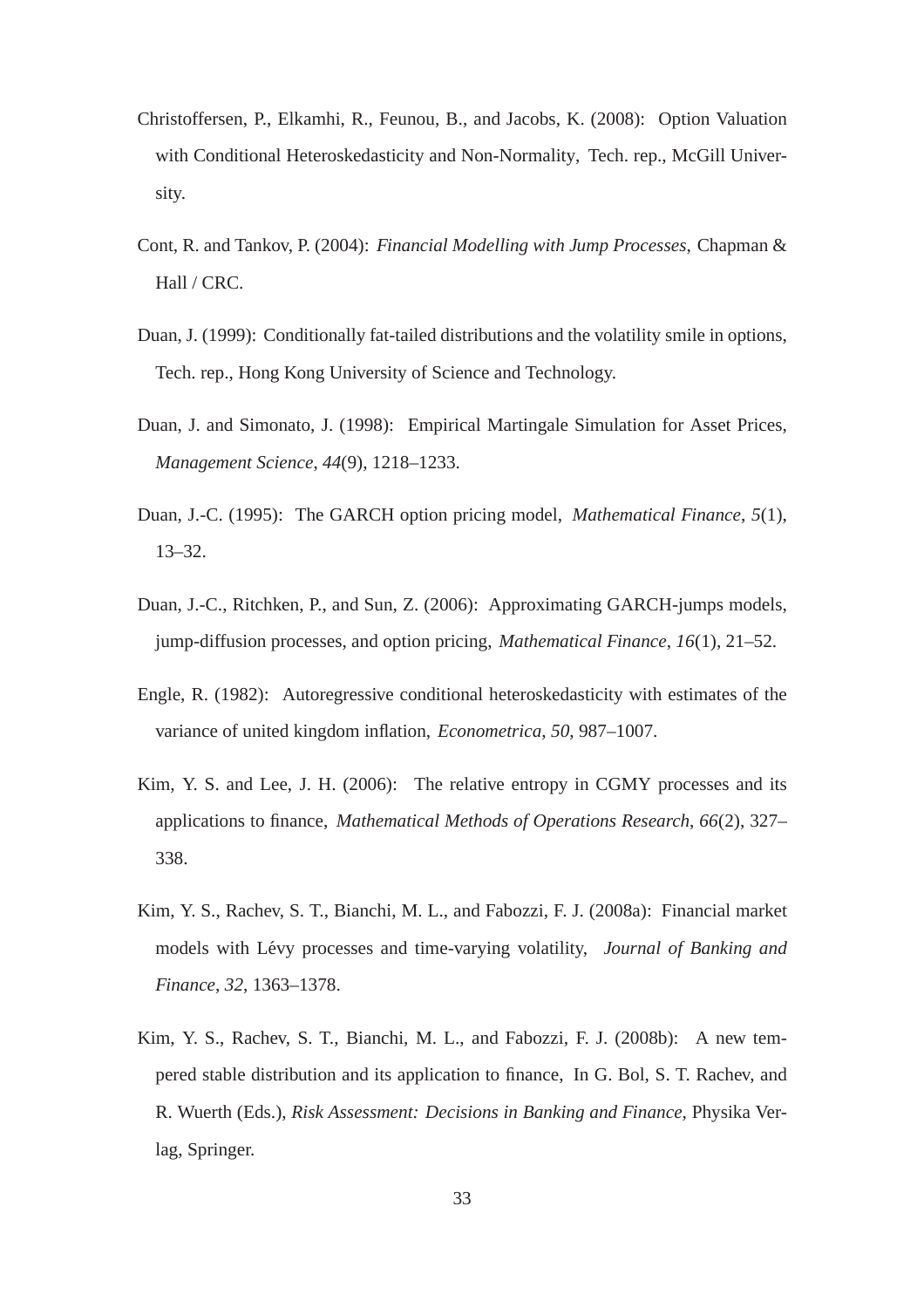- <span id="page-33-2"></span>Kim, Y. S., Rachev, S. T., Chung, D. M., and Bianchi, M. L. (2008c): The modified tempered stable distribution, GARCH-models and option pricing, *Probability and Mathematical Statistics*. To appear.
- <span id="page-33-5"></span>Koponen, I. (1995): Analytic approach to the problem of convergence of truncated Lévy flights towards the gaussian stochastic process, *Physical Review E*, *52*, 1197–1199.
- <span id="page-33-7"></span>Marsaglia, G., Tsang, W., and Wang, G. (2003): Evaluating Kolmogorov's distribution, *Journal of Statistical Software*, *8*(18).
- <span id="page-33-0"></span>Menn, C. and Rachev, S. T. (2005a). A GARCH option pricing model with  $\alpha$ -stable innovations, *European Journal of Operational Research*, *163*, 201–209.
- <span id="page-33-1"></span>Menn, C. and Rachev, S. T. (2005b): Smoothly truncated stable distributions, GARCH-models, and option pricing, Technical report, (http://www.statistik.unikarlsruhe.de/292.php).
- <span id="page-33-6"></span>Poirot, J. and Tankov, P. (2006): Monte carlo option pricing for tempered stable (CGMY) processes, *Asia-Pacific Finan Markets*, *13*, 327–344.
- <span id="page-33-3"></span>Rosiński, J. (2007): Tempering stable processes, *Stochastic Processes and Their Applications*, *117*(6), 677–707.
- <span id="page-33-9"></span>Sato, K. (1999): *Lévy Processes and Infinitely Divisible Distributions*, Cambridge University Press.
- <span id="page-33-8"></span>Schoutens, W. (2003): *Lévy Processes in Finance: Pricing Financial Derivatives*, John Wiley and Sons.
- <span id="page-33-4"></span>Stentoft, L. (2008): American Option Pricing Using GARCH Models and the Normal Inverse Gaussian Distribution, *Journal of Financial Econometrics*, *6*(4), 540–582.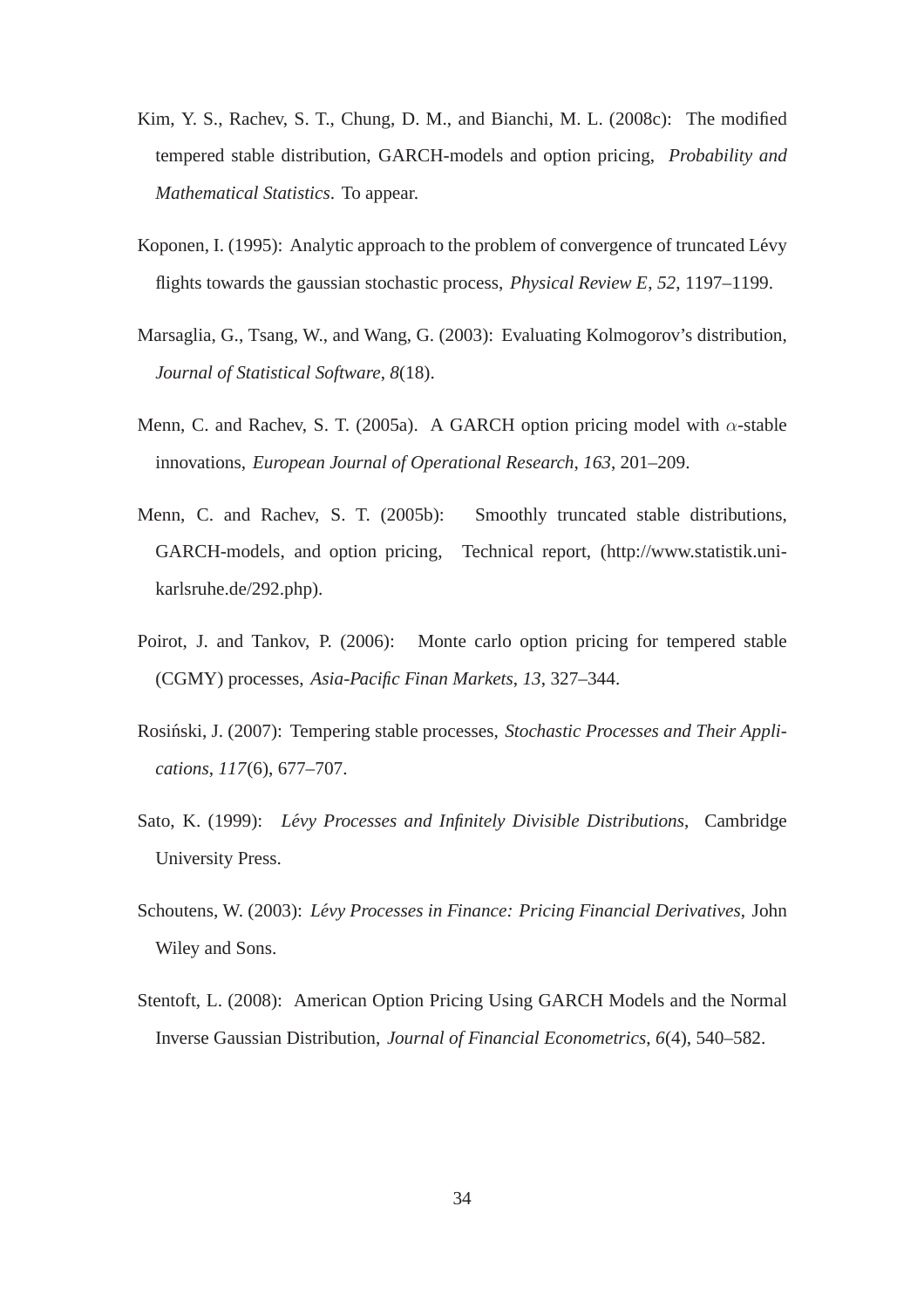# **Notes**

 $1$  See [Andrews](#page-31-8) [\(1998](#page-31-8)).

<sup>2</sup> Kraft Foods (KFT) is excluded because the time series we employ begins in 1997 but this company was listed on 2001.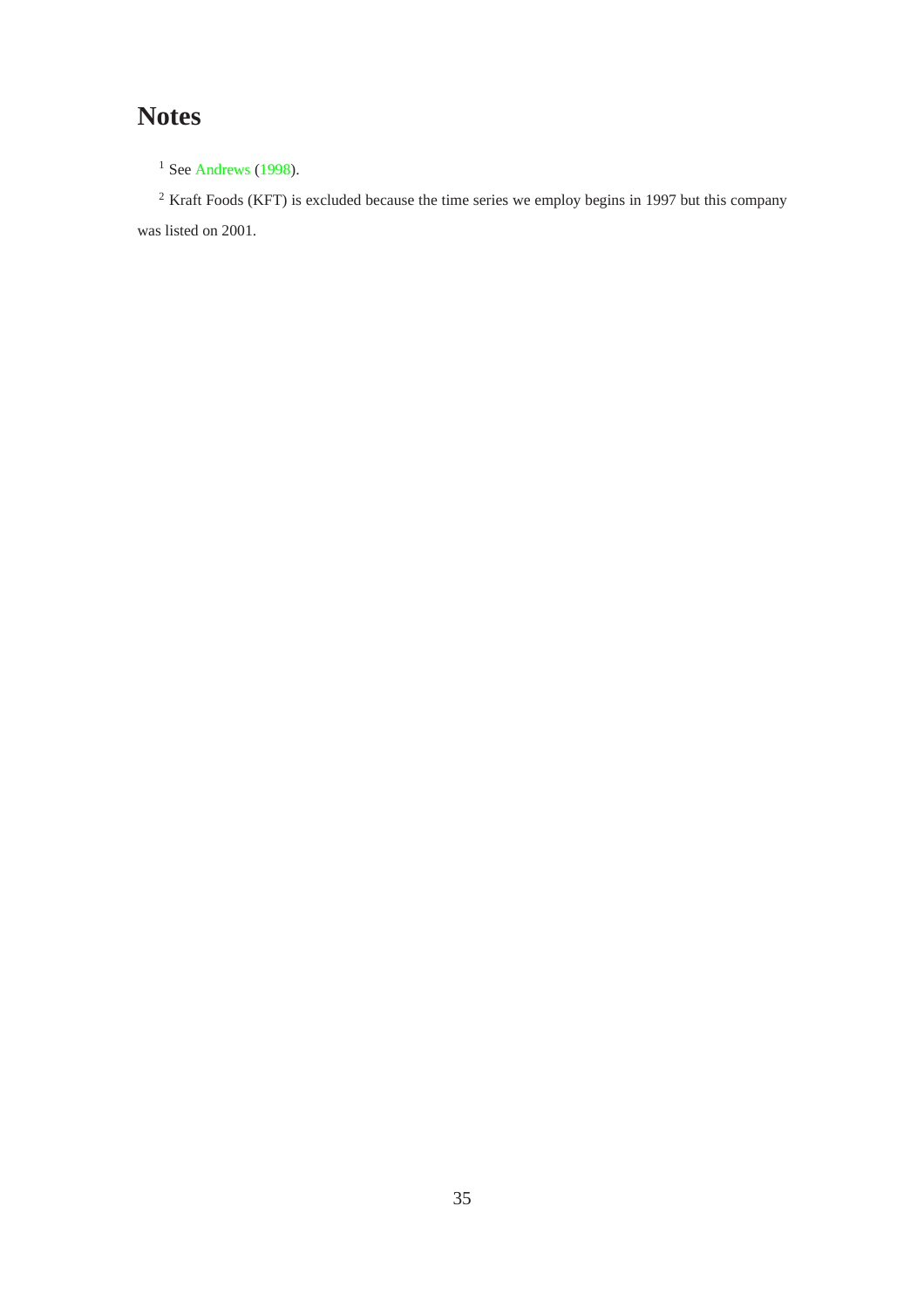|                                        | ticker         | $\beta_1$ | $\alpha_1$ | $\alpha_0$    | $\lambda$ |
|----------------------------------------|----------------|-----------|------------|---------------|-----------|
| Alcoa Incorporated                     | AA             | 0.9599    | 0.0338     | $2.6293E - 6$ | 0.0410    |
| <b>American Express Company</b>        | <b>AXP</b>     | 0.9224    | 0.0731     | $2.1441E - 6$ | 0.0732    |
| <b>Boeing Corporation</b>              | <b>BA</b>      | 0.9325    | 0.0572     | $5.1542E - 6$ | 0.0603    |
| <b>Bank of America Corporation</b>     | <b>BAC</b>     | 0.9550    | 0.0416     | $1.2013E - 6$ | 0.0656    |
| Citigroup Incorporated                 | $\overline{C}$ | 0.9577    | 0.0402     | $8.3005E - 7$ | 0.0795    |
| Caterpillar Incorporated               | <b>CAT</b>     | 0.9824    | 0.0152     | $8.9119E - 7$ | 0.0626    |
| Chevron                                | <b>CVX</b>     | 0.9216    | 0.0625     | $3.9714E - 6$ | 0.0540    |
| DuPont                                 | DD             | 0.9686    | 0.0293     | $5.6971E - 7$ | 0.0324    |
| <b>Walt Disney Company</b>             | <b>DIS</b>     | 0.9041    | 0.0852     | $6.6607E - 6$ | 0.0471    |
| <b>General Electric Company</b>        | <b>GE</b>      | 0.9606    | 0.0370     | $5.6093E - 7$ | 0.0627    |
| <b>General Motors Corporation</b>      | <b>GM</b>      | 0.9228    | 0.0585     | $9.5254E - 6$ | 0.0275    |
| Home Depot Incorporated                | HD             | 0.9620    | 0.0362     | $9.7257E - 7$ | 0.0675    |
| Hewlett-Packard Company                | <b>HPO</b>     | 0.9869    | 0.0111     | $1.4125E - 6$ | 0.0405    |
| <b>International Business Machines</b> | <b>IBM</b>     | 0.9179    | 0.0794     | $2.8849E - 6$ | 0.0658    |
| <b>Intel Corporation</b>               | <b>INTC</b>    | 0.9699    | 0.0268     | $2.2101E - 6$ | 0.0529    |
| Johnson&Johnson                        | JNJ            | 0.9181    | 0.0742     | $2.2397E - 6$ | 0.0548    |
| JPMorgan Chase & Company               | <b>JPM</b>     | 0.9432    | 0.0543     | $1.0285E - 6$ | 0.0617    |
| Coca-Cola Company                      | <b>KO</b>      | 0.9528    | 0.0439     | $9.0481E - 7$ | 0.0362    |
| McDonald's Corporation                 | <b>MCD</b>     | 0.9538    | 0.0407     | $1.8980E - 6$ | 0.0329    |
| 3M Company                             | <b>MMM</b>     | 0.8478    | 0.1034     | $1.3852E - 5$ | 0.0566    |
| Merck & Company, Incorpoarated         | <b>MRK</b>     | 0.9063    | 0.0221     | $2.6409E - 5$ | 0.0240    |
| Microsoft Corporation                  | <b>MSFT</b>    | 0.9348    | 0.0619     | $1.6078E - 6$ | 0.0644    |
| Pfizer Incorporated                    | <b>PFE</b>     | 0.8869    | 0.0887     | $1.0399E - 5$ | 0.0326    |
| Procter and Gamble Company             | PG             | 0.9625    | 0.0360     | $3.0415E - 7$ | 0.0673    |
| AT&T Incorporated                      | T              | 0.9356    | 0.0607     | $2.2891E - 6$ | 0.0253    |
| <b>United Technologies</b>             | <b>UTX</b>     | 0.8934    | 0.0994     | $4.5332E - 6$ | 0.1027    |
| Verizon Company                        | <b>VZ</b>      | 0.9352    | 0.0614     | $1.4839E - 6$ | 0.0352    |
| Wal-Mart Stores Incorporated           | <b>WMT</b>     | 0.9650    | 0.0335     | $4.8725E - 7$ | 0.0458    |
| <b>Exxon Mobil Corporation</b>         | <b>XOM</b>     | 0.9336    | 0.0559     | $2.5577E - 6$ | 0.0602    |

<span id="page-35-0"></span>Table 1: Estimated normal-GARCH parameters from October 1, 1997 to December 31, 2006 for 29 component companies of the DJIA index.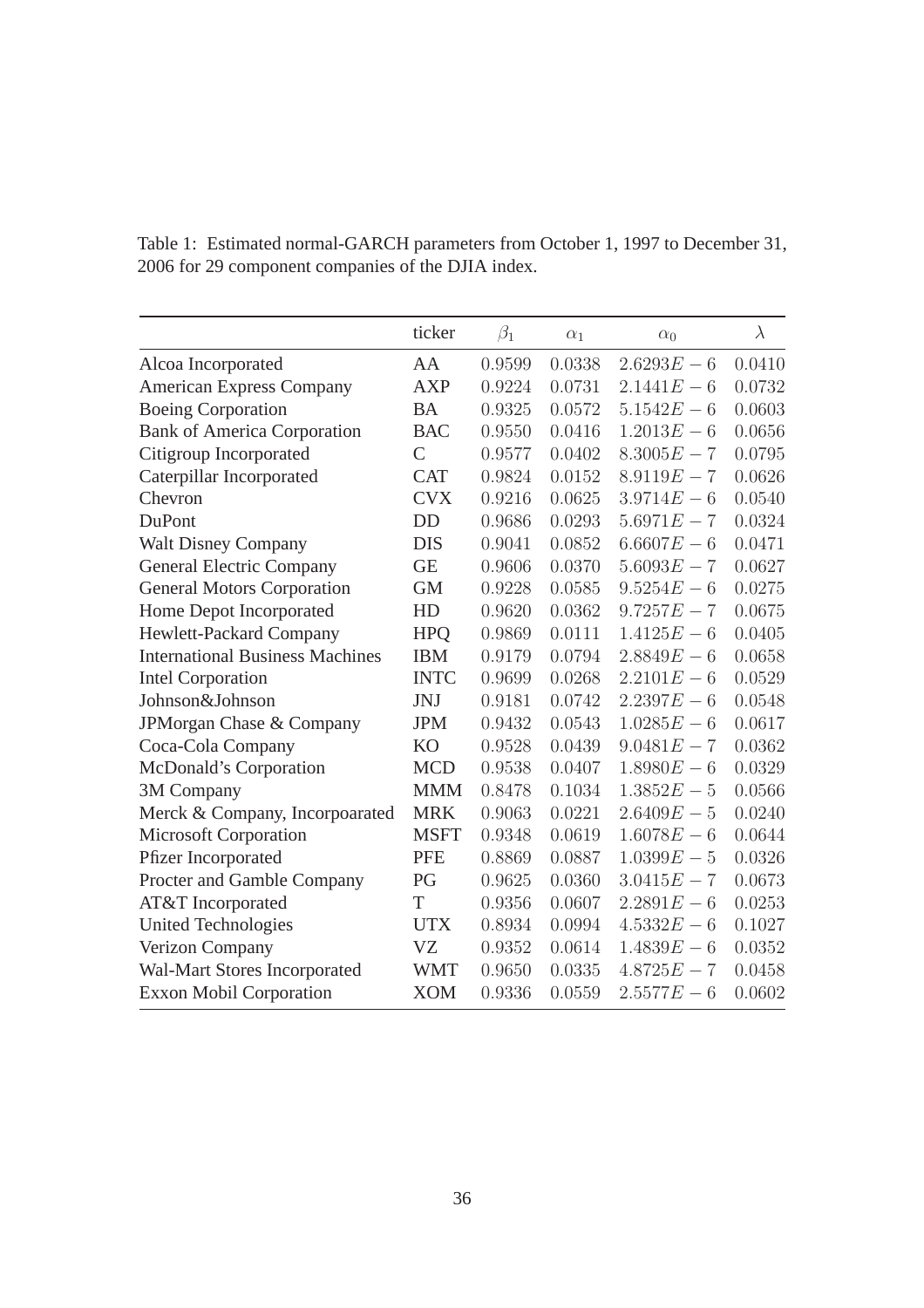|               |          | <b>CTS</b>    |             |          | <b>RDTS</b> |             |
|---------------|----------|---------------|-------------|----------|-------------|-------------|
| Ticker        | $\alpha$ | $\lambda_{+}$ | $\lambda_-$ | $\alpha$ | $\lambda_+$ | $\lambda_-$ |
| AA            | 1.8499   | 0.3146        | 7.5000      | 1.8887   | 0.2024      | 10.5721     |
| <b>AXP</b>    | 1.7500   | 0.3805        | 9.7309      | 1.8803   | 0.2833      | 10.0845     |
| <b>BA</b>     | 1.7329   | 0.1753        | 0.5522      | 1.7461   | 0.1608      | 0.4295      |
| <b>BAC</b>    | 1.7441   | 0.6178        | 0.4130      | 1.7325   | 0.4828      | 0.3444      |
| $\mathcal{C}$ | 1.7376   | 0.2255        | 0.9701      | 1.7430   | 0.1736      | 0.6844      |
| <b>CAT</b>    | 1.7325   | 0.2531        | 1.7459      | 1.7325   | 0.2305      | 1.0083      |
| <b>CVX</b>    | 1.7637   | 0.6729        | 2.0788      | 1.7512   | 0.4769      | 1.1658      |
| <b>DD</b>     | 1.9220   | 0.0359        | 7.4336      | 1.9322   | 0.1916      | 11.2821     |
| <b>DIS</b>    | 1.7325   | 0.1691        | 1.0917      | 1.7325   | 0.1580      | 0.7457      |
| <b>GE</b>     | 1.8965   | 0.4004        | 7.5000      | 1.9195   | 0.2970      | 7.5151      |
| <b>GM</b>     | 1.8545   | 0.0497        | 2.8984      | 1.7336   | 0.1302      | 1.2418      |
| HD            | 1.7500   | 0.2357        | 4.6684      | 1.7752   | 0.1910      | 1.8216      |
| <b>HPO</b>    | 1.7325   | 0.0751        | 0.4124      | 1.7325   | 0.0762      | 0.3574      |
| <b>IBM</b>    | 1.7325   | 0.1098        | 0.5483      | 1.7325   | 0.1098      | 0.4406      |
| <b>INTC</b>   | 1.8234   | 0.2091        | 9.9281      | 1.9999   | 0.1784      | 9.9591      |
| JNJ           | 1.8322   | 0.2714        | 4.2282      | 1.7689   | 0.2309      | 1.4297      |
| <b>JPM</b>    | 1.7473   | 0.5283        | 3.0839      | 1.7325   | 0.3847      | 1.2420      |
| <b>KO</b>     | 1.7535   | 0.2020        | 7.8378      | 1.7812   | 0.1566      | 5.7200      |
| <b>MCD</b>    | 1.7325   | 0.1670        | 0.5328      | 1.7325   | 0.1654      | 0.4167      |
| <b>MMM</b>    | 1.7325   | 0.1249        | 0.7565      | 1.7325   | 0.1230      | 0.5714      |
| <b>MRK</b>    | 1.7325   | 0.1158        | 0.1265      | 1.7325   | 0.1163      | 0.1257      |
| <b>MSFT</b>   | 1.8710   | 0.1293        | 6.0573      | 1.8547   | 0.1427      | 2.5893      |
| <b>PFE</b>    | 1.7402   | 0.3854        | 1.6620      | 1.7591   | 0.3072      | 1.0720      |
| PG            | 1.7325   | 0.2770        | 1.2074      | 1.7340   | 0.2530      | 0.7940      |
| T             | 1.7325   | 0.1619        | 0.4918      | 1.7325   | 0.1582      | 0.3912      |
| <b>UTX</b>    | 1.8077   | 0.1455        | 2.3654      | 1.7500   | 0.1931      | 1.2059      |
| <b>VZ</b>     | 1.8338   | 0.2310        | 5.5116      | 1.8431   | 0.1926      | 3.0450      |
| <b>WMT</b>    | 1.7325   | 0.4049        | 1.7809      | 1.7327   | 0.3118      | 1.0097      |
| <b>XOM</b>    | 1.7632   | 0.4682        | 0.8831      | 1.8285   | 0.2816      | 0.5421      |

<span id="page-36-0"></span>Table 2: Estimated parameters of the innovation processes for the CTS-GARCH and RDTS-GARCH models from October 1, 1997 to December 31, 2006 for 29 component companies of the DJIA index.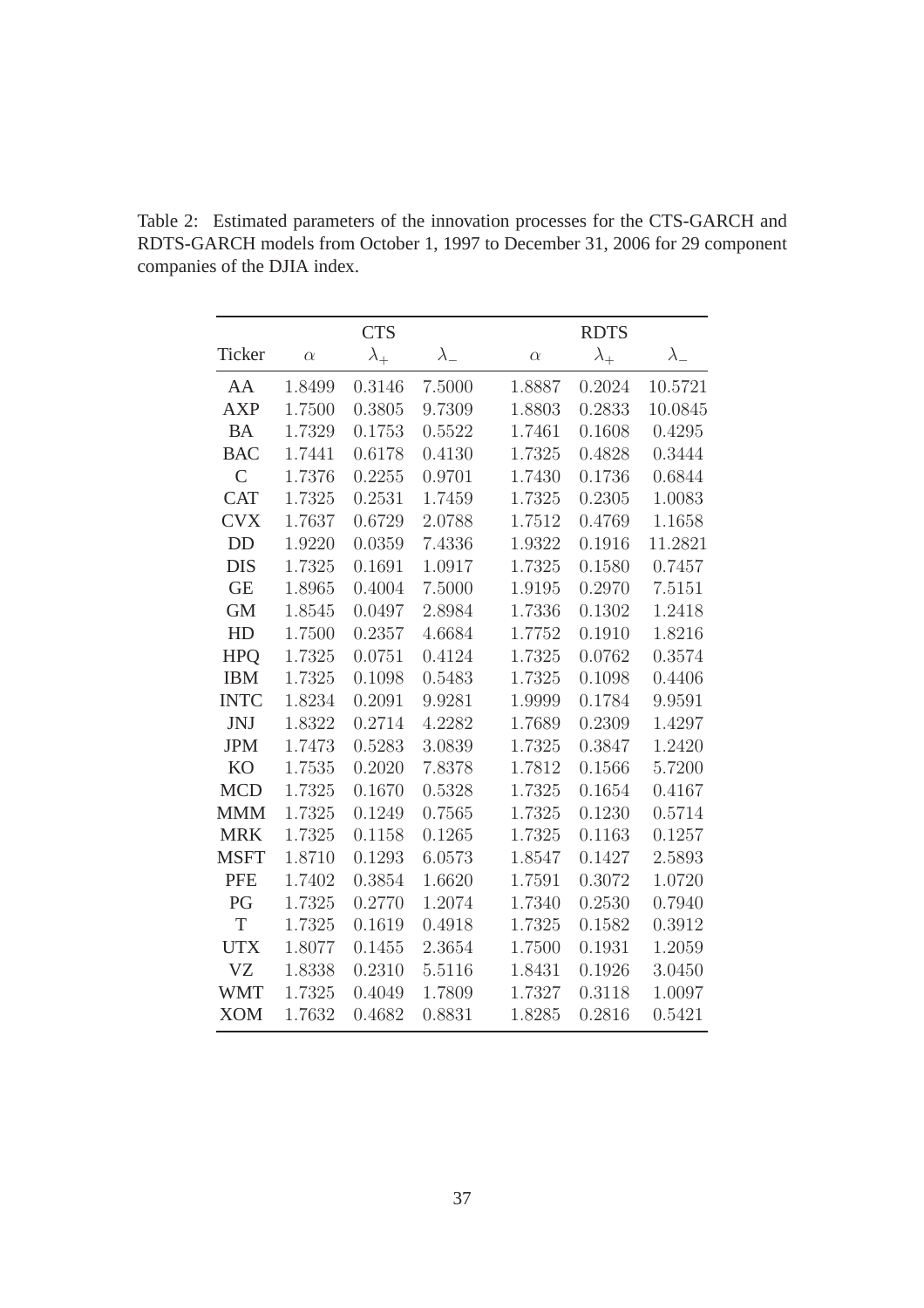<span id="page-37-0"></span>

| Ticker                  | Model             | <b>KS</b> | $p$ -value | AD                  |
|-------------------------|-------------------|-----------|------------|---------------------|
| AA                      | Normal-GARCH      | 0.0285    | 0.0340     | 1.3952              |
|                         | <b>CTS-GARCH</b>  | 0.0230    | 0.1408     | 0.1938              |
|                         | <b>RDTS-GARCH</b> | 0.0230    | 0.1402     | 0.1948              |
| <b>AXP</b>              | Normal-GARCH      | 0.0249    | 0.0886     | 84.0733             |
|                         | <b>CTS-GARCH</b>  | 0.0144    | 0.6748     | 0.1090              |
|                         | <b>RDTS-GARCH</b> | 0.0145    | 0.6655     | 0.2233              |
| <b>BA</b>               | Normal-GARCH      | 0.0308    | 0.0173     | 15.6383             |
|                         | <b>CTS-GARCH</b>  | 0.0202    | 0.2575     | 0.0698              |
|                         | <b>RDTS-GARCH</b> | 0.0196    | 0.2884     | 0.0850              |
| <b>BAC</b>              | Normal-GARCH      | 0.0266    | 0.0240     | 0.3805              |
|                         | <b>CTS-GARCH</b>  | 0.0144    | 0.5390     | 0.0359              |
|                         | <b>RDTS-GARCH</b> | 0.0138    | 0.5918     | 0.0639              |
| $\overline{\mathsf{C}}$ | Normal-GARCH      | 0.0298    | 0.0073     | 160.1880            |
|                         | <b>CTS-GARCH</b>  | 0.0205    | 0.1400     | 0.1798              |
|                         | <b>RDTS-GARCH</b> | 0.0215    | 0.1072     | 0.4389              |
| <b>CAT</b>              | Normal-GARCH      | 0.0319    | 0.0124     | 1.9053              |
|                         | <b>CTS-GARCH</b>  | 0.0248    | 0.0914     | 0.1492              |
|                         | <b>RDTS-GARCH</b> | 0.0245    | 0.0995     | 0.1406              |
| <b>CVX</b>              | Normal-GARCH      | 0.0177    | 0.4113     | 0.1066              |
|                         | <b>CTS-GARCH</b>  | 0.0143    | 0.6843     | 0.0950              |
|                         | <b>RDTS-GARCH</b> | 0.0135    | 0.7535     | 0.0970              |
| DD                      | Normal-GARCH      | 0.0354    | 0.0037     | 1.4710              |
|                         | <b>CTS-GARCH</b>  | 0.0284    | 0.0347     | 0.1104              |
|                         | <b>RDTS-GARCH</b> | 0.0344    | 0.0053     | 0.1773              |
| $\overline{DIS}$        | Normal-GARCH      | 0.0381    | 0.0014     | 281.9976            |
|                         | <b>CTS-GARCH</b>  | 0.0265    | 0.0592     | 0.1241              |
|                         | <b>RDTS-GARCH</b> | 0.0262    | 0.0649     | 0.2034              |
| GE                      | Normal-GARCH      | 0.0243    | 0.1033     | 0.3035              |
|                         | <b>CTS-GARCH</b>  | 0.0187    | 0.3436     | 0.1701              |
|                         | RDTS-GARCH        | 0.0188    | 0.3364     | 0.1782              |
| $\overline{GM}$         | Normal-GARCH      | 0.0428    | 0.0002     | 17852.7859          |
|                         | <b>CTS-GARCH</b>  | 0.0197    | 0.2837     | 0.1788              |
|                         | <b>RDTS-GARCH</b> | 0.0211    | 0.2131     | 0.1993              |
| $\overline{HD}$         | Normal-GARCH      | 0.0338    | 0.0066     | $1.\overline{2829}$ |
|                         | <b>CTS-GARCH</b>  | 0.0126    | 0.8194     | 0.1547              |
|                         | <b>RDTS-GARCH</b> | 0.0120    | 0.8620     | 0.1452              |
| <b>HPQ</b>              | Normal-GARCH      | 0.0506    | 0.0000     | 3476.9698           |
|                         | <b>CTS-GARCH</b>  | 0.0205    | 0.2438     | 0.0810              |
|                         | <b>RDTS-GARCH</b> | 0.0213    | 0.2072     | 0.0986              |
| <b>IBM</b>              | Normal-GARCH      | 0.0554    | 0.0000     | 99.1506             |
|                         | <b>CTS-GARCH</b>  | 0.0219    | 0.1797     | 0.0962              |
|                         | <b>RDTS-GARCH</b> | 0.0222    | 0.1682     | 0.0940              |
| <b>INTC</b>             | Normal-GARCH      | 0.0266    | 0.0579     | 17.7457             |
|                         | <b>CTS-GARCH</b>  | 0.0160    | 0.5435     | 0.1512              |
|                         | <b>RDTS-GARCH</b> | 0.0266    | 0.0580     | 5.7968              |

Table 3: Statistic of the goodness of fit tests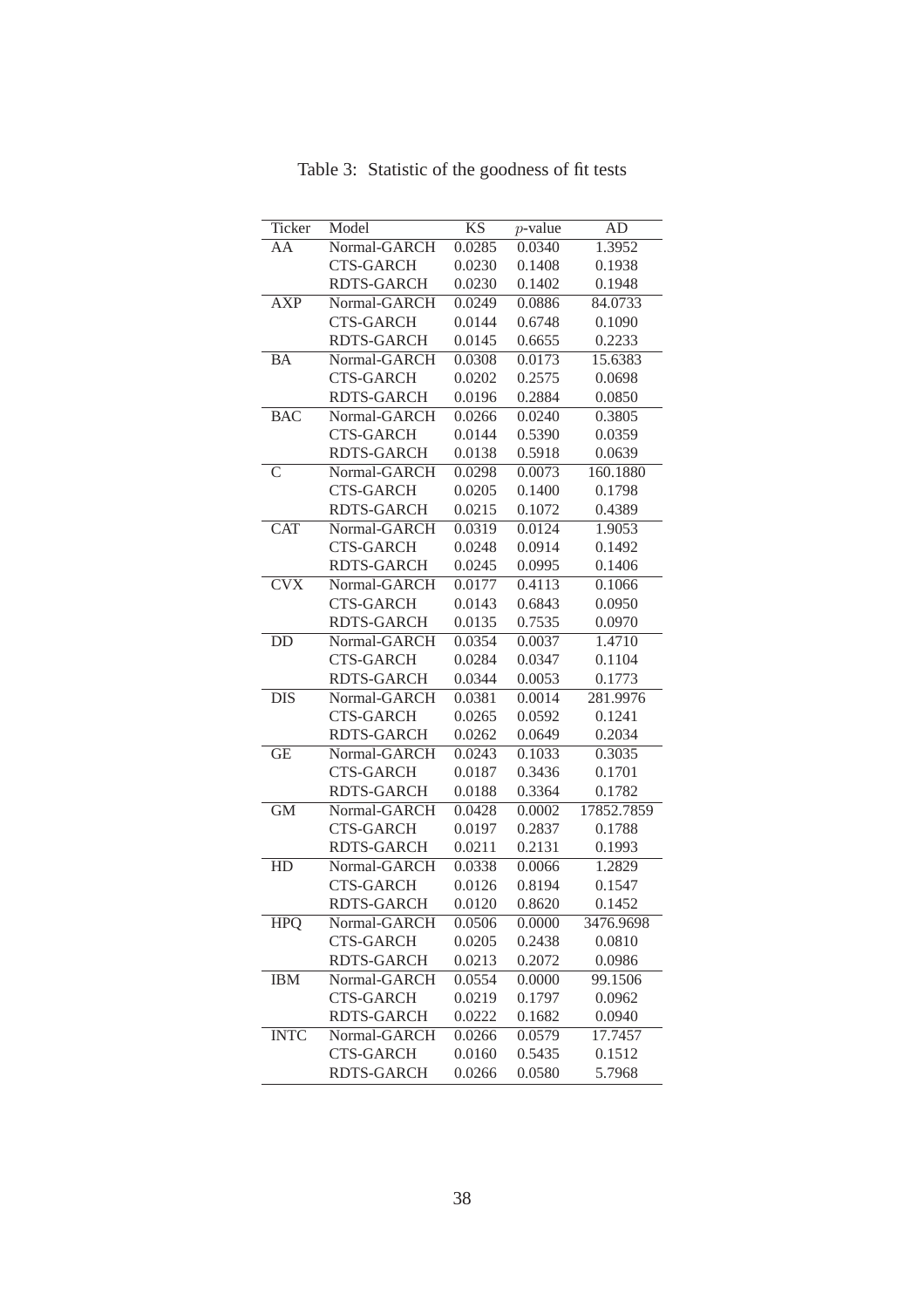| (Continue)             |                   |                        |            |                     |
|------------------------|-------------------|------------------------|------------|---------------------|
| Ticker                 | Model             | $\overline{\text{KS}}$ | $p$ -value | AD                  |
| <b>JNJ</b>             | Normal-GARCH      | 0.0405                 | 0.0005     | 0.7086              |
|                        | <b>CTS-GARCH</b>  | 0.0262                 | 0.0647     | 0.1181              |
|                        | <b>RDTS-GARCH</b> | 0.0201                 | 0.2626     | 0.1180              |
| <b>JPM</b>             | Normal-GARCH      | 0.0323                 | 0.0009     | 1.3883              |
|                        | <b>CTS-GARCH</b>  | 0.0191                 | 0.1363     | 0.1826              |
|                        | <b>RDTS-GARCH</b> | 0.0182                 | 0.1727     | 0.1733              |
| $\overline{KO}$        | Normal-GARCH      | 0.0379                 | 0.0015     | 1.2765              |
|                        | <b>CTS-GARCH</b>  | 0.0146                 | 0.6633     | 0.1520              |
|                        | <b>RDTS-GARCH</b> | 0.0151                 | 0.6168     | 0.1476              |
| <b>MCD</b>             | Normal-GARCH      | 0.0403                 | 0.0006     | 5.9558              |
|                        | <b>CTS-GARCH</b>  | 0.0110                 | 0.9215     | 0.0577              |
|                        | <b>RDTS-GARCH</b> | 0.0119                 | 0.8678     | 0.0765              |
| <b>MMM</b>             | Normal-GARCH      | 0.0503                 | 0.0000     | 1.1493              |
|                        | <b>CTS-GARCH</b>  | 0.0165                 | 0.5057     | 0.0861              |
|                        | <b>RDTS-GARCH</b> | 0.0167                 | 0.4876     | 0.0918              |
| <b>MRK</b>             | Normal-GARCH      | 0.0535                 | 0.0000     | 1334.3847           |
|                        | <b>CTS-GARCH</b>  | 0.0147                 | 0.6519     | 0.0354              |
|                        | <b>RDTS-GARCH</b> | 0.0146                 | 0.6606     | 0.0394              |
| <b>MSFT</b>            | Normal-GARCH      | 0.0379                 | 0.0015     | 2.2925              |
|                        | <b>CTS-GARCH</b>  | 0.0210                 | 0.2170     | 0.2039              |
|                        | <b>RDTS-GARCH</b> | 0.0198                 | 0.2786     | 0.2402              |
| <b>PFE</b>             | Normal-GARCH      | 0.0233                 | 0.1328     | $\overline{0.9711}$ |
|                        | <b>CTS-GARCH</b>  | 0.0161                 | 0.5332     | 0.1184              |
|                        | <b>RDTS-GARCH</b> | 0.0162                 | 0.5262     | 0.1326              |
| PG                     | Normal-GARCH      | 0.0277                 | 0.0428     | 1.6565              |
|                        | <b>CTS-GARCH</b>  | 0.0115                 | 0.8959     | 0.1423              |
|                        | <b>RDTS-GARCH</b> | 0.0116                 | 0.8873     | 0.1601              |
| $\overline{T}$         | Normal-GARCH      | 0.0341                 | 0.0000     | 36014.5914          |
|                        | <b>CTS-GARCH</b>  | 0.0121                 | 0.4690     | 0.1089              |
|                        | <b>RDTS-GARCH</b> | 0.0128                 | 0.3976     | 0.2522              |
| <b>UTX</b>             | Normal-GARCH      | 0.0456                 | 0.0001     | 0.0990              |
|                        | <b>CTS-GARCH</b>  | 0.0209                 | 0.2240     | 0.0640              |
|                        | <b>RDTS-GARCH</b> | 0.0193                 | 0.3109     | 0.0535              |
| $\overline{\text{VZ}}$ | Normal-GARCH      | 0.0383                 | 0.0013     | 0.3669              |
|                        | <b>CTS-GARCH</b>  | 0.0219                 | 0.1807     | 0.1478              |
|                        | <b>RDTS-GARCH</b> | 0.0215                 | 0.1973     | 0.1528              |
| <b>WMT</b>             | Normal-GARCH      | 0.0257                 | 0.0729     | 0.2594              |
|                        | <b>CTS-GARCH</b>  | 0.0121                 | 0.8568     | 0.0650              |
|                        | <b>RDTS-GARCH</b> | 0.0116                 | 0.8878     | 0.0657              |
| <b>XOM</b>             | Normal-GARCH      | 0.0232                 | 0.1361     | 0.5962              |
|                        | <b>CTS-GARCH</b>  | 0.0122                 | 0.8508     | 0.0611              |
|                        | <b>RDTS-GARCH</b> | 0.0122                 | 0.8500     | 0.0593              |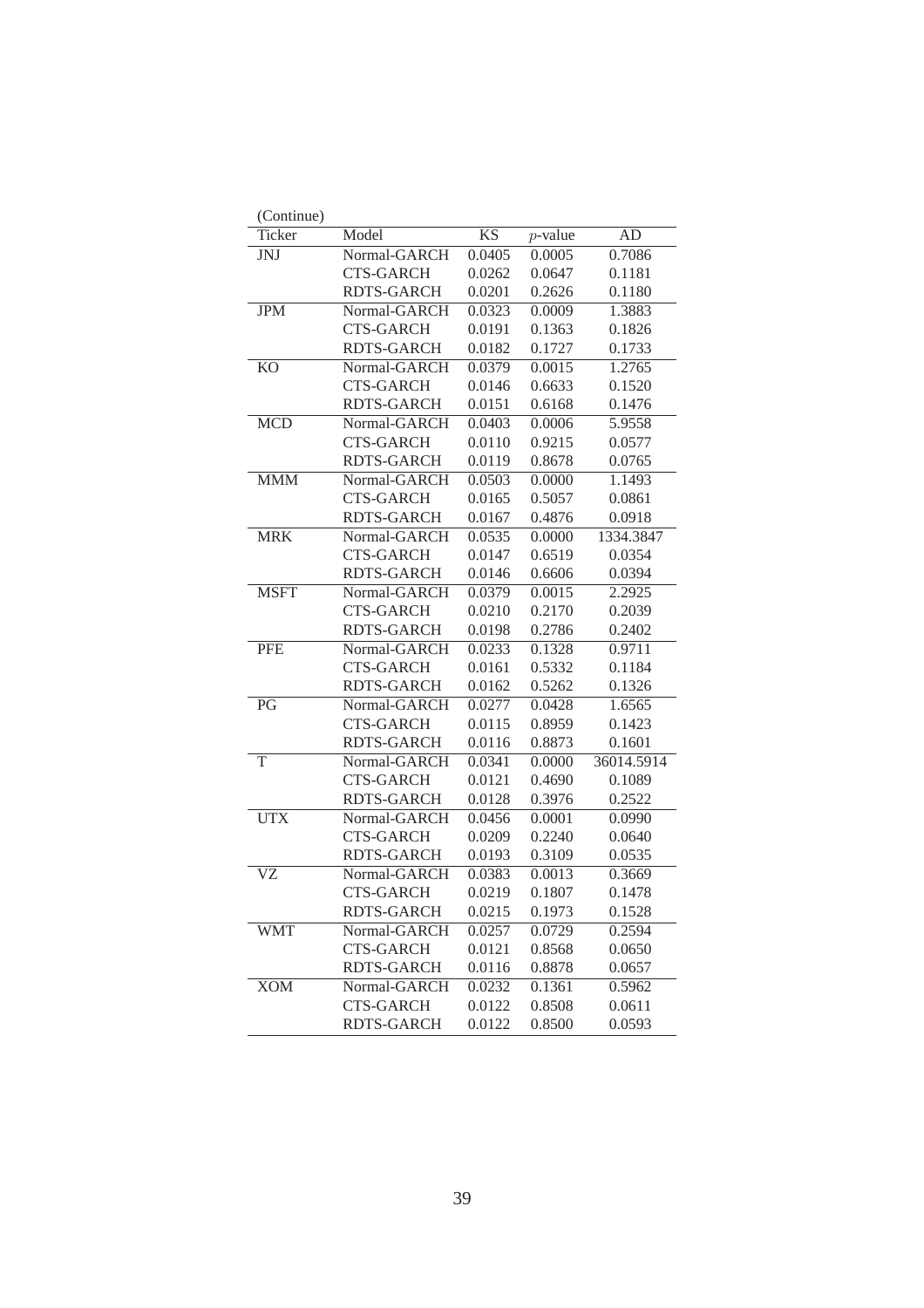<span id="page-39-0"></span>Table 4: DJIA index estimated normal-GARCH parameters from January 2, 1996 to any Wednesday from January 4, 2006 to June 6, 2007. Dates are in the form *yyyymmdd*.

| Date     | $\beta_1$   | $\alpha_1$  | $\alpha_0$  | $\lambda$   |
|----------|-------------|-------------|-------------|-------------|
| 20060104 | 0.903133393 | 0.085430921 | 0.000001560 | 0.060129047 |
| 20060111 | 0.903899223 | 0.085094959 | 0.000001501 | 0.061413483 |
| 20060118 | 0.904257327 | 0.084812044 | 0.000001490 | 0.060306713 |
| 20060125 | 0.903934244 | 0.084314520 | 0.000001584 | 0.058942811 |
| 20060201 | 0.904144067 | 0.084163556 | 0.000001572 | 0.059975492 |
| 20060208 | 0.904345327 | 0.083994304 | 0.000001567 | 0.059315554 |
| 20060215 | 0.904623506 | 0.083762386 | 0.000001555 | 0.060203581 |
| 20060222 | 0.904872184 | 0.083650176 | 0.000001533 | 0.060626208 |
| 20060301 | 0.904926629 | 0.083600987 | 0.000001528 | 0.060042349 |
| 20060308 | 0.904991033 | 0.083821527 | 0.000001497 | 0.059438035 |
| 20060315 | 0.905403570 | 0.083536155 | 0.000001476 | 0.060515481 |
| 20060322 | 0.905665145 | 0.083491712 | 0.000001444 | 0.061302821 |
| 20060329 | 0.905868280 | 0.083414634 | 0.000001428 | 0.060638761 |
| 20060405 | 0.905466068 | 0.083870138 | 0.000001420 | 0.060896764 |
| 20060412 | 0.906315853 | 0.083252675 | 0.000001387 | 0.059510284 |
| 20060419 | 0.905440562 | 0.083505992 | 0.000001473 | 0.061118625 |
| 20060426 | 0.906571170 | 0.082599797 | 0.000001423 | 0.060935127 |
| 20060503 | 0.907238968 | 0.082327226 | 0.000001375 | 0.061185589 |
| 20060510 | 0.907541644 | 0.082041724 | 0.000001369 | 0.062400962 |
| 20060517 | 0.905627280 | 0.083107200 | 0.000001487 | 0.059829448 |
| 20060524 | 0.907225942 | 0.081906920 | 0.000001426 | 0.059112607 |
| 20060531 | 0.906909700 | 0.082078405 | 0.000001450 | 0.059121953 |
| 20060607 | 0.906945963 | 0.082005507 | 0.000001458 | 0.058054978 |
| 20060614 | 0.907287348 | 0.081730294 | 0.000001444 | 0.057353045 |
| 20060621 | 0.907149109 | 0.081668771 | 0.000001462 | 0.058230227 |
| 20060628 | 0.907412084 | 0.081433349 | 0.000001450 | 0.057809489 |
| 20060705 | 0.907567297 | 0.081424284 | 0.000001449 | 0.058474573 |
| 20060712 | 0.907882902 | 0.081144161 | 0.000001437 | 0.057810391 |
| 20060719 | 0.907207521 | 0.081558251 | 0.000001479 | 0.057789919 |
| 20060726 | 0.907983981 | 0.081017279 | 0.000001446 | 0.058371012 |
| 20060802 | 0.908077524 | 0.080940851 | 0.000001437 | 0.058321366 |
| 20060809 | 0.907363364 | 0.081494704 | 0.000001453 | 0.058200539 |
| 20060816 | 0.907353197 | 0.081329080 | 0.000001464 | 0.058310165 |
| 20060823 | 0.907132183 | 0.081788698 | 0.000001433 | 0.058839002 |
| 20060830 | 0.905911773 | 0.082806522 | 0.000001449 | 0.059615938 |
| 20060906 | 0.905876432 | 0.083177981 | 0.000001421 | 0.059604668 |
| 20060913 | 0.906141835 | 0.082952224 | 0.000001412 | 0.060016695 |
| 20060920 | 0.905911312 | 0.083431383 | 0.000001387 | 0.060114661 |
| 20060927 | 0.906337830 | 0.083096664 | 0.000001370 | 0.060719289 |
| 20061004 | 0.906392666 | 0.083068975 | 0.000001365 | 0.061431208 |
| 20061011 | 0.906898792 | 0.082916270 | 0.000001321 | 0.061530415 |
| 20061018 | 0.906977589 | 0.082981544 | 0.000001307 | 0.061819964 |
| 20061025 | 0.907535726 | 0.082680552 | 0.000001269 | 0.063199949 |
| 20061101 | 0.907964439 | 0.082471880 | 0.000001238 | 0.063083118 |
| 20061108 | 0.908256665 | 0.082214211 | 0.000001230 | 0.063403110 |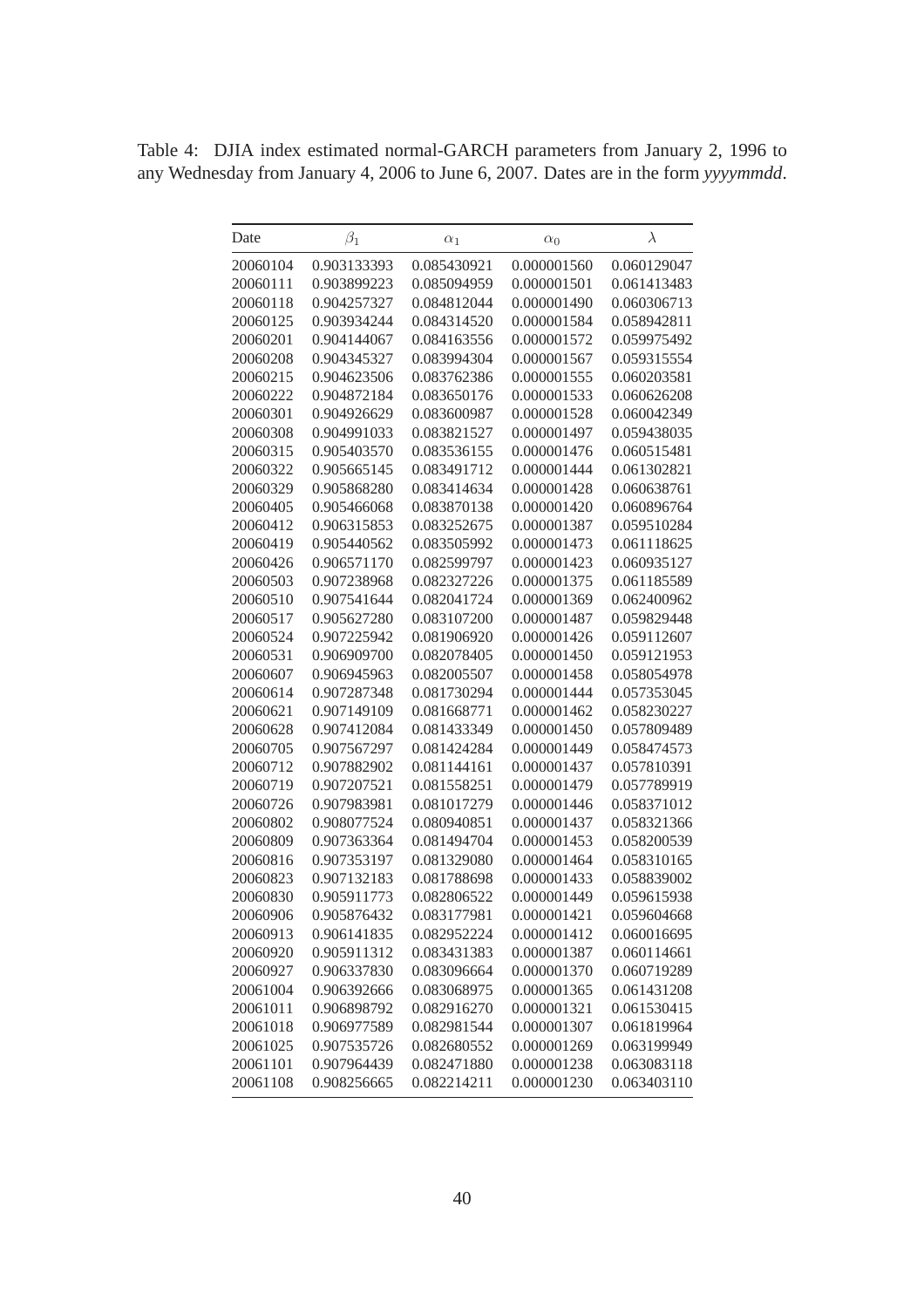| (Continue) |             |             |             |             |
|------------|-------------|-------------|-------------|-------------|
| 20061115   | 0.908603981 | 0.082163206 | 0.000001200 | 0.063636590 |
| 20061122   | 0.909216905 | 0.082012625 | 0.000001145 | 0.064181416 |
| 20061129   | 0.908643826 | 0.081862611 | 0.000001223 | 0.063137579 |
| 20061206   | 0.909327202 | 0.081524806 | 0.000001185 | 0.063215486 |
| 20061213   | 0.910077129 | 0.081194900 | 0.000001129 | 0.063372442 |
| 20061220   | 0.910395984 | 0.081110766 | 0.000001101 | 0.064276960 |
| 20061227   | 0.910170083 | 0.081188649 | 0.000001118 | 0.064276967 |
| 20070103   | 0.910728597 | 0.080880770 | 0.000001086 | 0.064049842 |
| 20070110   | 0.911259701 | 0.080646861 | 0.000001049 | 0.063648369 |
| 20070117   | 0.911677497 | 0.080467826 | 0.000001019 | 0.064199176 |
| 20070124   | 0.911109046 | 0.080910692 | 0.000001041 | 0.063985713 |
| 20070131   | 0.911345423 | 0.080545067 | 0.000001045 | 0.064172538 |
| 20070207   | 0.912454661 | 0.079996173 | 0.000000978 | 0.064213568 |
| 20070214   | 0.912293093 | 0.080054217 | 0.000000989 | 0.064578837 |
| 20070221   | 0.912878969 | 0.079749900 | 0.000000955 | 0.063792703 |
| 20070228   | 0.907712192 | 0.080889040 | 0.000001417 | 0.062291435 |
| 20070307   | 0.908990823 | 0.079857765 | 0.000001381 | 0.061764192 |
| 20070314   | 0.909243931 | 0.079590626 | 0.000001385 | 0.061167423 |
| 20070321   | 0.909385517 | 0.079234126 | 0.000001386 | 0.061954361 |
| 20070328   | 0.909744245 | 0.079098044 | 0.000001365 | 0.061544456 |
| 20070404   | 0.909621305 | 0.079172161 | 0.000001362 | 0.062314976 |
| 20070411   | 0.909290646 | 0.079480096 | 0.000001362 | 0.062107768 |
| 20070418   | 0.908848424 | 0.079885589 | 0.000001364 | 0.063504981 |
| 20070425   | 0.909236929 | 0.079510540 | 0.000001361 | 0.064247765 |
| 20070502   | 0.909228228 | 0.079572615 | 0.000001349 | 0.065073633 |
| 20070509   | 0.908949832 | 0.080007948 | 0.000001331 | 0.065964853 |
| 20070516   | 0.909345811 | 0.079531912 | 0.000001338 | 0.065845470 |
| 20070523   | 0.909494162 | 0.079563098 | 0.000001314 | 0.066272392 |
| 20070530   | 0.909527828 | 0.079539061 | 0.000001312 | 0.066581613 |
| 20070606   | 0.909457567 | 0.079615742 | 0.000001313 | 0.065829470 |
| Average    | 0.907736375 | 0.081812917 | 0.000001351 | 0.061523578 |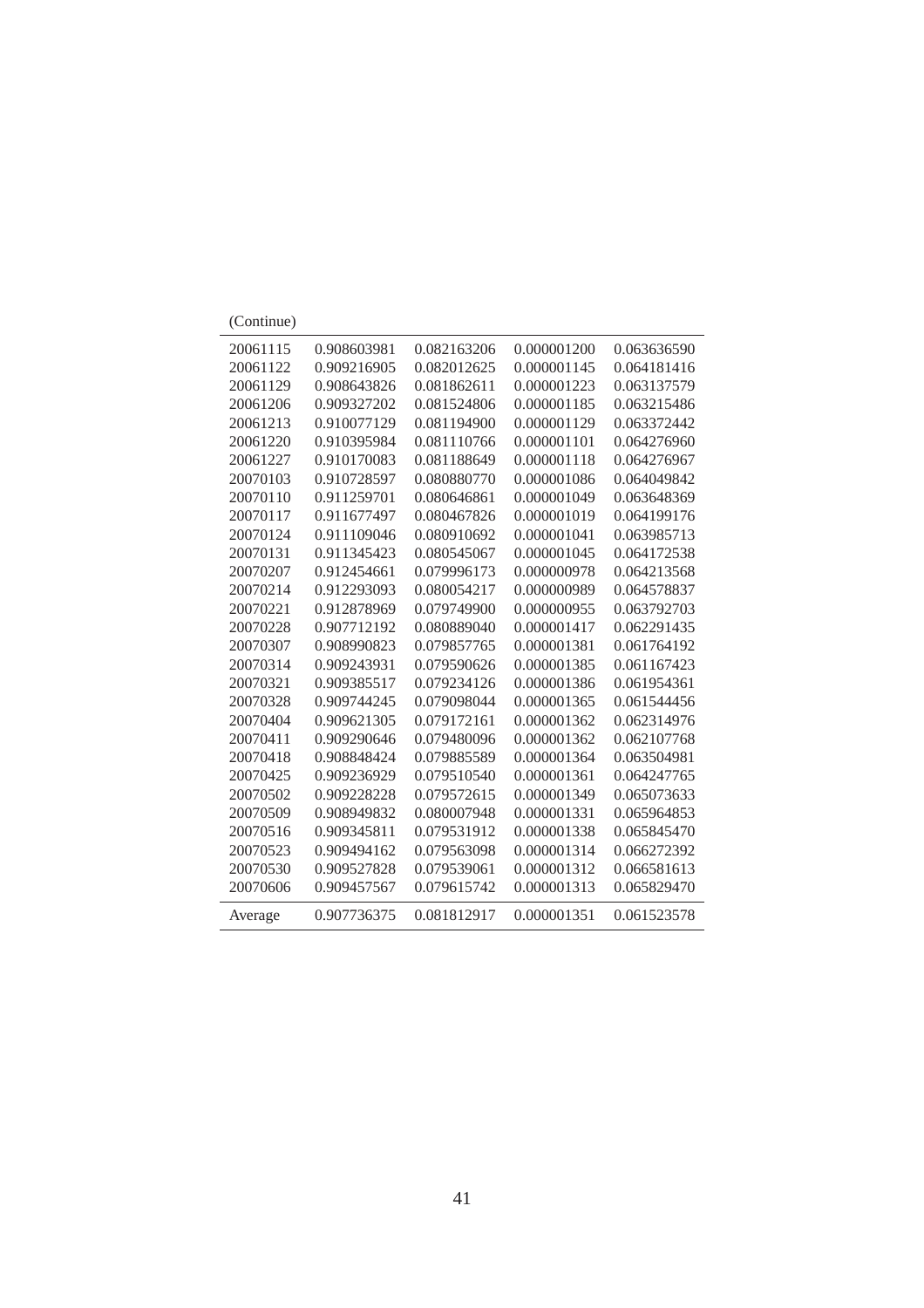<span id="page-41-0"></span>Table 5: DJIA market parameters of the innovation processes for the CTS-GARCH and RDTS-GARCH models. The DJIA time series from January 2, 1996 to any Wednesday from January 4, 2006 to June 6, 2007 are considered.

|          | <b>CTS</b> |             |             | <b>RDTS</b> |               |             |             |          |
|----------|------------|-------------|-------------|-------------|---------------|-------------|-------------|----------|
| Date     | $\,C$      | $\lambda_-$ | $\lambda_+$ | $\alpha$    | $\mathcal{C}$ | $\lambda_+$ | $\lambda_-$ | $\alpha$ |
| 20060104 | 0.1145     | 0.3314      | 1.0346      | 1.7613      | 0.0786        | 0.9436      | 0.2905      | 1.8193   |
| 20060111 | 0.1160     | 0.3354      | 1.0466      | 1.7588      | 0.0792        | 0.9518      | 0.2922      | 1.8180   |
| 20060118 | 0.1135     | 0.3293      | 1.0361      | 1.7634      | 0.0781        | 0.9453      | 0.2894      | 1.8206   |
| 20060125 | 0.1248     | 0.3523      | 1.0329      | 1.7400      | 0.0836        | 0.9349      | 0.2996      | 1.8062   |
| 20060201 | 0.1232     | 0.3474      | 1.0461      | 1.7436      | 0.0831        | 0.9473      | 0.2982      | 1.8076   |
| 20060208 | 0.1203     | 0.3402      | 1.0428      | 1.7493      | 0.0819        | 0.9472      | 0.2952      | 1.8106   |
| 20060215 | 0.1204     | 0.3403      | 1.0448      | 1.7491      | 0.0821        | 0.9489      | 0.2954      | 1.8103   |
| 20060222 | 0.1207     | 0.3407      | 1.0474      | 1.7486      | 0.0822        | 0.9511      | 0.2956      | 1.8100   |
| 20060301 | 0.1200     | 0.3395      | 1.0497      | 1.7500      | 0.0818        | 0.9529      | 0.2949      | 1.8111   |
| 20060308 | 0.1210     | 0.3417      | 1.0419      | 1.7477      | 0.0823        | 0.9459      | 0.2958      | 1.8096   |
| 20060315 | 0.1196     | 0.3378      | 1.0546      | 1.7508      | 0.0818        | 0.9574      | 0.2945      | 1.8110   |
| 20060322 | 0.1201     | 0.3393      | 1.0611      | 1.7501      | 0.0820        | 0.9619      | 0.2953      | 1.8106   |
| 20060329 | 0.1190     | 0.3369      | 1.0600      | 1.7524      | 0.0815        | 0.9619      | 0.2943      | 1.8120   |
| 20060405 | 0.1193     | 0.3381      | 1.0629      | 1.7519      | 0.0816        | 0.9636      | 0.2948      | 1.8119   |
| 20060412 | 0.1185     | 0.3361      | 1.0631      | 1.7535      | 0.0811        | 0.9640      | 0.2937      | 1.8130   |
| 20060419 | 0.1235     | 0.3530      | 0.9878      | 1.7417      | 0.0822        | 0.8984      | 0.2979      | 1.8092   |
| 20060426 | 0.1239     | 0.3544      | 0.9930      | 1.7411      | 0.0822        | 0.9011      | 0.2981      | 1.8092   |
| 20060503 | 0.1247     | 0.3561      | 0.9909      | 1.7394      | 0.0826        | 0.8990      | 0.2988      | 1.8081   |
| 20060510 | 0.1250     | 0.3568      | 0.9920      | 1.7389      | 0.0827        | 0.8999      | 0.2990      | 1.8079   |
| 20060517 | 0.1338     | 0.3801      | 1.0156      | 1.7222      | 0.0860        | 0.9094      | 0.3091      | 1.7996   |
| 20060524 | 0.1341     | 0.3801      | 1.0057      | 1.7212      | 0.0861        | 0.9016      | 0.3084      | 1.7991   |
| 20060531 | 0.1370     | 0.3873      | 1.0295      | 1.7164      | 0.0872        | 0.9173      | 0.3117      | 1.7968   |
| 20060607 | 0.1390     | 0.3930      | 1.0357      | 1.7127      | 0.0879        | 0.9201      | 0.3141      | 1.7951   |
| 20060614 | 0.1360     | 0.3857      | 1.0310      | 1.7185      | 0.0867        | 0.9191      | 0.3113      | 1.7980   |
| 20060621 | 0.1346     | 0.3829      | 1.0280      | 1.7212      | 0.0862        | 0.9182      | 0.3103      | 1.7993   |
| 20060628 | 0.1341     | 0.3820      | 1.0246      | 1.7222      | 0.0859        | 0.9154      | 0.3095      | 1.8002   |
| 20060705 | 0.1327     | 0.3795      | 1.0093      | 1.7243      | 0.0854        | 0.9049      | 0.3084      | 1.8013   |
| 20060712 | 0.1319     | 0.3781      | 1.0119      | 1.7263      | 0.0848        | 0.9071      | 0.3075      | 1.8028   |
| 20060719 | 0.1301     | 0.3753      | 1.0079      | 1.7297      | 0.0840        | 0.9054      | 0.3063      | 1.8050   |
| 20060726 | 0.1282     | 0.3706      | 1.0054      | 1.7336      | 0.0833        | 0.9055      | 0.3047      | 1.8068   |
| 20060802 | 0.1283     | 0.3702      | 1.0047      | 1.7333      | 0.0834        | 0.9051      | 0.3045      | 1.8064   |
| 20060809 | 0.1288     | 0.3721      | 0.9934      | 1.7319      | 0.0835        | 0.8960      | 0.3050      | 1.8060   |
| 20060816 | 0.1278     | 0.3683      | 0.9996      | 1.7341      | 0.0833        | 0.9020      | 0.3039      | 1.8065   |
| 20060823 | 0.1301     | 0.3759      | 0.9951      | 1.7294      | 0.0841        | 0.8957      | 0.3069      | 1.8045   |
| 20060830 | 0.1340     | 0.3867      | 0.9960      | 1.7219      | 0.0854        | 0.8922      | 0.3112      | 1.8011   |
| 20060906 | 0.1336     | 0.3857      | 0.9974      | 1.7227      | 0.0854        | 0.8939      | 0.3113      | 1.8012   |
| 20060913 | 0.1318     | 0.3806      | 1.0051      | 1.7264      | 0.0848        | 0.9018      | 0.3095      | 1.8029   |
| 20060920 | 0.1338     | 0.3854      | 1.0060      | 1.7225      | 0.0856        | 0.9008      | 0.3116      | 1.8007   |
| 20060927 | 0.1315     | 0.3799      | 1.0127      | 1.7273      | 0.0848        | 0.9079      | 0.3097      | 1.8031   |
| 20061004 | 0.1304     | 0.3772      | 1.0135      | 1.7295      | 0.0845        | 0.9098      | 0.3090      | 1.8040   |
| 20061011 | 0.1327     | 0.3833      | 1.0093      | 1.7250      | 0.0852        | 0.9042      | 0.3112      | 1.8019   |
| 20061018 | 0.1330     | 0.3830      | 1.0119      | 1.7242      | 0.0856        | 0.9068      | 0.3113      | 1.8010   |
| 20061025 | 0.1339     | 0.3867      | 1.0138      | 1.7228      | 0.0858        | 0.9068      | 0.3128      | 1.8006   |
| 20061101 | 0.1335     | 0.3868      | 1.0077      | 1.7236      | 0.0854        | 0.9020      | 0.3126      | 1.8015   |
| 20061108 | 0.1326     | 0.3847      | 1.0059      | 1.7252      | 0.0851        | 0.9017      | 0.3119      | 1.8021   |
| 20061115 | 0.1323     | 0.3837      | 1.0112      | 1.7260      | 0.0851        | 0.9061      | 0.3117      | 1.8024   |
| 20061122 | 0.1347     | 0.3903      | 1.0141      | 1.7213      | 0.0859        | 0.9056      | 0.3142      | 1.8003   |
| 20061129 | 0.1398     | 0.4015      | 1.0253      | 1.7117      | 0.0880        | 0.9104      | 0.3191      | 1.7949   |
| 20061206 | 0.1398     | 0.4005      | 1.0249      | 1.7115      | 0.0882        | 0.9105      | 0.3188      | 1.7944   |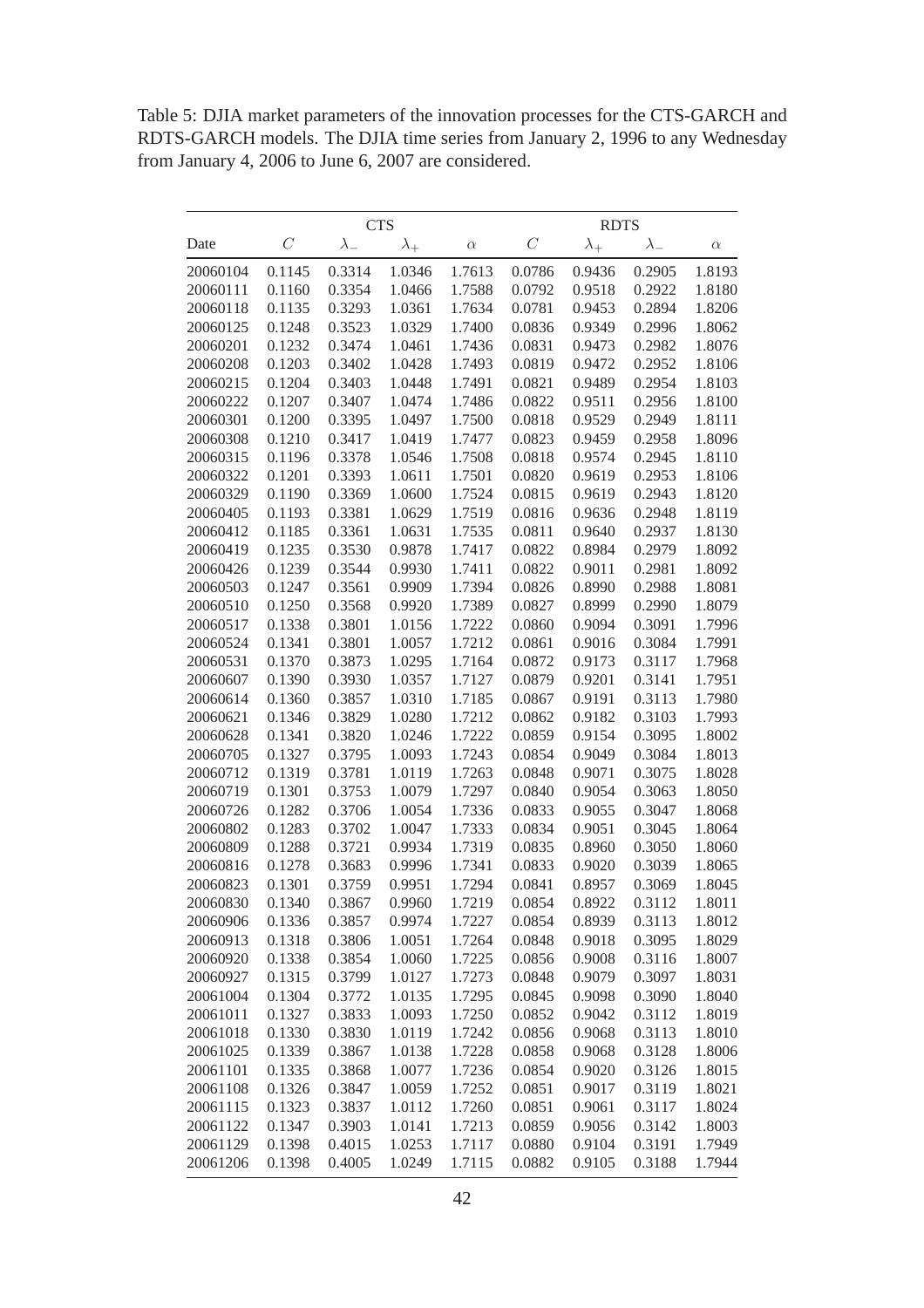| (Continue) |        |        |        |        |        |        |        |        |
|------------|--------|--------|--------|--------|--------|--------|--------|--------|
| 20061213   | 0.1428 | 0.4090 | 1.0232 | 1.7056 | 0.0891 | 0.9057 | 0.3218 | 1.7919 |
| 20061220   | 0.1439 | 0.4115 | 1.0269 | 1.7037 | 0.0896 | 0.9078 | 0.3229 | 1.7909 |
| 20061227   | 0.1393 | 0.4003 | 1.0301 | 1.7127 | 0.0881 | 0.9147 | 0.3192 | 1.7949 |
| 20070103   | 0.1402 | 0.4027 | 1.0253 | 1.7109 | 0.0883 | 0.9099 | 0.3199 | 1.7942 |
| 20070110   | 0.1420 | 0.4077 | 1.0258 | 1.7075 | 0.0888 | 0.9081 | 0.3214 | 1.7930 |
| 20070117   | 0.1432 | 0.4104 | 1.0337 | 1.7053 | 0.0893 | 0.9129 | 0.3226 | 1.7918 |
| 20070124   | 0.1420 | 0.4066 | 1.0377 | 1.7077 | 0.0890 | 0.9178 | 0.3214 | 1.7926 |
| 20070131   | 0.1424 | 0.4087 | 1.0464 | 1.7075 | 0.0889 | 0.9239 | 0.3221 | 1.7931 |
| 20070207   | 0.1454 | 0.4164 | 1.0471 | 1.7016 | 0.0899 | 0.9209 | 0.3248 | 1.7904 |
| 20070214   | 0.1406 | 0.4046 | 1.0454 | 1.7110 | 0.0884 | 0.9245 | 0.3210 | 1.7945 |
| 20070221   | 0.1422 | 0.4085 | 1.0433 | 1.7077 | 0.0889 | 0.9210 | 0.3221 | 1.7929 |
| 20070228   | 0.1123 | 0.2817 | 0.9029 | 1.7566 | 0.0799 | 0.8606 | 0.2542 | 1.8108 |
| 20070307   | 0.1102 | 0.2756 | 0.8981 | 1.7609 | 0.0791 | 0.8590 | 0.2513 | 1.8129 |
| 20070314   | 0.1144 | 0.2857 | 0.9087 | 1.7522 | 0.0809 | 0.8639 | 0.2557 | 1.8083 |
| 20070321   | 0.1145 | 0.2869 | 0.9191 | 1.7525 | 0.0808 | 0.8709 | 0.2564 | 1.8086 |
| 20070328   | 0.1140 | 0.2848 | 0.9075 | 1.7531 | 0.0807 | 0.8631 | 0.2552 | 1.8088 |
| 20070404   | 0.1153 | 0.2877 | 0.9110 | 1.7505 | 0.0812 | 0.8648 | 0.2564 | 1.8073 |
| 20070411   | 0.1161 | 0.2900 | 0.9067 | 1.7486 | 0.0815 | 0.8606 | 0.2572 | 1.8065 |
| 20070418   | 0.1170 | 0.2917 | 0.9185 | 1.7470 | 0.0819 | 0.8694 | 0.2581 | 1.8056 |
| 20070425   | 0.1150 | 0.2867 | 0.9219 | 1.7512 | 0.0813 | 0.8741 | 0.2565 | 1.8074 |
| 20070502   | 0.1157 | 0.2881 | 0.9237 | 1.7500 | 0.0815 | 0.8750 | 0.2570 | 1.8068 |
| 20070509   | 0.1179 | 0.2937 | 0.9263 | 1.7452 | 0.0824 | 0.8752 | 0.2591 | 1.8044 |
| 20070516   | 0.1183 | 0.2943 | 0.9430 | 1.7449 | 0.0826 | 0.8879 | 0.2596 | 1.8043 |
| 20070523   | 0.1194 | 0.2970 | 0.9382 | 1.7425 | 0.0830 | 0.8834 | 0.2605 | 1.8031 |
| 20070530   | 0.1180 | 0.2933 | 0.9445 | 1.7456 | 0.0825 | 0.8894 | 0.2592 | 1.8046 |
| 20070606   | 0.1180 | 0.2939 | 0.9435 | 1.7457 | 0.0823 | 0.8887 | 0.2591 | 1.8050 |
| Average    | 0.1278 | 0.3574 | 1.0032 | 1.7330 | 0.0842 | 0.9095 | 0.2975 | 1.8037 |

<span id="page-42-0"></span>Table 6: Goodness of fit statistics. KS, AD, and  $\chi^2$  with the relative p-value for the normal-GARCH, CTS-GARCH and RDTS-GARCH models from January 2, 1996 to any Wednesday from January 4, 2006 to June 6, 2007. Values are in average.

|            | <b>KS</b> | AD.    | $\chi^2(p$ -value)                           |
|------------|-----------|--------|----------------------------------------------|
|            |           |        | Normal-GARCH 0.0347 14.5832 185.0790(0.0016) |
| CTS-GARCH  | 0.0327    | 0.0689 | 149.7951(0.0732)                             |
| RDTS-GARCH | 0.0328    | 0.0694 | 151.2415(0.0569)                             |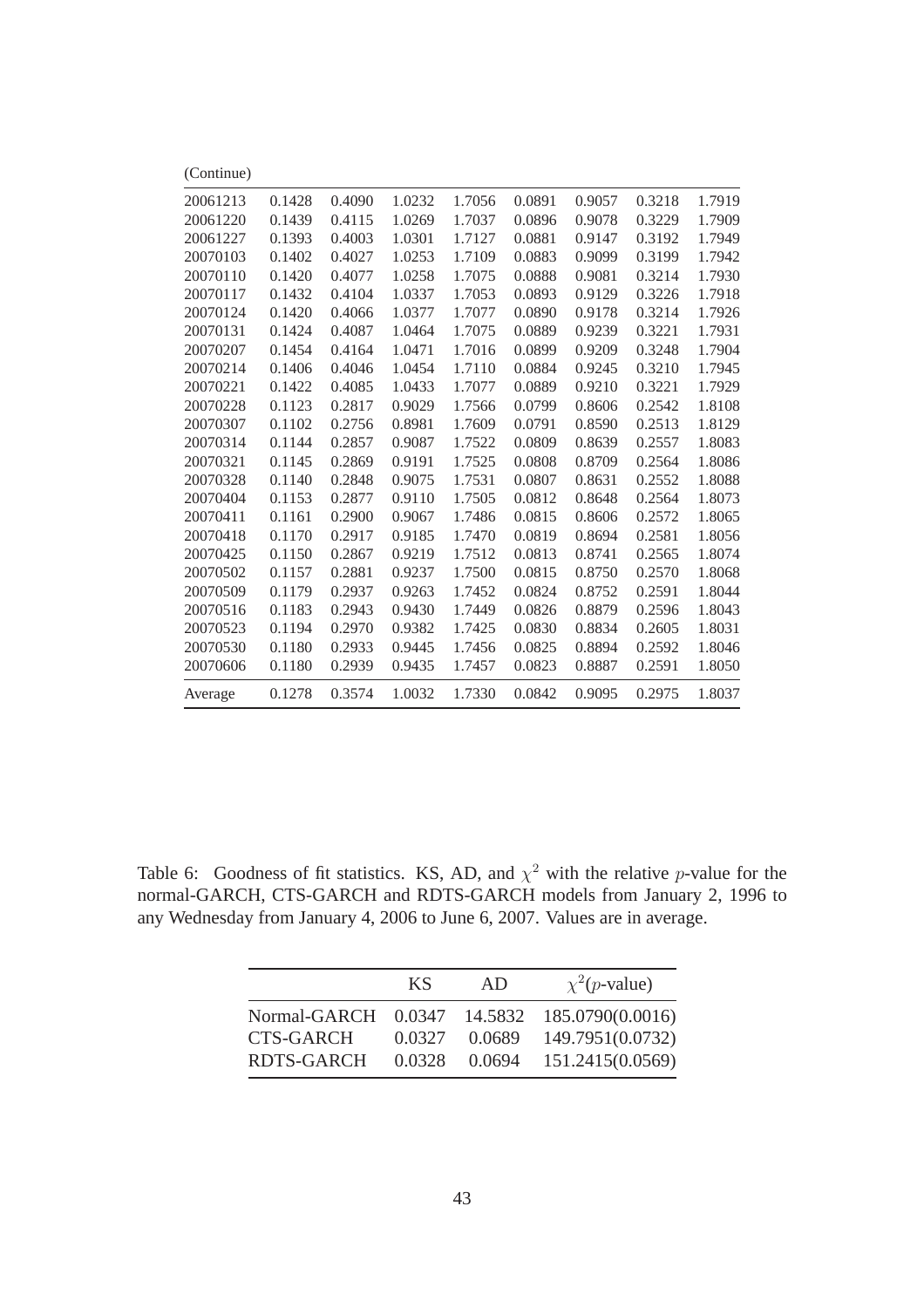<span id="page-43-0"></span>

Figure 1: DJIA estimated market parameters for the normal-GARCH model from January 2, 1996 to any Wednesday from January 4, 2006 to June 6, 2007.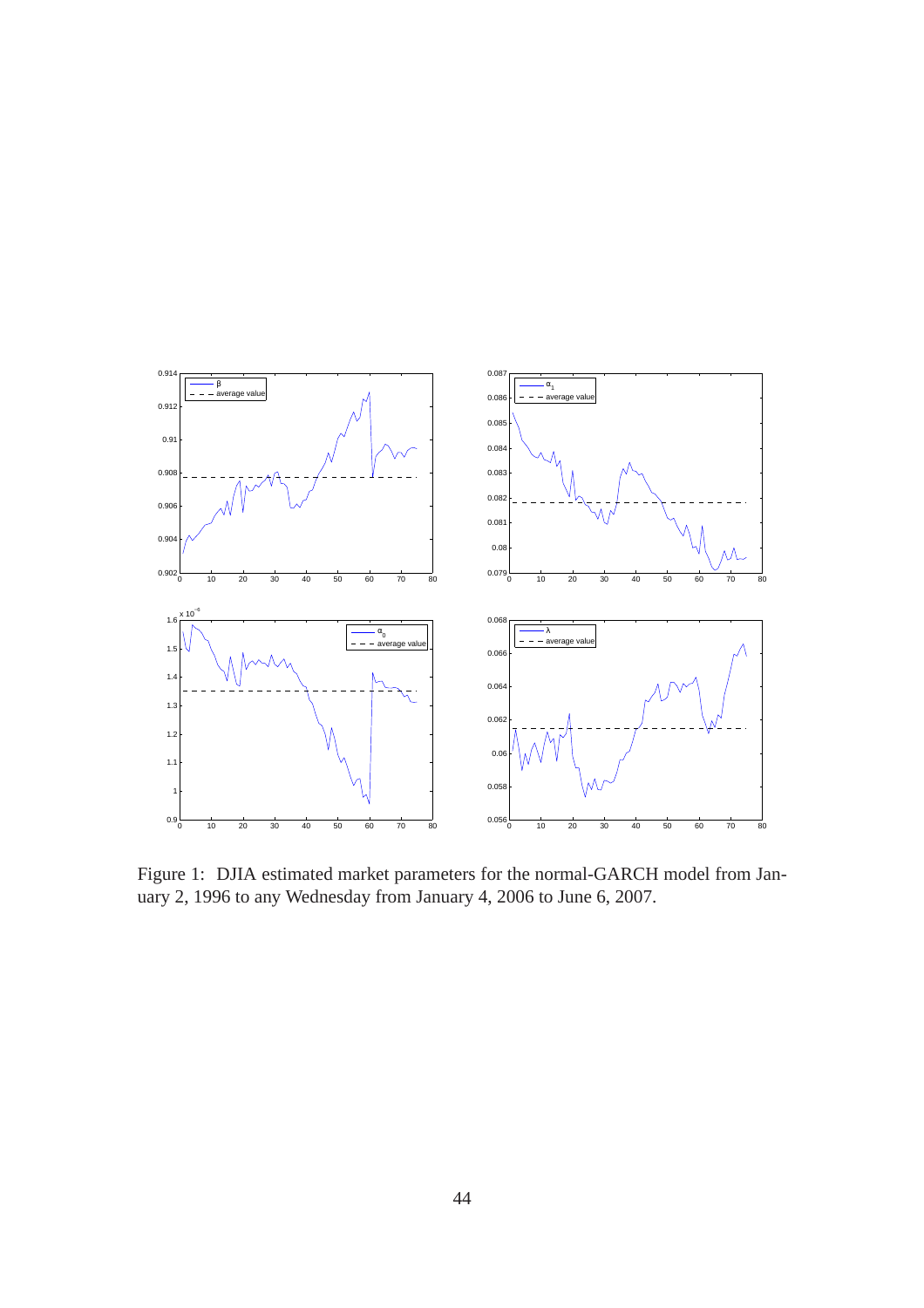<span id="page-44-0"></span>

Figure 2: DJIA estimated market parameters for the CTS-GARCH and RDTS-GARCH models from January 2, 1996 to any Wednesday from January 4, 2006 to June 6, 2007.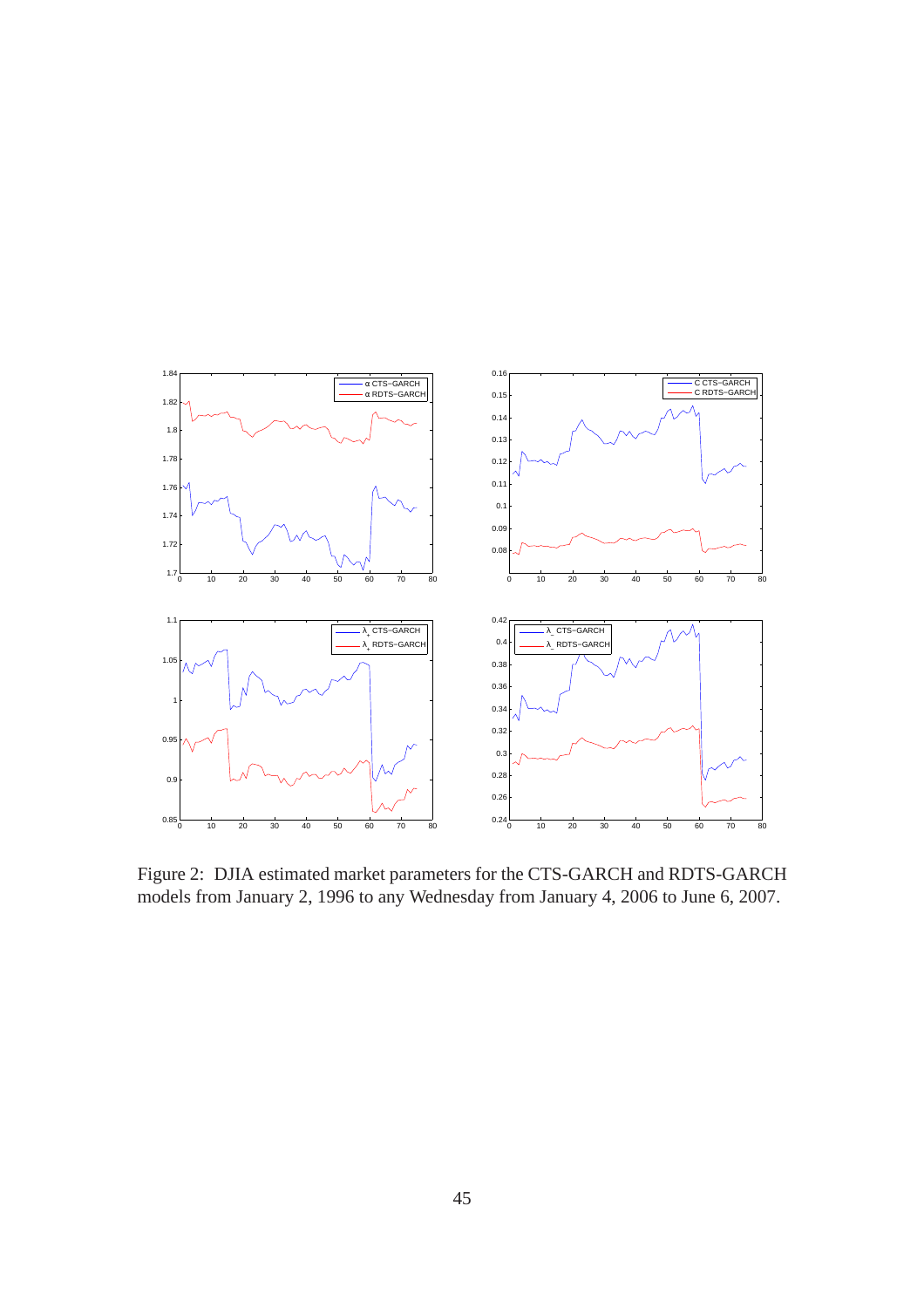<span id="page-45-0"></span>

Figure 3: Goodness of fit. KS, AD and  $\chi^2$  with the relative *p*-value for the normal-GARCH, CTS-GARCH and RDTS-GARCH models from January 2, 1996 to any Wednesday from January 4, 2006 to June 6, 2007. The AD statistic for the normal-GARCH is not comparable, since it is always greater than 9.1474.